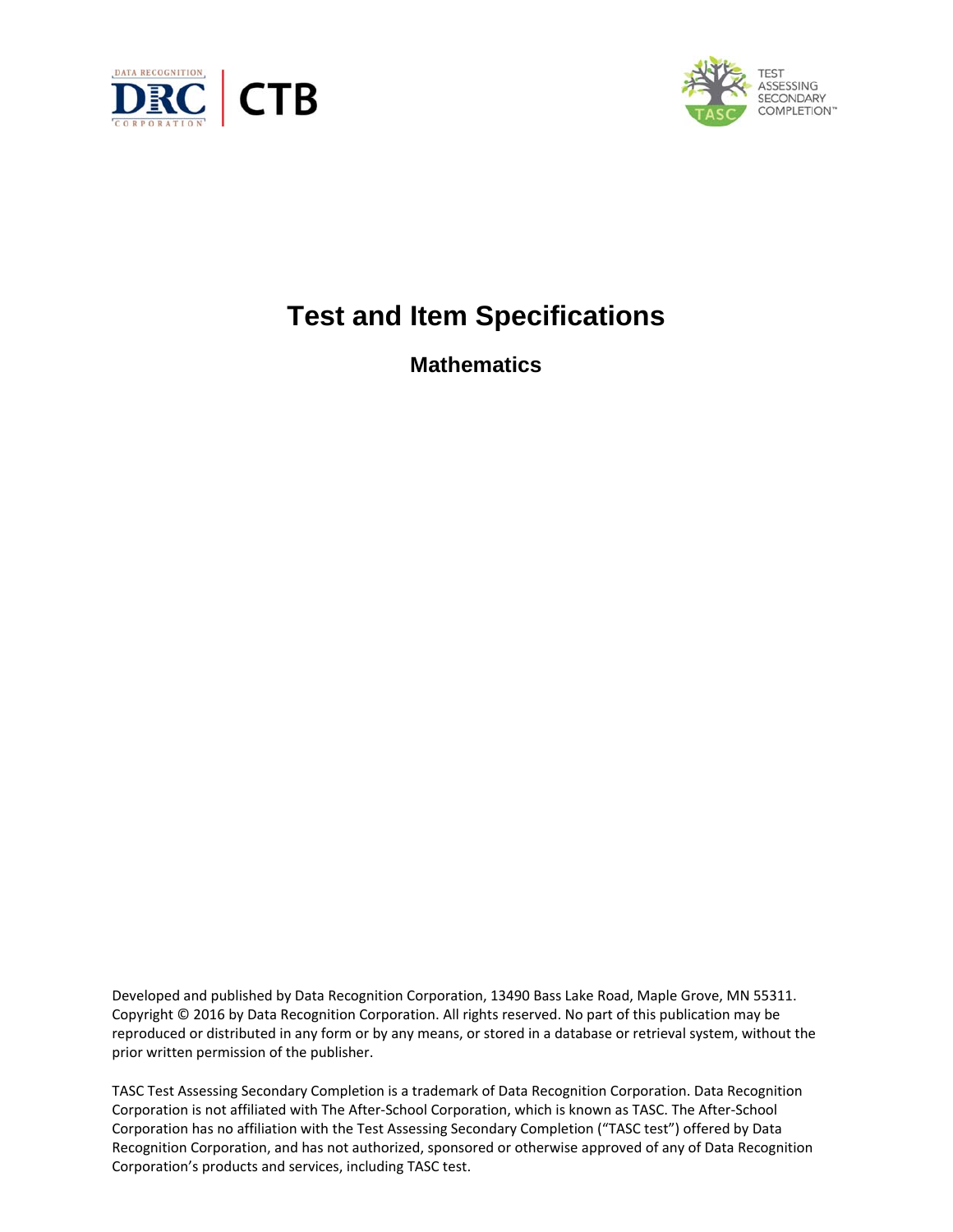



The following test and item specifications are included in this section for the TASC Mathematics subtest.

- 1) Mathematics Blueprint
	- a) 2015—2016 (Forms DEF)
	- b) 2016—2017 (Forms GHI)
- 2) Mathematics Subtest Form Design
	- a) Design Table
	- b) Testing Times
- 3) TASC Mathematics Item Specifications for Measured Standards
	- o Domain
	- o Subdomain
	- o Standard
	- o Emphasis Level
	- o Evidence Statements
	- o Assessment Limits/Content Constraints
	- o DOK(s)

 $\overline{a}$ 

- $\circ$  Sample Item Stem(s)<sup>1</sup>
- o Sample Item(s)
- 4) Other TASC Mathematics Test Specifications
	- a) Scoring Rules
	- b) Constructed Response Scoring Rubrics
	- c) Calculator Specifications

 $<sup>1</sup>$  Sample Item Stems are examples of item stems that may be used; items are not limited to the examples shown in</sup> this document.

Copyright © 2016 Data Recognition Corporation. All rights reserved. TASC is a trademark of Data Recognition Corporation. The extra set of the Page 2 and 2 and 2 and 2 and 2 and 2 and 2 and 2 and 2 and 2 and 2 and 2 and 2 and 2 and 2 and 2 and 2 and 2 and 2 and 2 and 2 and 2 and 2 and 2 and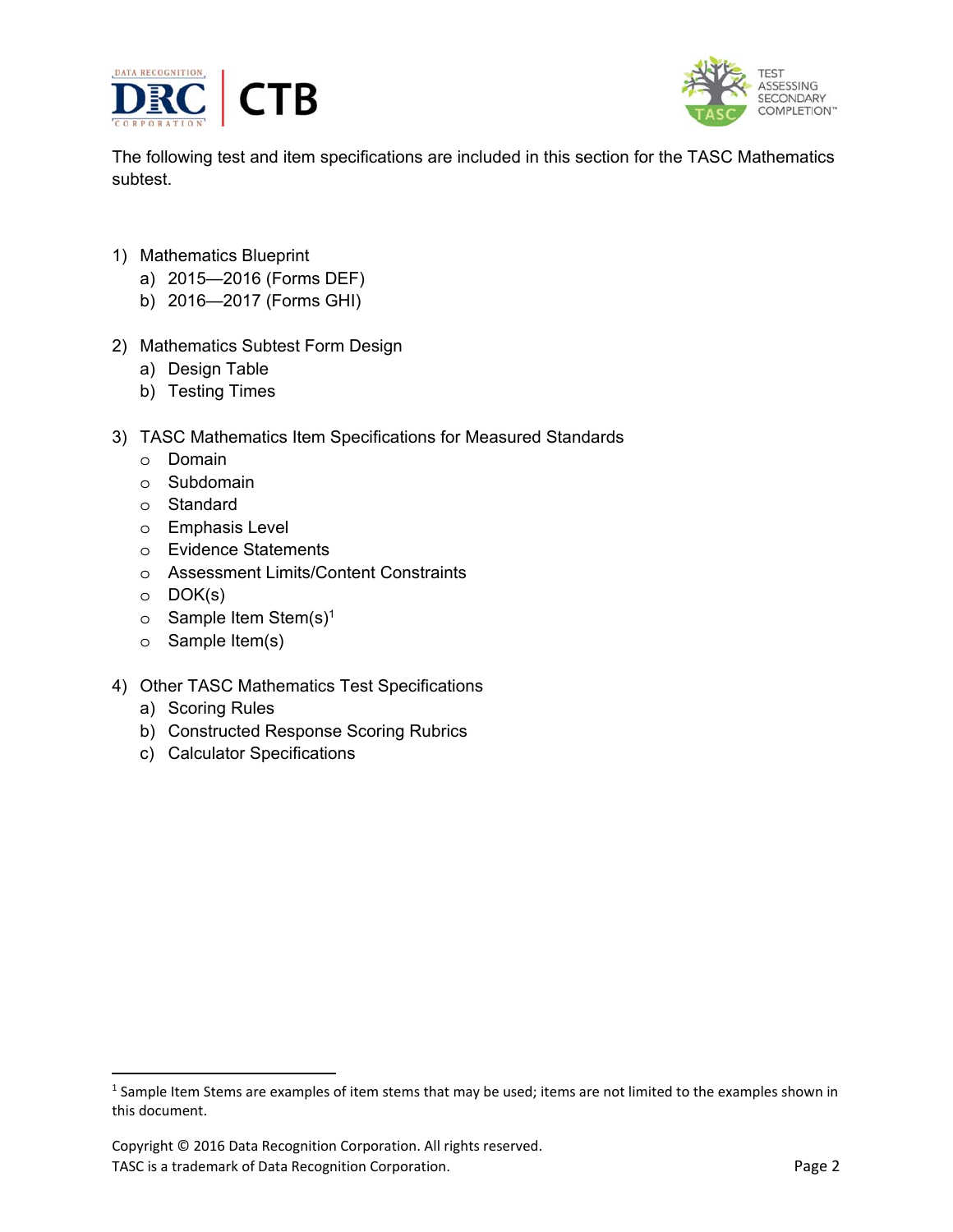



## **1) Mathematics Blueprint**

## **a) 2015 – 2016 (Forms D, E, and F) and 2016 – 2017 (Forms G, H, and I)**

| Domain/<br><b>Reporting</b><br><b>Category</b> | <b>Subdomain/Core Idea</b>                              | <b>Subdoma</b><br>in $%$ | <b>Domain</b><br>℅ |
|------------------------------------------------|---------------------------------------------------------|--------------------------|--------------------|
|                                                | Arithmetic with Polynomials and Rational<br>Expressions | 6%                       |                    |
| Algebra                                        | Reasoning with Equations and Inequalities               | 8%                       | 26%                |
|                                                | <b>Creating Equations</b>                               | 6%                       |                    |
|                                                | Seeing Structure in Expressions                         | 6%                       |                    |
|                                                | Geometric Measurement with Dimension                    | 6%                       |                    |
|                                                | <b>Modeling with Geometry</b>                           | 7%                       | 23%                |
| Geometry                                       | Congruence                                              | 5%                       |                    |
|                                                | Similarity, Right Triangles, and Trigonometry           | 5%                       |                    |
|                                                | <b>Interpreting Functions</b>                           | 10%                      |                    |
| <b>Functions</b>                               | Linear, Quadratic, and Exponential Models               | 8%                       | 26%                |
|                                                | <b>Building Functions</b>                               | 8%                       |                    |
| Number and                                     | Quantities                                              | 10%                      | 13%                |
| Quantity                                       | The Real Number System                                  | 3%                       |                    |
| Statistics and<br>Probability                  | Making Inferences and Justifying Conclusions            | 3%                       |                    |
|                                                | Interpreting Categorical and Quantitative Data          | 6%                       | 12%                |
|                                                | Conditional Probability and Rules of Probability        | 3%                       |                    |

Note: While the blueprint for 2016 – 2017 (Forms, G, H, and I) is the same as 2015 – 2016 (Forms D, E, and F), some of the standards assessed within each Domain / Reporting Category have changed.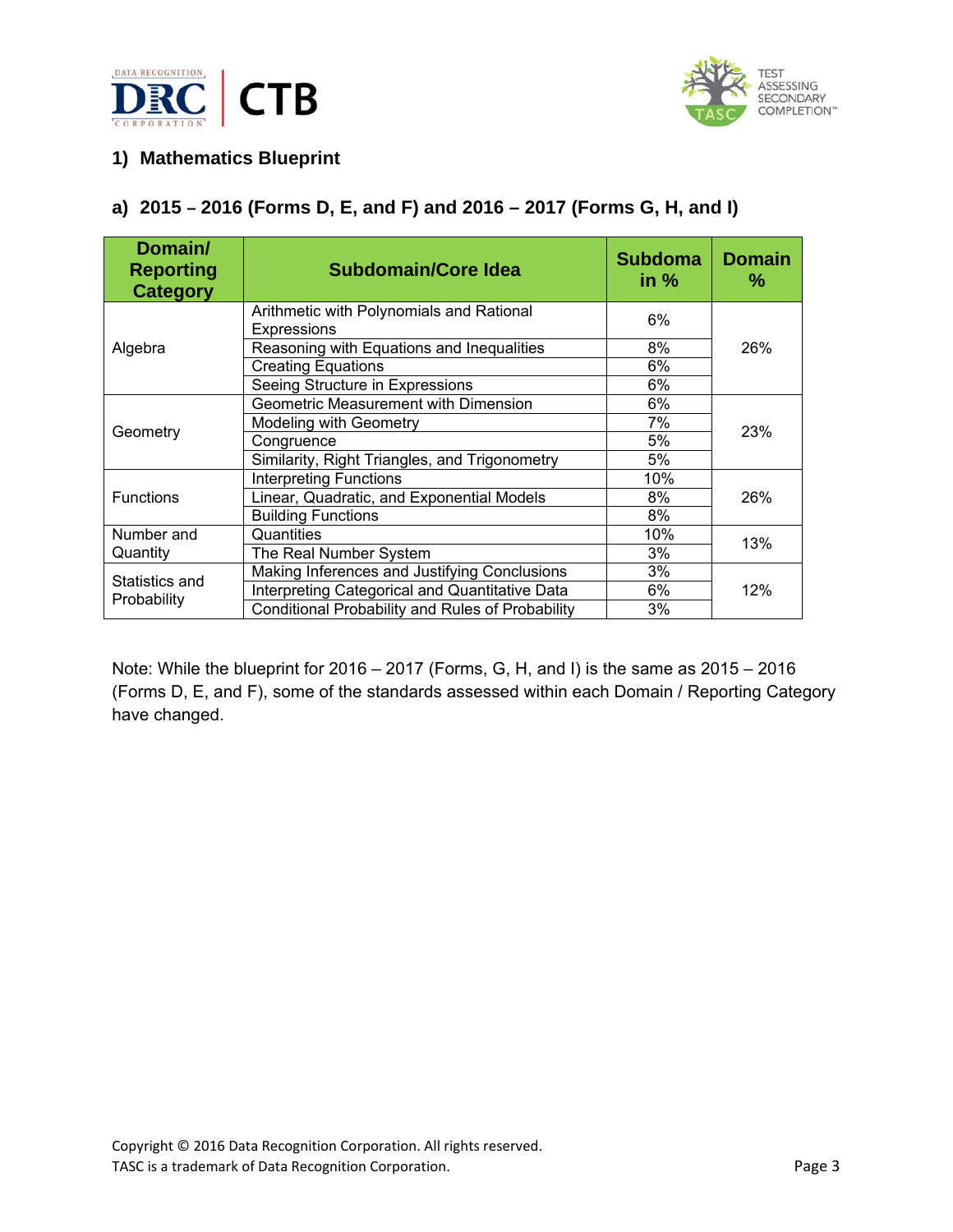



## **2) Test Form Design**

In each operational year, three equated operational forms are selected for each subtest. The first operational TASC forms in 2014 were comprised of 35 multiple-choice (MC) items and 10 gridded-response (GR) items. In the 2015 and 2016 forms, other autoscored items (such as multiple selected-response items and technology-enhanced items such as drag-and-drop or matching items) and constructed-response (CR) items are being field tested and may be included as operational items in future years.

The table below shows the projected item numbers by item type in the 2016 forms. Research and data may necessitate minor adjustments to these numbers.

#### **Item Type Total Items per Form Testing Time: (minutes) Multiple Choice (MC)** 43 64.5 **GR** 12 24 **1-point Autoscored** 1 2 **2-point Autoscored** 1 3 **Constructed Response (CR)**  1 4

## **a) Design Table**

## **b) Testing Times are based on these estimates.**

| <b>Item Type</b> | <b>Estimated Testing</b><br><b>Time (minutes)</b> |
|------------------|---------------------------------------------------|
| <b>MC</b>        | 1.5                                               |
| GR               | 2                                                 |
| 1-pt Autoscored  |                                                   |
| 2-pt Autoscored  |                                                   |
|                  |                                                   |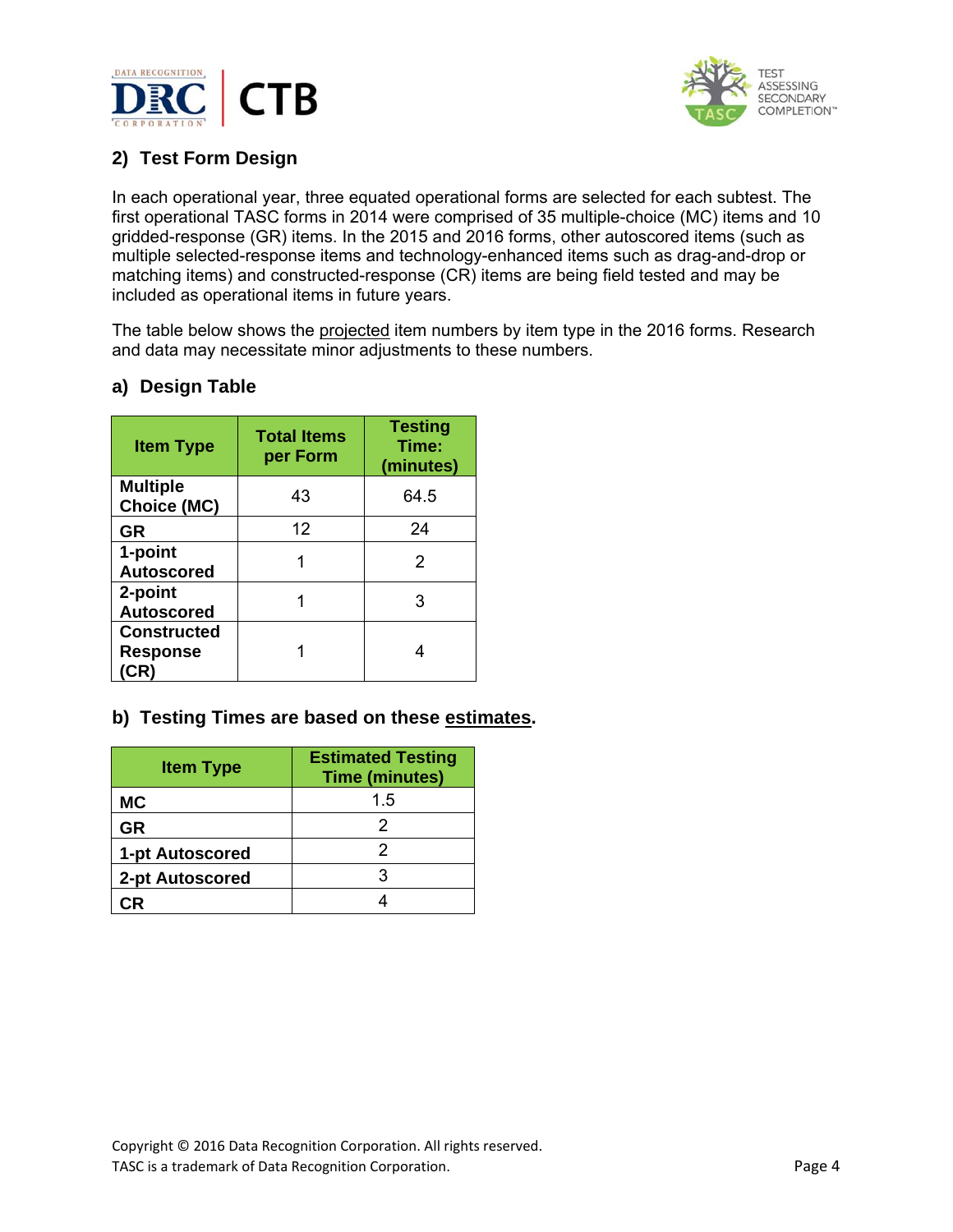



## **3) Item Specifications for Measured Standards**

Item specifications are one of the key requirements for a high-quality, legally defensible standards-based assessment. Item specifications help define important characteristics of the items (i.e., test questions) developed for each standard. These item specifications provide guidelines to help clarify the focus of what is to be assessed, what items may include, and what items may not include (i.e., assessment limits). Item specifications are used by item writers, item editors, and item reviewers as a common reference throughout the item-development process, from initial writing to final approval. The TASC Mathematics item specifications are based on the TASC test standards for Mathematics, which are based on the College and Career Readiness for Adult Education (CCR-AE) standards. The assessment limits/content constraints have been further refined based on customer feedback and DRC | CTB item-performance data analyses targeting specific standard- and item-level assessment scope.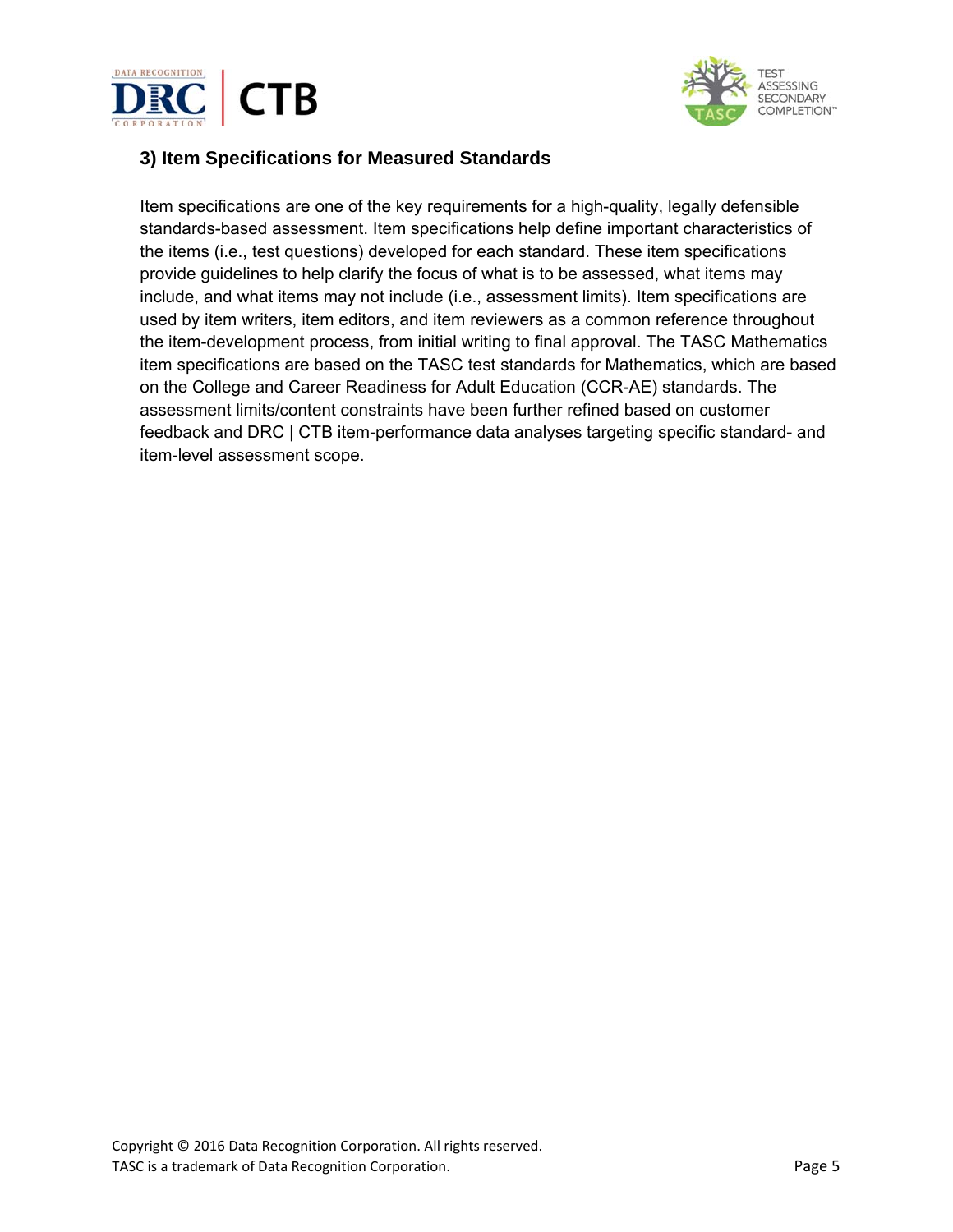



| <b>Domain</b>                                 | A-Algebra                                                                                                                                                                                                                                                                                                                                                                       |
|-----------------------------------------------|---------------------------------------------------------------------------------------------------------------------------------------------------------------------------------------------------------------------------------------------------------------------------------------------------------------------------------------------------------------------------------|
| <b>Subdomain</b>                              | A.CED-Creating Equations                                                                                                                                                                                                                                                                                                                                                        |
| <b>Standard</b>                               | A.CED.1: Create equations and inequalities in one variable and use<br>them to solve problems. Include equations arising from linear and<br>quadratic functions, as well as simple rational and exponential<br>functions.                                                                                                                                                        |
| <b>Emphasis Level</b>                         | High                                                                                                                                                                                                                                                                                                                                                                            |
| Evidence<br><b>Statements</b>                 | The examinee will demonstrate an understanding of creating one-<br>variable equations arising from linear, quadratic, simple rational, and<br>exponential functions in one variable.<br>The examinee will demonstrate an understanding of creating one-<br>variable inequalities arising from linear, quadratic, simple rational,<br>and exponential functions in one variable. |
| Assessment<br>Limits / Content<br>Constraints | Make sure items use equations (not expressions) and that<br>$\bullet$<br>the final equations have just one variable.<br>Emphasis is placed on creating linear equations.<br>Provide a context.<br>$\bullet$<br>Stimulus may be a literal description, a graph, a table or<br>some combination of these.<br>Exponents are limited to integers.<br>$\bullet$                      |
| DOK(s)                                        | 2                                                                                                                                                                                                                                                                                                                                                                               |
| Sample Item<br>Stem(s)                        | Which equation can be used to find<br>Which inequality can be used to determine                                                                                                                                                                                                                                                                                                 |

During a sale, an appliance that costs \$275.00 is being sold at a discount for \$220.00. Which equation can be used to find the rate of the discount, *d*, during the sale?

| A. $220 - d = 275$    |                    |
|-----------------------|--------------------|
| B. $275 - d = 220$    |                    |
| C. $220 - 220d = 275$ |                    |
| D. $275 - 275d = 220$ | (Correct response) |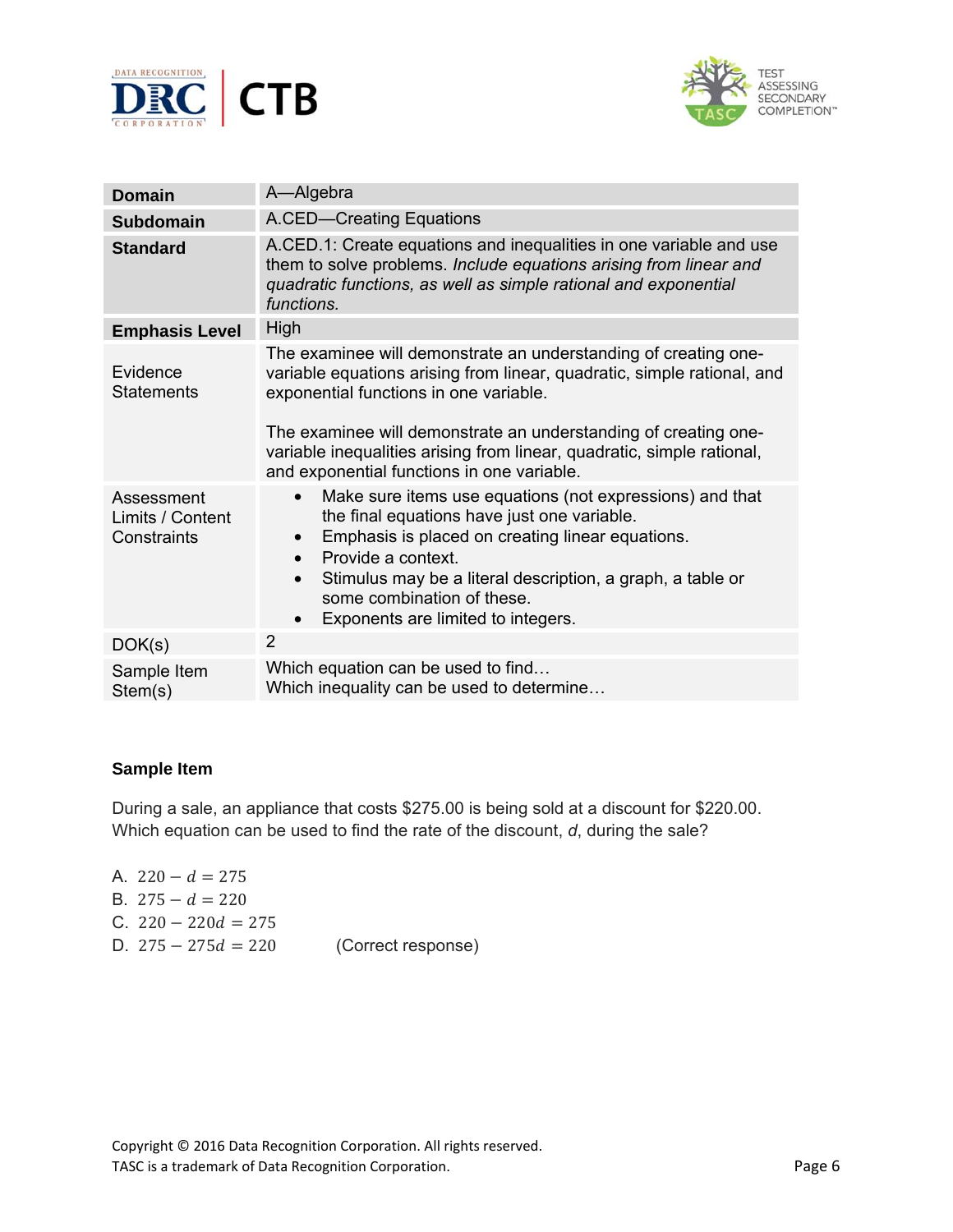



| <b>Domain</b>                                 | A-Algebra                                                                                                                                                                                                                                                                                                                     |
|-----------------------------------------------|-------------------------------------------------------------------------------------------------------------------------------------------------------------------------------------------------------------------------------------------------------------------------------------------------------------------------------|
| <b>Subdomain</b>                              | A.CED-Creating Equations                                                                                                                                                                                                                                                                                                      |
| <b>Standard</b>                               | A.CED.2: Create equations in two or more variables to represent<br>relationships between quantities; graph equations on coordinate<br>axes with labels and scales.                                                                                                                                                            |
| <b>Emphasis Level</b>                         | High                                                                                                                                                                                                                                                                                                                          |
| Evidence<br><b>Statements</b>                 | The examinee will demonstrate an understanding of graphing<br>equations on coordinate axes with labels and scales to represent the<br>solution to a contextual problem.<br>The examinee will demonstrate an understanding of creating<br>equations in two or more variables to represent relationships<br>between quantities. |
| Assessment<br>Limits / Content<br>Constraints | Limit to linear equations and two variables.<br>Provide a context.<br>Stimulus may be a literal description, a graph, a table, or<br>$\bullet$<br>some combination of these.                                                                                                                                                  |
| DOK(s)                                        | 2                                                                                                                                                                                                                                                                                                                             |
| Sample Item<br>Stem(s)                        | Which equation shows the relationship of the variables represented<br>in the table/graph?<br>Which graph represents the equation?                                                                                                                                                                                             |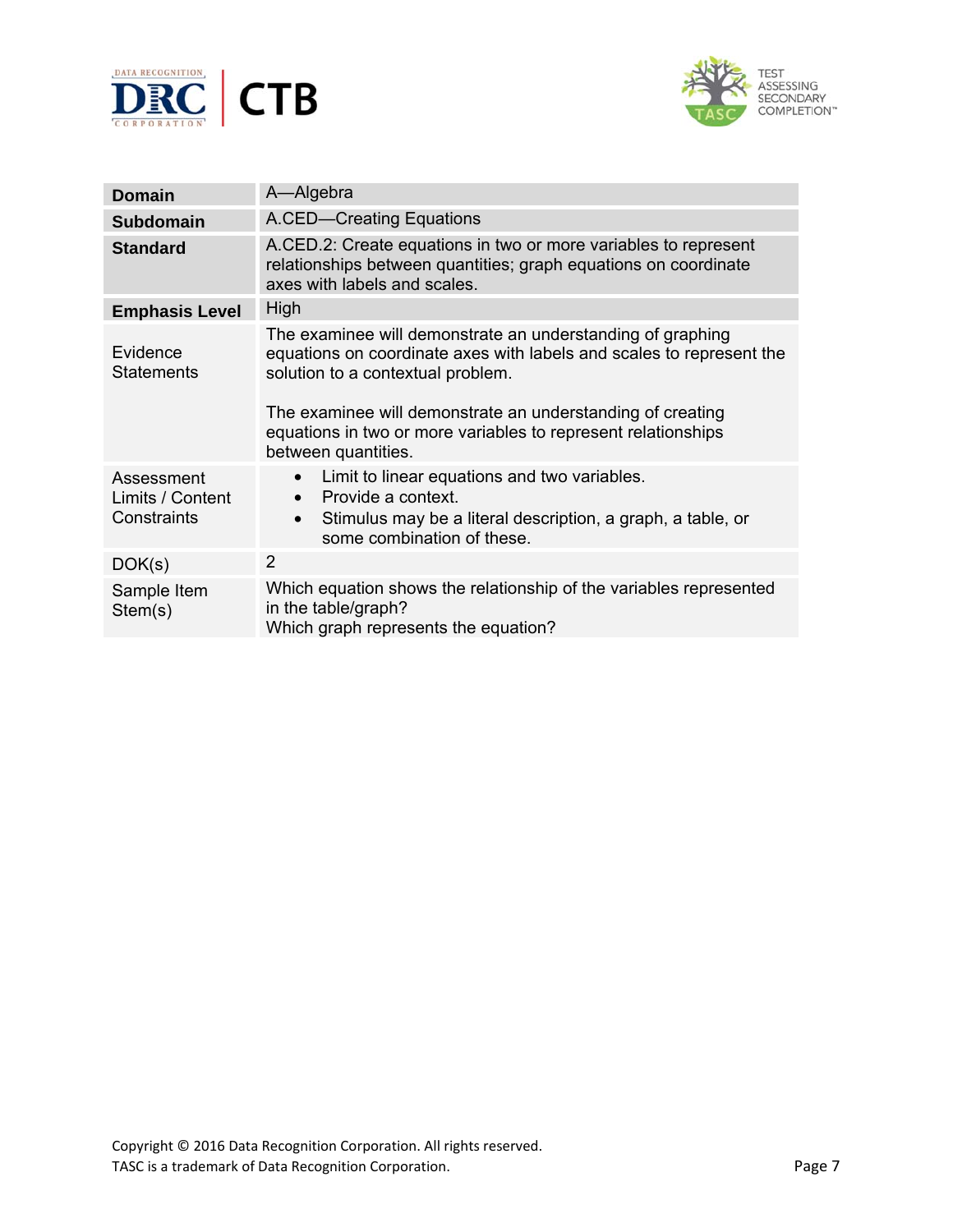



The graph shows the distance between an airplane in flight and its destination airport.



Which equation can be used to calculate the distance, *d*, between the airplane and the airport in relation to the number of hours, *h*, that the airplane has been flying?

| C. $d = 1,200 + 300h$                       |
|---------------------------------------------|
| (Correct response)<br>D. $d = 1,200 - 300h$ |
|                                             |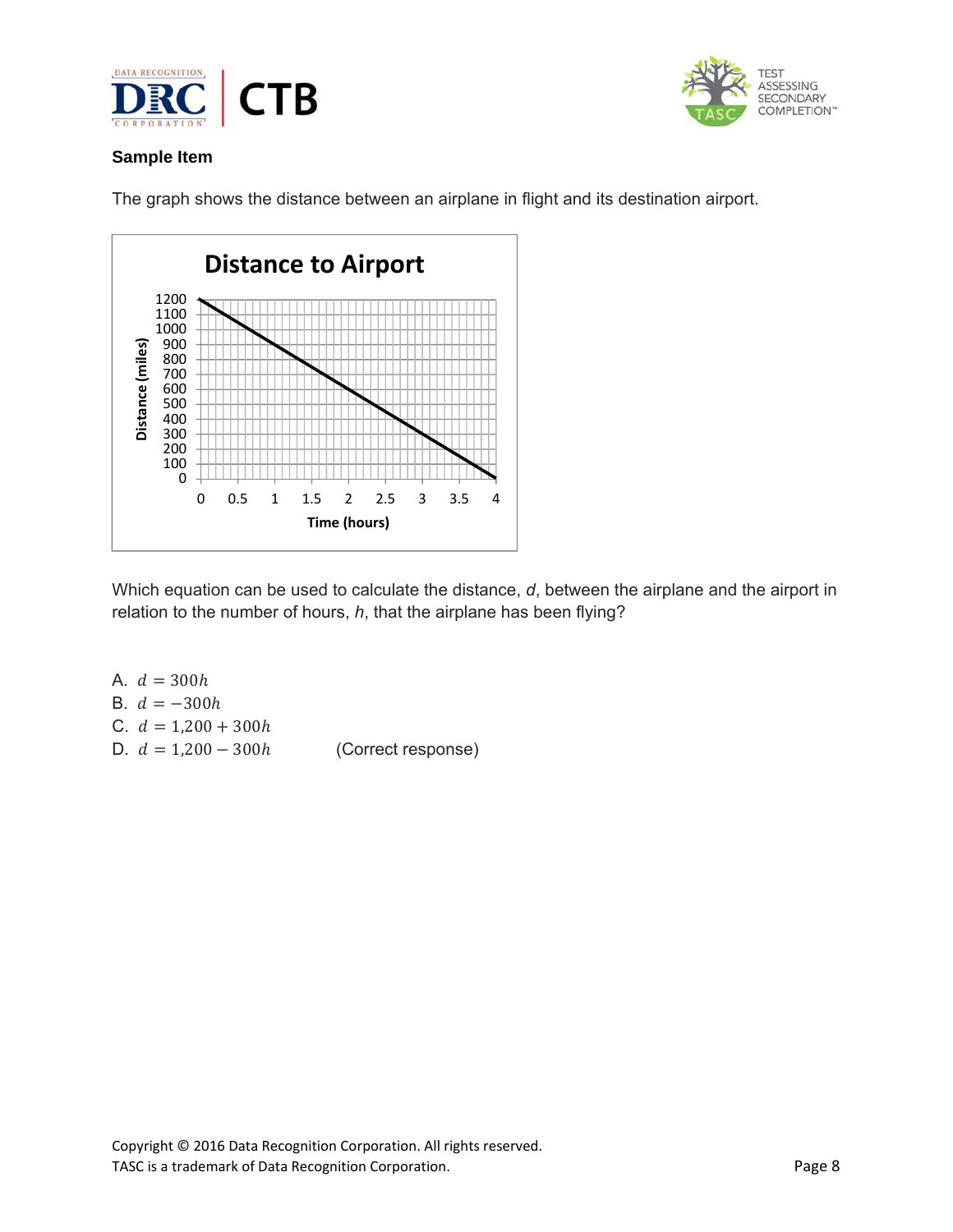



| <b>Domain</b>                                 | A-Algebra                                                                                                                                                                                                                                                                                                                   |  |
|-----------------------------------------------|-----------------------------------------------------------------------------------------------------------------------------------------------------------------------------------------------------------------------------------------------------------------------------------------------------------------------------|--|
| Subdomain                                     | A.CED-Creating Equations                                                                                                                                                                                                                                                                                                    |  |
| <b>Standard</b>                               | A.CED.3: Represent constraints by equations or inequalities and<br>by systems of equations and/or inequalities, and interpret solutions<br>as viable or non-viable options in a modeling context. For<br>example, represent inequalities describing nutritional and cost<br>constraints on combinations of different foods. |  |
| <b>Emphasis Level</b>                         | High                                                                                                                                                                                                                                                                                                                        |  |
| Evidence<br><b>Statements</b>                 | The examinee will demonstrate an understanding of writing and<br>use a system of equations and/or inequalities to solve a real-world<br>problem.<br>The examinee will demonstrate an understanding of recognizing<br>that the equations and inequalities represent the constraints of the<br>problem.                       |  |
| Assessment<br>Limits / Content<br>Constraints | Limit to linear equations.<br>$\bullet$<br>$\bullet$ Provide a context.<br>Stimulus may be a literal description, a graph, or some<br>$\bullet$<br>combination of these.                                                                                                                                                    |  |
| DOK(s)                                        | $\overline{2}$                                                                                                                                                                                                                                                                                                              |  |
| Sample Item<br>Stem(s)                        | Which system of equations represents<br>What does the solution (8, 25) represent in the context of the<br>problem?<br>Which graph represents this situation?                                                                                                                                                                |  |

Small boxes and large boxes are stacked together on a pallet.

- The total number of boxes is 10.
- The small boxes weigh 5 pounds each.
- The large boxes weigh 12 pounds each.
- The total weight of the boxes is 78 pounds.

Which system of equations can be used to find the number of small boxes, *x*, and large boxes, *y*, on the pallet?

| Α. | $x + y = 10$<br>$5x + 12y = 78$ | (Correct response) | C. | $x + y = 78$<br>$5x + 12y = 10$ |
|----|---------------------------------|--------------------|----|---------------------------------|
| В. | $x + y = 10$<br>$5x + 12y = 10$ |                    | D. | $x + y = 78$<br>$5x + 12y = 78$ |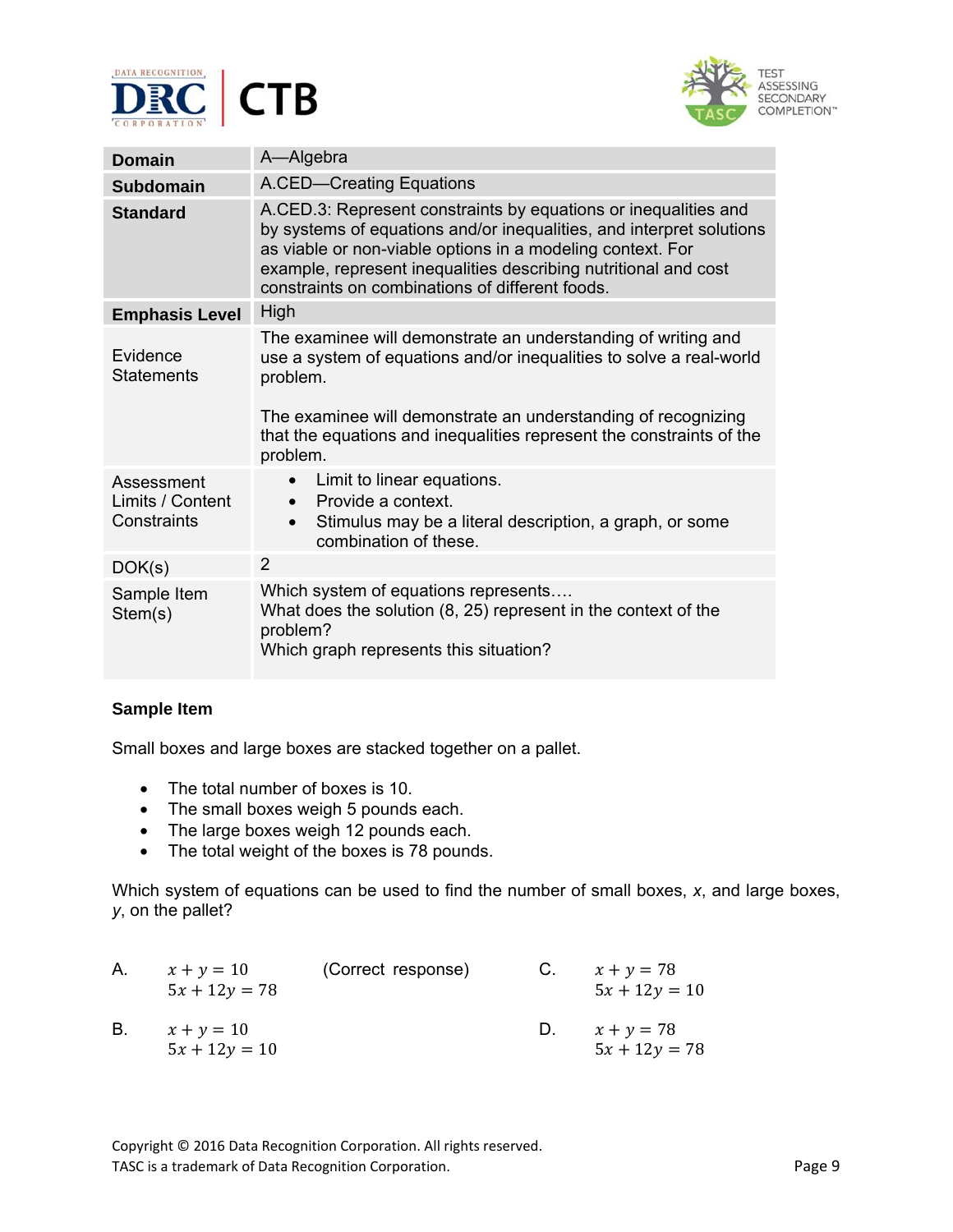



| <b>Domain</b>                                 | A-Algebra                                                                                                                                                                                        |
|-----------------------------------------------|--------------------------------------------------------------------------------------------------------------------------------------------------------------------------------------------------|
| <b>Subdomain</b>                              | A.CED-Creating Equations                                                                                                                                                                         |
| <b>Standard</b>                               | A.CED.4: Rearrange formulas to highlight a quantity of interest, using the<br>same reasoning as in solving equations. For example, rearrange Ohm's<br>law $V = IR$ to highlight resistance R.    |
| <b>Emphasis Level</b>                         | Low                                                                                                                                                                                              |
| Evidence<br><b>Statements</b>                 | The examinee will demonstrate the ability to solve a multi-variable<br>equation for a given variable.<br>The examinee will be able to identify the variable of interest in a given<br>situation. |
| Assessment<br>Limits / Content<br>Constraints | Limit to linear and quadratic equations.<br>$\bullet$<br>Use either real-world formulas or a context that established the<br>$\bullet$<br>relevance of the formula.                              |
| DOK(s)                                        | $\overline{2}$                                                                                                                                                                                   |
| Sample Item<br>Stem(s)                        | Solve the equation for t.<br>Rewrite the equation so that it demonstrates the hourly rate of pay.                                                                                                |

Albert Einstein's theory of relativity is *E=mc2* where *E* is energy, *m* is mass and *c* is the speed of light. State the equation in terms of mass.

A. *m* = *Ec2* B. *m* = *c*<sup>2</sup> *E* C. *m* = *E* (Correct response) *c2* D.  $m = \sqrt{Ec}$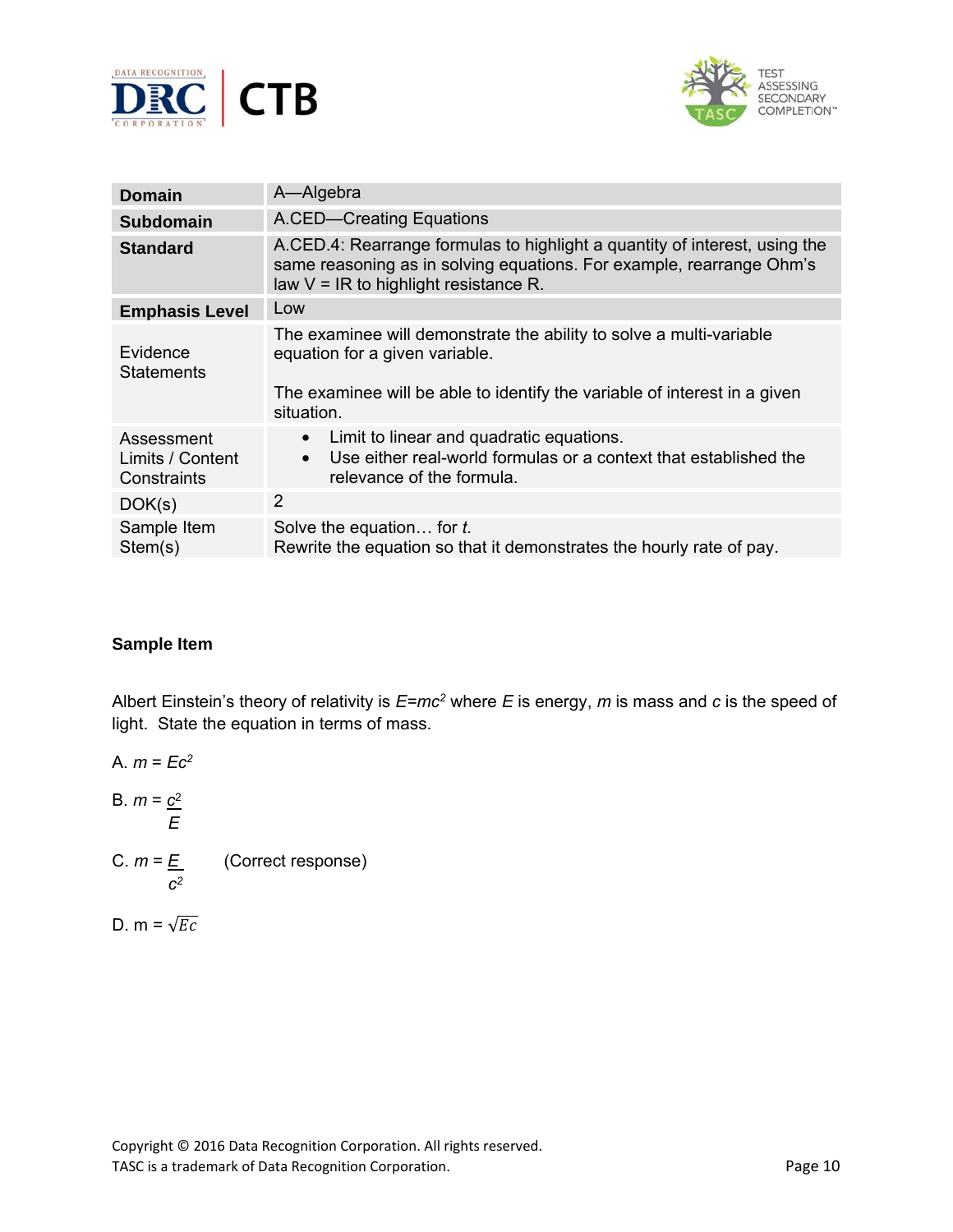



| <b>Domain</b>                                 | A-Algebra                                                                                                                                                                                                                                    |
|-----------------------------------------------|----------------------------------------------------------------------------------------------------------------------------------------------------------------------------------------------------------------------------------------------|
| <b>Subdomain</b>                              | A.APR—Arithmetic with Polynomials and Rational Expressions                                                                                                                                                                                   |
| <b>Standard</b>                               | A.APR.1: Understand that polynomials form a system analogous to the<br>integers, namely, that they are closed under the operations of addition,<br>subtraction, and multiplication; add, subtract, and multiply polynomials.                 |
| <b>Emphasis Level</b>                         | High                                                                                                                                                                                                                                         |
| Evidence<br><b>Statements</b>                 | The examinee will demonstrate an understanding of adding or subtracting<br>polynomials.<br>The examinee will demonstrate an understanding of multiplying                                                                                     |
|                                               | polynomials.                                                                                                                                                                                                                                 |
|                                               | The examinee will demonstrate an understanding of dividing polynomials<br>by integers or monomials.                                                                                                                                          |
| Assessment<br>Limits / Content<br>Constraints | Item could be written to standard 7.EE.1: Apply properties of<br>$\bullet$<br>operations as strategies to add, subtract, factor, and expand linear<br>expressions with rational coefficients.<br>Context is not required.<br>$\bullet$       |
|                                               | Focus on polynomial expressions that simplify to forms that are<br>$\bullet$<br>linear or quadratic in a positive integer power of x.<br>Arithmetic with polynomials limited to linear and quadratic<br>$\bullet$<br>polynomial expressions. |
|                                               | Division of polynomials will be limited to division by a monomial.                                                                                                                                                                           |
| DOK(s)                                        | 1, 2, or 3                                                                                                                                                                                                                                   |
| Sample Item<br>Stem(s)                        | Simplify $(3x^2 + 6x) \div 3$ .                                                                                                                                                                                                              |
|                                               | Divide $(3x^2 + 6x) \div 3x$ .                                                                                                                                                                                                               |

An accountant is using the expressions  $(3a + 5b + 2c)$  and  $(7a + 4c)$  to calculate the total compensation for employees in two departments of a business.

What is the sum of the two expressions?

A. 29a B.  $10a + 11b$ C.  $10a + 5b + 6c$  (Correct response) D.  $10a + 9b + 2c$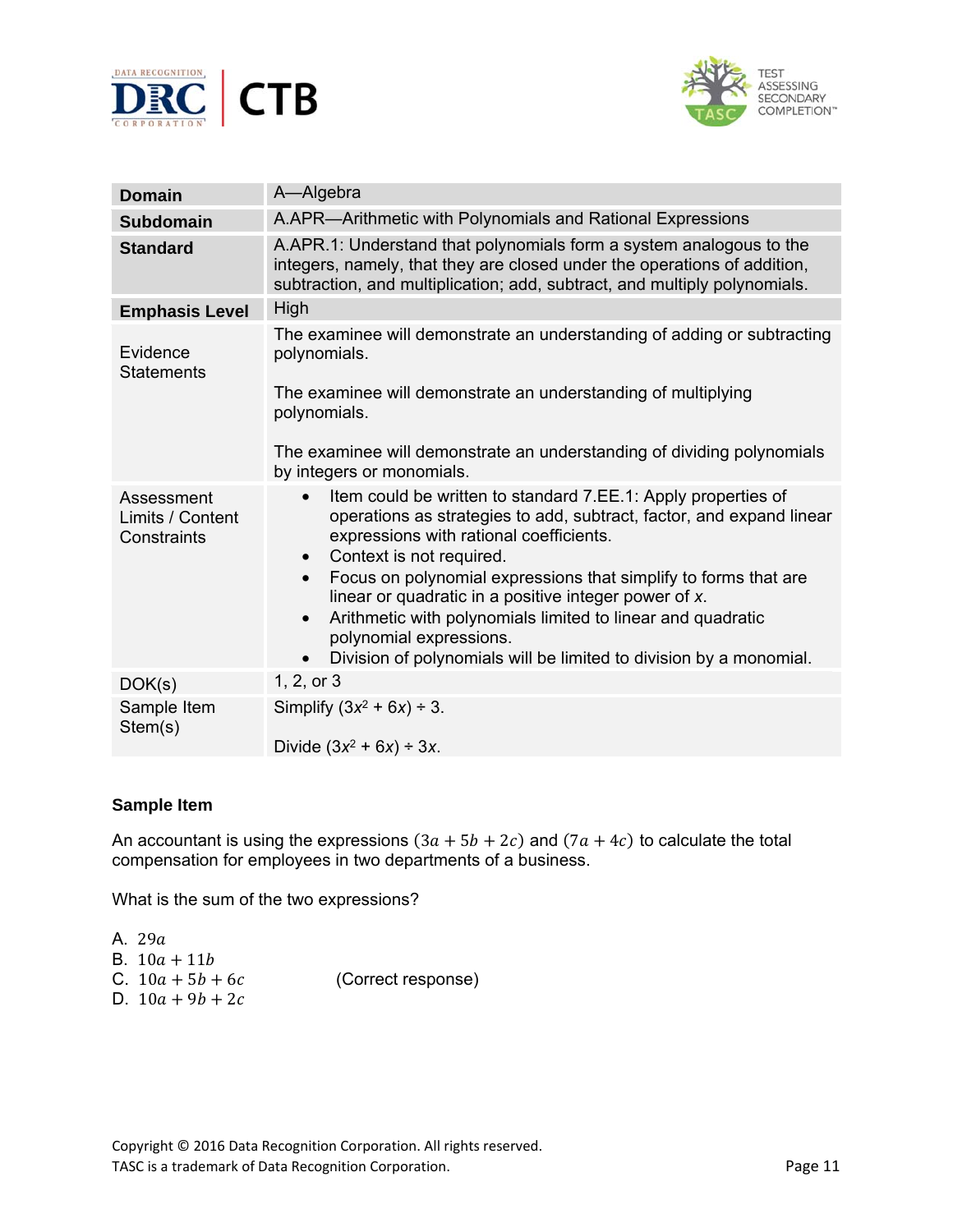



| <b>Domain</b>                                 | A-Algebra                                                                                                                                                                                                                          |  |
|-----------------------------------------------|------------------------------------------------------------------------------------------------------------------------------------------------------------------------------------------------------------------------------------|--|
| <b>Subdomain</b>                              | A.APR-Arithmetic with Polynomials and Rational Expressions                                                                                                                                                                         |  |
| <b>Standard</b>                               | A.APR.3: Identify zeros of polynomials when suitable factorizations<br>are available, and use the zeros to construct a rough graph of the<br>function defined by the polynomial.                                                   |  |
| <b>Emphasis Level</b>                         | High                                                                                                                                                                                                                               |  |
| Evidence<br><b>Statements</b>                 | The examinee will demonstrate an understanding of identifying<br>zeros in a polynomial.<br>The examinee will demonstrate an understanding of sketching a<br>graph of a polynomial, using the zeros.                                |  |
| Assessment<br>Limits / Content<br>Constraints | Context is not required.<br>$\bullet$<br>Limited to quadratic functions.<br>$\bullet$<br>Graphs may be provided to help examinees "see" the zeros<br>of a polynomial.<br>Factors may be provided to help examinees find the zeros. |  |
| DOK(s)                                        | 1, 2, or $3$                                                                                                                                                                                                                       |  |
| Sample Item<br>Stem(s)                        | Which equation can be used to find the zeroes of<br>What are the zeroes of the function defined by the equation<br>What are the zeroes of the function shown in the graph?                                                         |  |

Which equation could be used to find the zeros of  $y = x^2 - 3x - 10$ ?

A.  $(x - 2)(x + 5) = 0$ B.  $(x+2)(x-5) = 0$  (Correct response)

C.  $(x + 2)(x - 10) = 0$ D.  $(x + 2)(x + 10) = 0$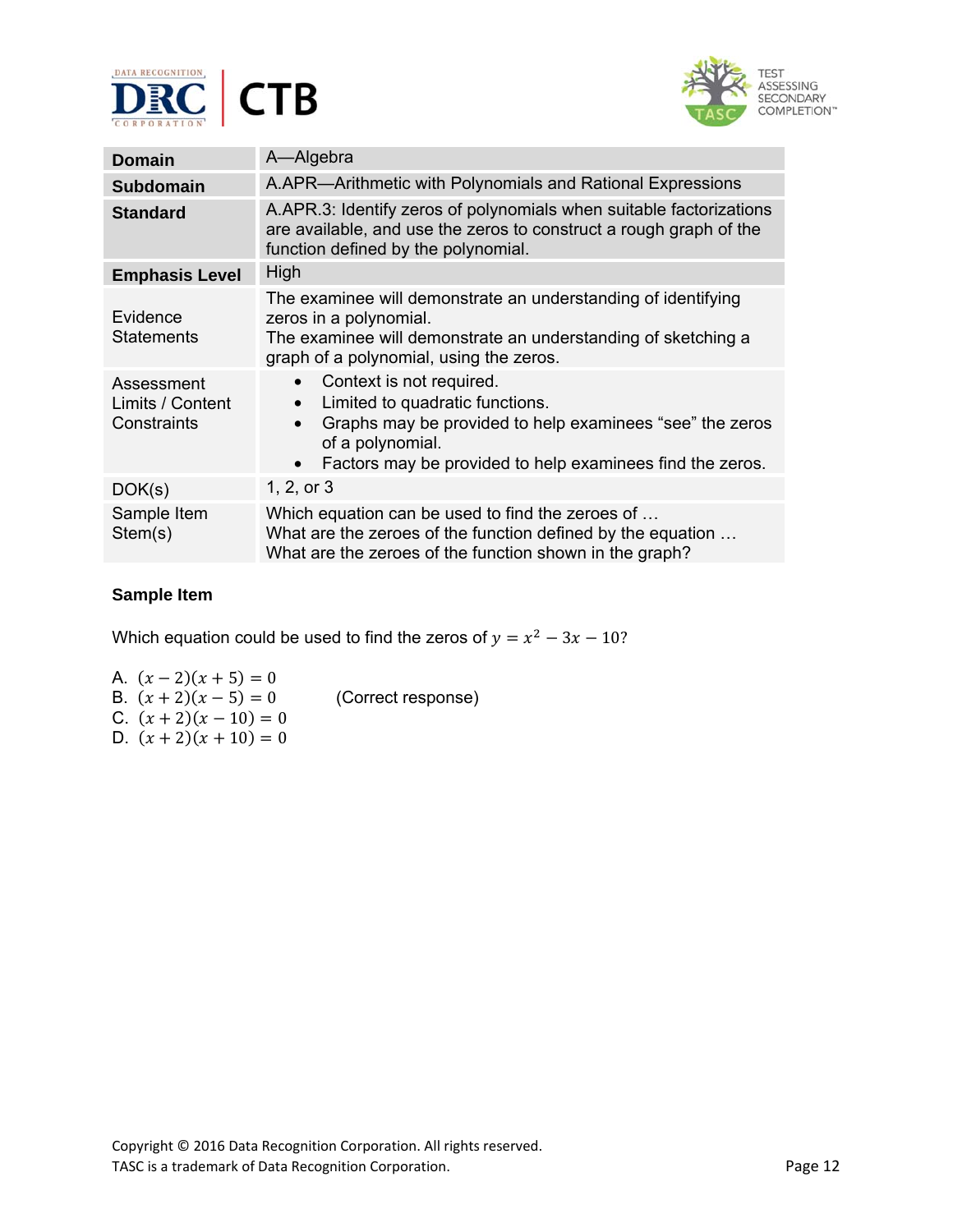



| <b>Domain</b>                                 | A-Algebra                                                                                                                                                                                                                                                                                                                                                                                                                         |
|-----------------------------------------------|-----------------------------------------------------------------------------------------------------------------------------------------------------------------------------------------------------------------------------------------------------------------------------------------------------------------------------------------------------------------------------------------------------------------------------------|
| <b>Subdomain</b>                              | A.REI-Reasoning with Equations and Inequalities                                                                                                                                                                                                                                                                                                                                                                                   |
| <b>Standard</b>                               | A.REI.1: Explain each step in solving a simple equation as following from<br>the equality of numbers asserted at the previous step, starting from the<br>assumption that the original equation has a solution. Construct a viable<br>argument to justify a solution method.                                                                                                                                                       |
| <b>Emphasis Level</b>                         | High                                                                                                                                                                                                                                                                                                                                                                                                                              |
| Evidence<br><b>Statements</b>                 | The examinee will demonstrate an understanding of explaining steps in<br>solving simple equations, using the equality of numbers.<br>The examinee will demonstrate an understanding of constructing viable<br>arguments to justify solution methods.                                                                                                                                                                              |
| Assessment<br>Limits / Content<br>Constraints | Justifications may include the associative, commutative, and<br>$\bullet$<br>division properties, combining like terms, multiplication by 1, etc.<br>Properties of operations can be used to change expressions on<br>$\bullet$<br>either side of the equation to equivalent expressions.<br>Limit to solving linear equations—avoid operations associated<br>$\bullet$<br>with quadratic, exponential, or logarithmic equations. |
| DOK(s)                                        | 2 or 3                                                                                                                                                                                                                                                                                                                                                                                                                            |
| Sample Item<br>Stem(s)                        | Which statement explains why the equation in Step 3 is equivalent to<br>Step 2?<br>Which property was used to get from the equation in Step 1 to the<br>equation in step 2?                                                                                                                                                                                                                                                       |

Consider the steps that a mathematician writes as she solves the equation  $5x + 2 = 3x - 7$ .

| Equation:  | $5x + 2 = 3x - 7$  |
|------------|--------------------|
| Step 1:    | $2x + 2 = -7$      |
| Step $2$ : | $2x = -9$          |
| Solution:  | $x = -\frac{9}{x}$ |

Which statement explains why the solution following Step 2 is a valid step?

- A. If you add 2 to both sides of an equation, the sides remain equal.
- B.If you divide both sides of an equation by 2, the sides remain equal.(Correct response)
- C. If you multiply both sides of an equation by 2, the sides remain equal.
- D. If you subtract 2 from both sides of an equation, the sides remain equal.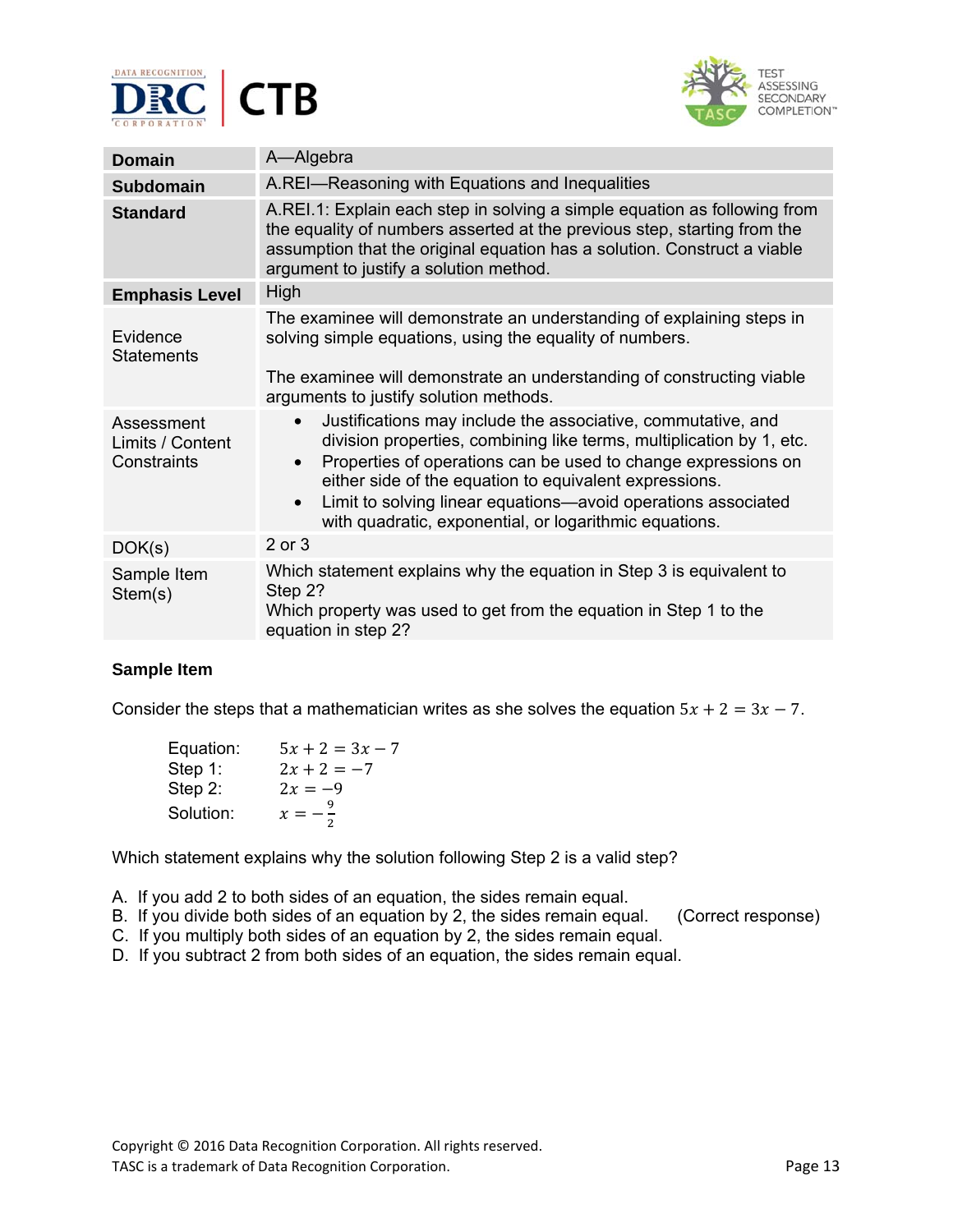



| <b>Domain</b>                                 | A-Algebra                                                                                                                                                                                                                                                                                                                                                                                                                                                                                                   |
|-----------------------------------------------|-------------------------------------------------------------------------------------------------------------------------------------------------------------------------------------------------------------------------------------------------------------------------------------------------------------------------------------------------------------------------------------------------------------------------------------------------------------------------------------------------------------|
| <b>Subdomain</b>                              | A.REI-Reasoning with Equations and Inequalities                                                                                                                                                                                                                                                                                                                                                                                                                                                             |
| <b>Standard</b>                               | A.REI. 2: Solve simple rational and radical equations in one<br>variable, and give examples showing how extraneous solutions<br>may arise.                                                                                                                                                                                                                                                                                                                                                                  |
| <b>Emphasis Level</b>                         | Low                                                                                                                                                                                                                                                                                                                                                                                                                                                                                                         |
| Evidence<br><b>Statements</b>                 | The examinee will demonstrate an understanding of solving<br>radical and/or simple rational equations in one variable, including<br>identifying the number and type of real solutions that might exist<br>for the equation (e.g., one, two, infinite, or no real solutions).<br>The examinee will demonstrate an understanding of evaluating<br>proposed solutions to radical or simple rational equations and<br>recognize where extraneous solution(s) might arise during the<br>solving of the equation. |
| Assessment<br>Limits / Content<br>Constraints | Limit to simple, non-quadratic, rational equations.<br>$\bullet$<br>Limit to radical equations with real roots.<br>$\bullet$<br>Solutions must be rational numbers.<br>$\bullet$                                                                                                                                                                                                                                                                                                                            |
| DOK(s)                                        | 2 or 3                                                                                                                                                                                                                                                                                                                                                                                                                                                                                                      |
| Sample Item<br>Stem(s)                        | What is the solution to the equation                                                                                                                                                                                                                                                                                                                                                                                                                                                                        |

What is the solution to the equation  $\sqrt{4x} = 10$ ?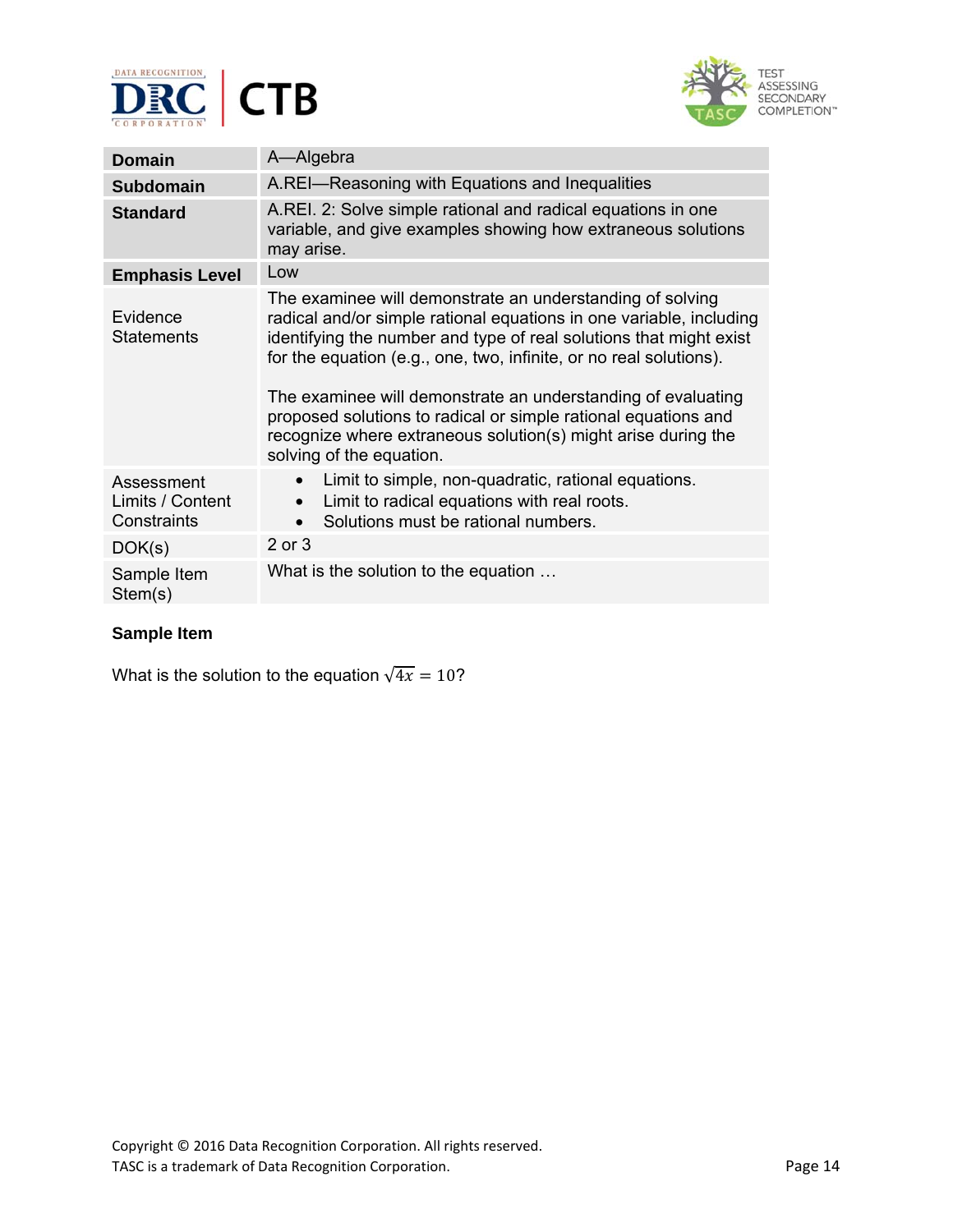



| <b>Domain</b>                                 | A-Algebra                                                                                                                                                                                                                                                                                                                                                                                                                                                                                                                   |
|-----------------------------------------------|-----------------------------------------------------------------------------------------------------------------------------------------------------------------------------------------------------------------------------------------------------------------------------------------------------------------------------------------------------------------------------------------------------------------------------------------------------------------------------------------------------------------------------|
| <b>Subdomain</b>                              | A.REI-Reasoning with Equations and Inequalities                                                                                                                                                                                                                                                                                                                                                                                                                                                                             |
| <b>Standard</b>                               | A.REI.3: Solve linear equations and inequalities in one variable,<br>including equations with coefficients represented by letters.                                                                                                                                                                                                                                                                                                                                                                                          |
| <b>Emphasis Level</b>                         | High                                                                                                                                                                                                                                                                                                                                                                                                                                                                                                                        |
| Evidence<br><b>Statements</b>                 | The examinee will demonstrate an understanding of solving linear<br>equations in one variable, with numeric coefficients.<br>The examinee will demonstrate an understanding of solving linear<br>inequalities in one variable, with numeric coefficients.<br>The examinee will demonstrate an understanding of solving literal<br>equations or inequalities for a stated variable.<br>The examinee will demonstrate an understanding of interpreting<br>specific given information to assign a value for a coefficient in a |
|                                               | linear equation or inequality.                                                                                                                                                                                                                                                                                                                                                                                                                                                                                              |
| Assessment<br>Limits / Content<br>Constraints | Context is not required.<br>Solutions may be real numbers of any form (integers,<br>decimals, fractions).<br>Do not include compound inequalities.<br>$\bullet$                                                                                                                                                                                                                                                                                                                                                             |
| DOK(s)                                        | 2 or 3                                                                                                                                                                                                                                                                                                                                                                                                                                                                                                                      |
| Sample Item<br>Stem(s)                        | Given $y = mx + b$ , solve for x.                                                                                                                                                                                                                                                                                                                                                                                                                                                                                           |

The equation  $0.25x - 50 = 240$  can be used to find the total height of a ramp, in meters, given the distance, *x*, in meters, from the beginning of the ramp.

What is the value of *x* in meters?

(Correct response: 1,160 meters)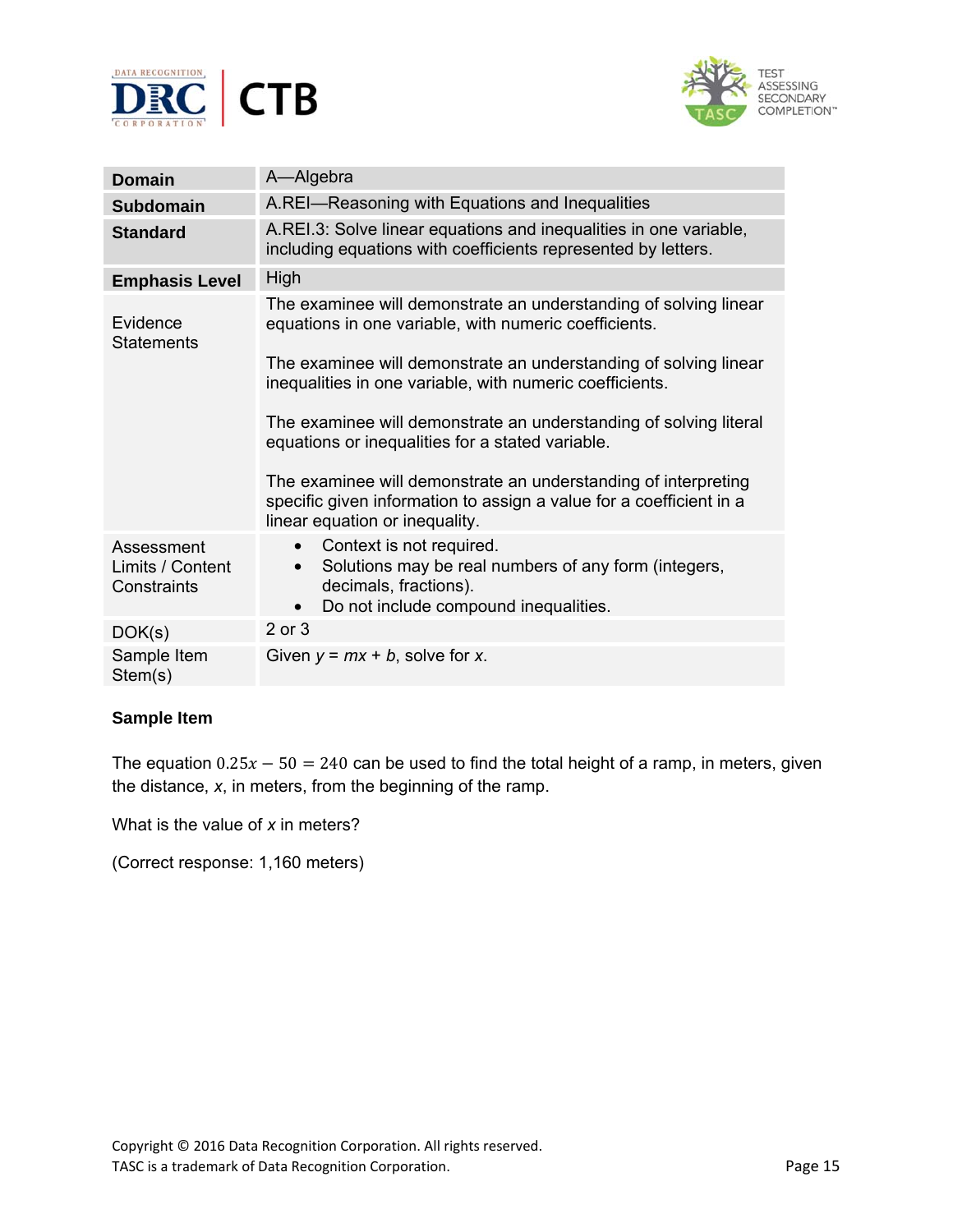



| <b>Domain</b>                                 | A-Algebra                                                                                                                                                                                                               |
|-----------------------------------------------|-------------------------------------------------------------------------------------------------------------------------------------------------------------------------------------------------------------------------|
| Subdomain                                     | A.REI-Reasoning with Equations and Inequalities                                                                                                                                                                         |
| <b>Standard</b>                               | A.REI.4: Solve quadratic equations in one variable.                                                                                                                                                                     |
| <b>Element</b>                                | A.REI.4a: Use the method of completing the square to transform any<br>quadratic equation in x into an equation of the form $(x - p)^2 = q$ that has<br>the same solutions. Derive the quadratic formula from this form. |
| <b>Emphasis Level</b>                         | High                                                                                                                                                                                                                    |
| Evidence<br><b>Statements</b>                 | The examinee will demonstrate an understanding of solving quadratic<br>equations in one variable by completing the square.                                                                                              |
| Assessment<br>Limits / Content<br>Constraints | Limit to rational and irrational roots.<br>$\bullet$<br>Present quadratics in standard form: $ax^2 + bx + c = 0$ .<br>$\bullet$                                                                                         |
| DOK(s)                                        | 2 or 3                                                                                                                                                                                                                  |
| Sample Item<br>Stem(s)                        | Which of these quadratic equations can easily be solved by completing<br>the square?<br>Derive the quadratic formula by completing the square for                                                                       |

Which of these shows an equivalent form of  $x^2 + 6x + 7 = 0$  by completing the square?

- A.  $(x-3)^2 = 16$
- B.  $(x + 3)^2 = 16$
- C.  $(x-3)^2 = 2$
- D.  $(x+3)^2 = 2$  (Correct response)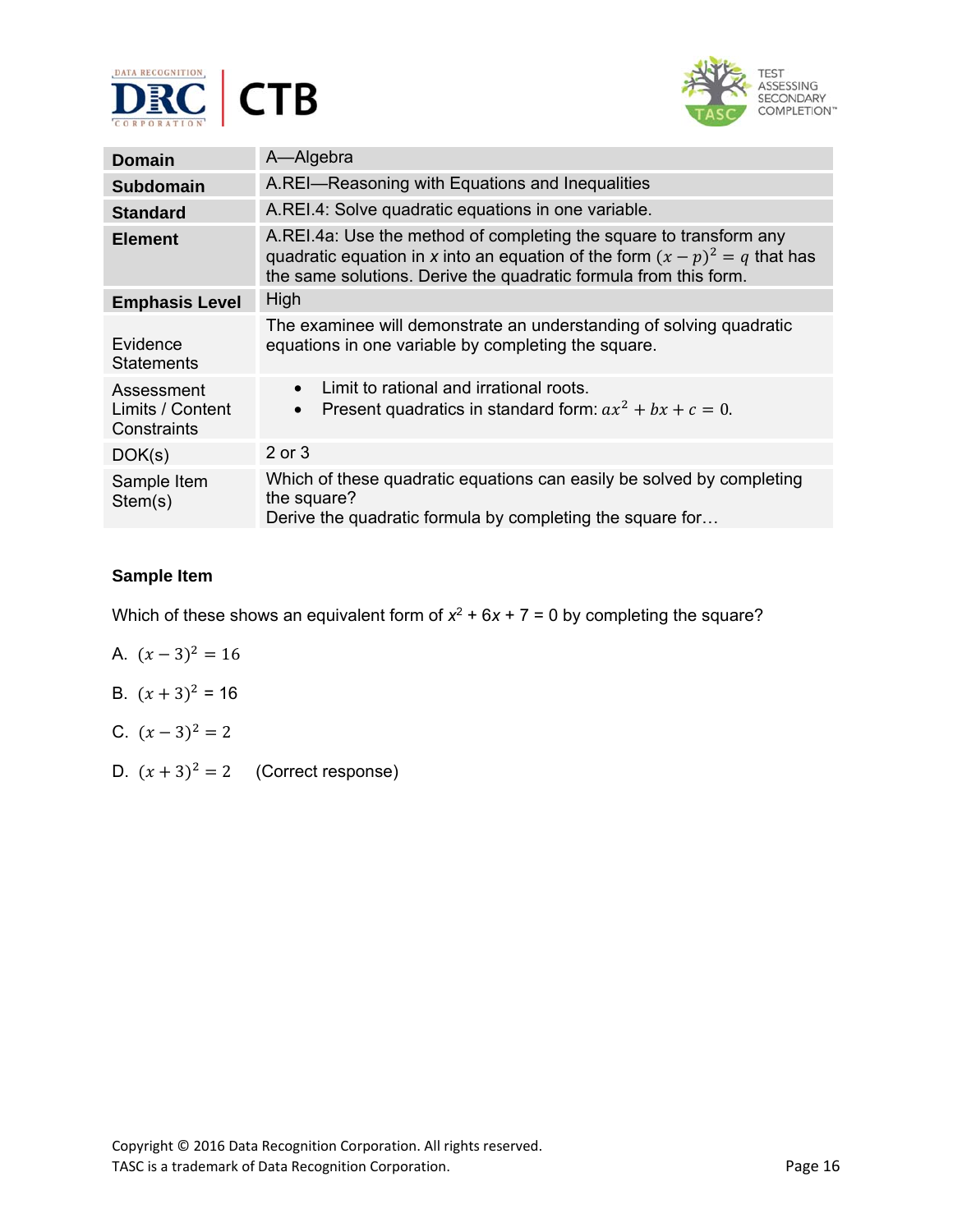



| <b>Domain</b>                                 | A-Algebra                                                                                                                                                                                                                                                                                                                                              |
|-----------------------------------------------|--------------------------------------------------------------------------------------------------------------------------------------------------------------------------------------------------------------------------------------------------------------------------------------------------------------------------------------------------------|
| <b>Subdomain</b>                              | A.REI-Reasoning with Equations and Inequalities                                                                                                                                                                                                                                                                                                        |
| <b>Standard</b>                               | A.REI.4: Solve quadratic equations in one variable.                                                                                                                                                                                                                                                                                                    |
| <b>Element</b>                                | A.REI.4b: Solve quadratic equations by inspection (e.g., for $x^2 = 49$ ),<br>taking square roots, completing the square, using the quadratic<br>formula, and factoring, as appropriate to the initial form of the<br>equation. Recognize when the quadratic formula gives complex<br>solutions and write them as $a \pm bi$ for real numbers a and b. |
| <b>Emphasis Level</b>                         | High                                                                                                                                                                                                                                                                                                                                                   |
| Evidence<br><b>Statements</b>                 | The examinee will demonstrate an understanding of solving quadratic<br>equations in one variable by taking square roots, completing the<br>square, using the quadratic formula, or by factoring.<br>The examinee will demonstrate an understanding of recognizing<br>when the quadratic formula indicates that there will be no real<br>solutions.     |
| Assessment<br>Limits / Content<br>Constraints | Context is not required.<br>$\bullet$<br>Focus on quadratic equations with rational or irrational roots.                                                                                                                                                                                                                                               |
| DOK(s)                                        | 2 or 3                                                                                                                                                                                                                                                                                                                                                 |
| Sample Item<br>Stem(s)                        | Solve the following quadratic equation (by factoring, completing the<br>square, using square roots, using the quadratic formula).                                                                                                                                                                                                                      |

1. Consider the equation  $x^2 = 16$ .

For  $x \geq 0$ , what is the value of x?

(Correct response: 4)

2. An object is launched at 14.7 meters per second (m/s) from a 49-meter tall platform. The equation for the object's height s at time t seconds after launch is  $d(t) = -4.9t^2 + 14.7t + 49$ , where d is in meters. When does the object strike the ground?

(Correct response: 5 seconds)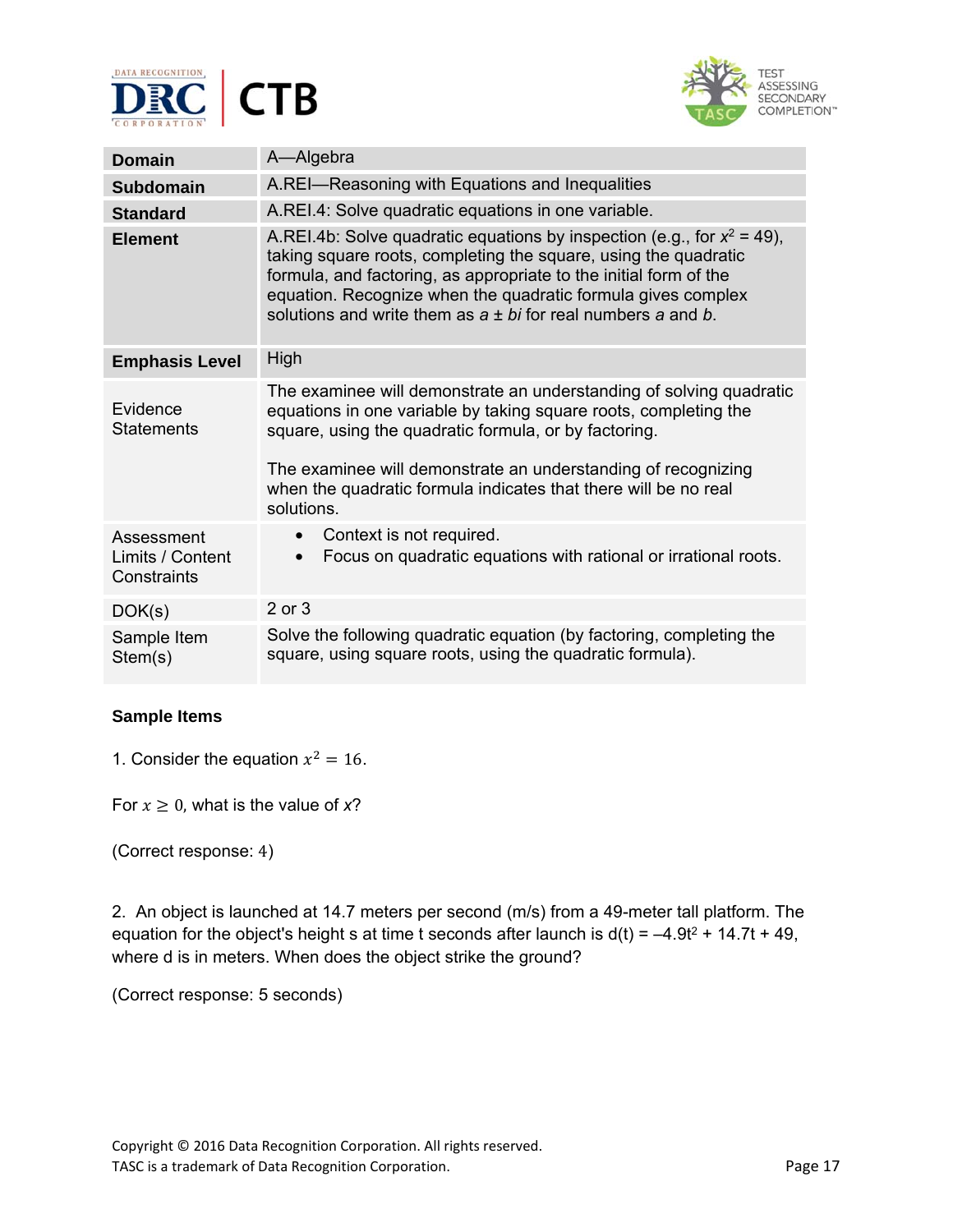



| <b>Domain</b>                                 | A-Algebra                                                                                                                                                                           |
|-----------------------------------------------|-------------------------------------------------------------------------------------------------------------------------------------------------------------------------------------|
| <b>Subdomain</b>                              | A.REI-Reasoning with Equations and Inequalities                                                                                                                                     |
| <b>Standard</b>                               | A.REI.6: Solve systems of linear equations exactly and approximately<br>(e.g., with graphs), focusing on pairs of linear equations in two<br>variables.                             |
| <b>Emphasis Level</b>                         | Low                                                                                                                                                                                 |
| Evidence<br>Statement                         | The examinee will demonstrate an understanding of solving a system<br>of linear equations in two variables, using both algebraic methods and<br>interpreting solutions with graphs. |
| Assessment<br>Limits / Content<br>Constraints | Can have context or no context; both are acceptable.<br>Limited to two linear equations.<br>$\bullet$<br>Stimulus may include a graph.<br>$\bullet$                                 |
| DOK(s)                                        | 2 or 3                                                                                                                                                                              |
| Sample Item<br>Stem(s)                        | At which point do the two linear equations intersect?<br>Which values of $x$ and $y$ satisfies both equations?<br>Solve the system of equations.                                    |

1. Consider the system of equations.

 $y = 5x - 2$  $y = 7x + 10$ 

Which ordered pair is the solution to the system of equations?

| A. (-4, -18) |  |
|--------------|--|
|              |  |

- B.(−6, −32) (Correct response)
- C. (4, 22)
- D. (6, 28)
- 2. The Broadway theater contains 1,200 seats, with three different prices. The seats cost \$45 dollars per seat and \$60 per seat. The theater needs to gross \$63,750 on seat sales. There are twice as many \$60 seats as \$45 seats. How many seats in each level need to be sold?

(Correct response: 550 \$45 seats and 650 \$60 seats)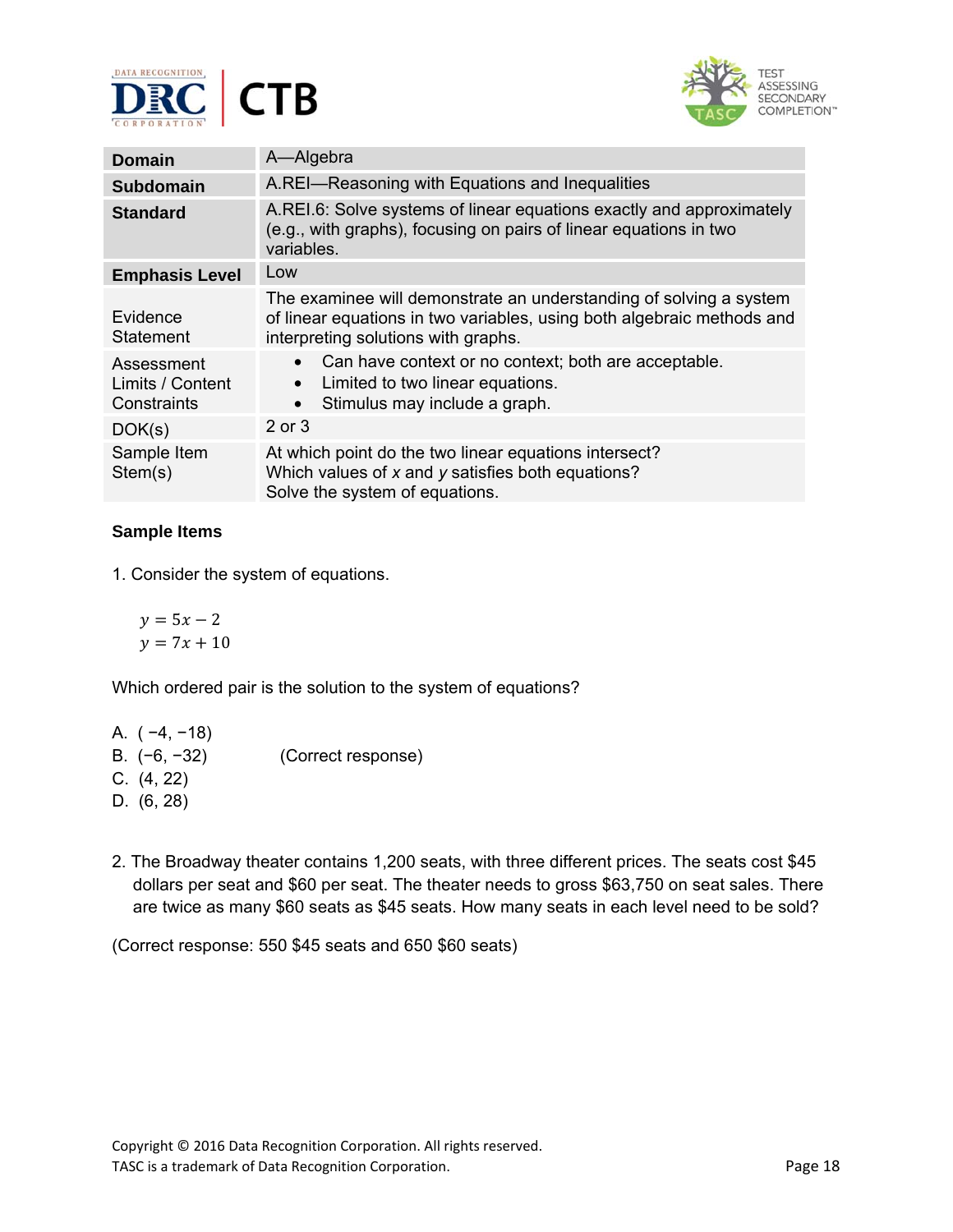



| <b>Domain</b>                                 | A-Algebra                                                                                                                                                                                                                                                 |
|-----------------------------------------------|-----------------------------------------------------------------------------------------------------------------------------------------------------------------------------------------------------------------------------------------------------------|
| <b>Subdomain</b>                              | A.REI-Reasoning with Equations and Inequalities                                                                                                                                                                                                           |
| <b>Standard</b>                               | A.REI.7: Solve a simple system consisting of a linear equation and a<br>quadratic equation in two variables algebraically and graphically. For<br>example, find the points of intersection between the line $y = -3x$ and<br>the circle $x^2 + y^2 = 3$ . |
| <b>Emphasis Level</b>                         | Medium                                                                                                                                                                                                                                                    |
| Evidence<br>Statement                         | The examinee will demonstrate an understanding of solving a system<br>of a linear equation and a quadratic equation in two variables, using<br>both algebraic methods and interpreting solutions with graphs.                                             |
| Assessment<br>Limits / Content<br>Constraints | Can have context or no context; both are acceptable.<br>$\bullet$<br>Limited to one linear equation and one quadratic equation.<br>Stimulus may include a graph.<br>$\bullet$                                                                             |
| DOK(s)                                        | 2 or 3                                                                                                                                                                                                                                                    |
| Sample Item<br>Stem(s)                        | What are the solutions for the system of $y = -2x + 1$ and $y = x^2 - 2$ ?                                                                                                                                                                                |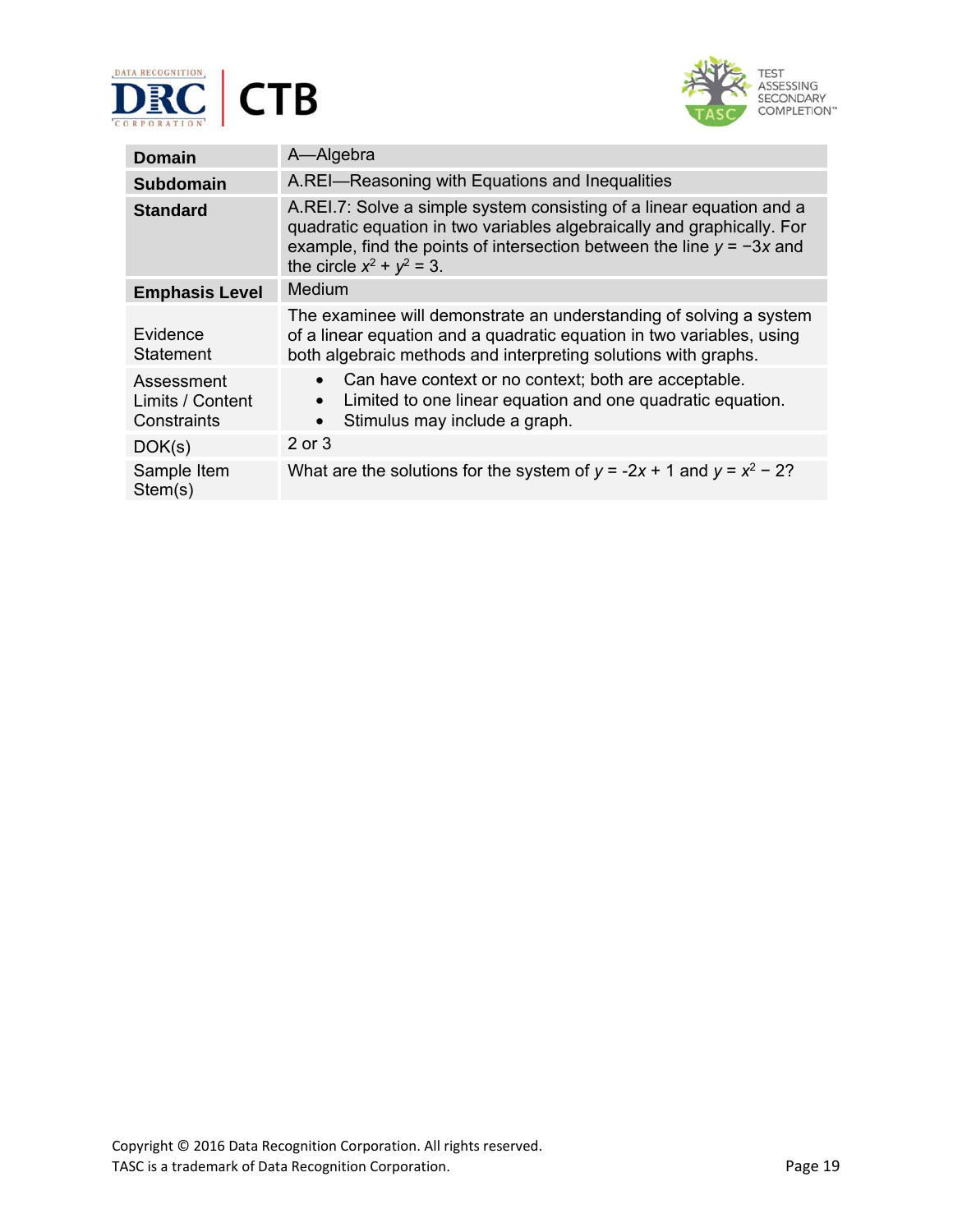



| <b>Domain</b>                                 | A-Algebra                                                                                                                                                                                                                                                                                                                                                                                                                |
|-----------------------------------------------|--------------------------------------------------------------------------------------------------------------------------------------------------------------------------------------------------------------------------------------------------------------------------------------------------------------------------------------------------------------------------------------------------------------------------|
| <b>Subdomain</b>                              | A.REI-Reasoning with Equations and Inequalities                                                                                                                                                                                                                                                                                                                                                                          |
| <b>Standard</b>                               | A-REI.10: Understand that the graph of an equation in two variables<br>is the set of all its solutions plotted in the coordinate plane, often<br>forming a curve (which could be a line).                                                                                                                                                                                                                                |
| <b>Emphasis</b><br><b>Level</b>               | High                                                                                                                                                                                                                                                                                                                                                                                                                     |
| Evidence<br><b>Statements</b>                 | The examinee will demonstrate an understanding that the graph of<br>an equation in two variables is the set of all its solutions plotted in<br>the coordinate plane, often forming a curve (which could be a line).<br>The examinee will demonstrate an understanding by explaining and<br>verifying that every point $(x, y)$ on the graph of an equation<br>represents values $x$ and $y$ that make the equation true. |
| Assessment<br>Limits / Content<br>Constraints | Limited to linear and quadratic equations.<br>$\bullet$<br>May or may not have context; context is preferred.<br>Answer choices may be graphs or explanations.                                                                                                                                                                                                                                                           |
| DOK(s)                                        | 1 or 2                                                                                                                                                                                                                                                                                                                                                                                                                   |
| Sample Item<br>Stem(s)                        | Which graph could represent the solution set of $y = x^2 - 4$<br>How do the solutions of an equation relate to the graph of the<br>equation?<br>Which of the following points lie on the graph of the equation                                                                                                                                                                                                           |

An economist has recorded the stock price of Company A after the initial stock sale.



What was the value of the stock price of Company A 10 months after the initial stock sale? (Correct response: 50)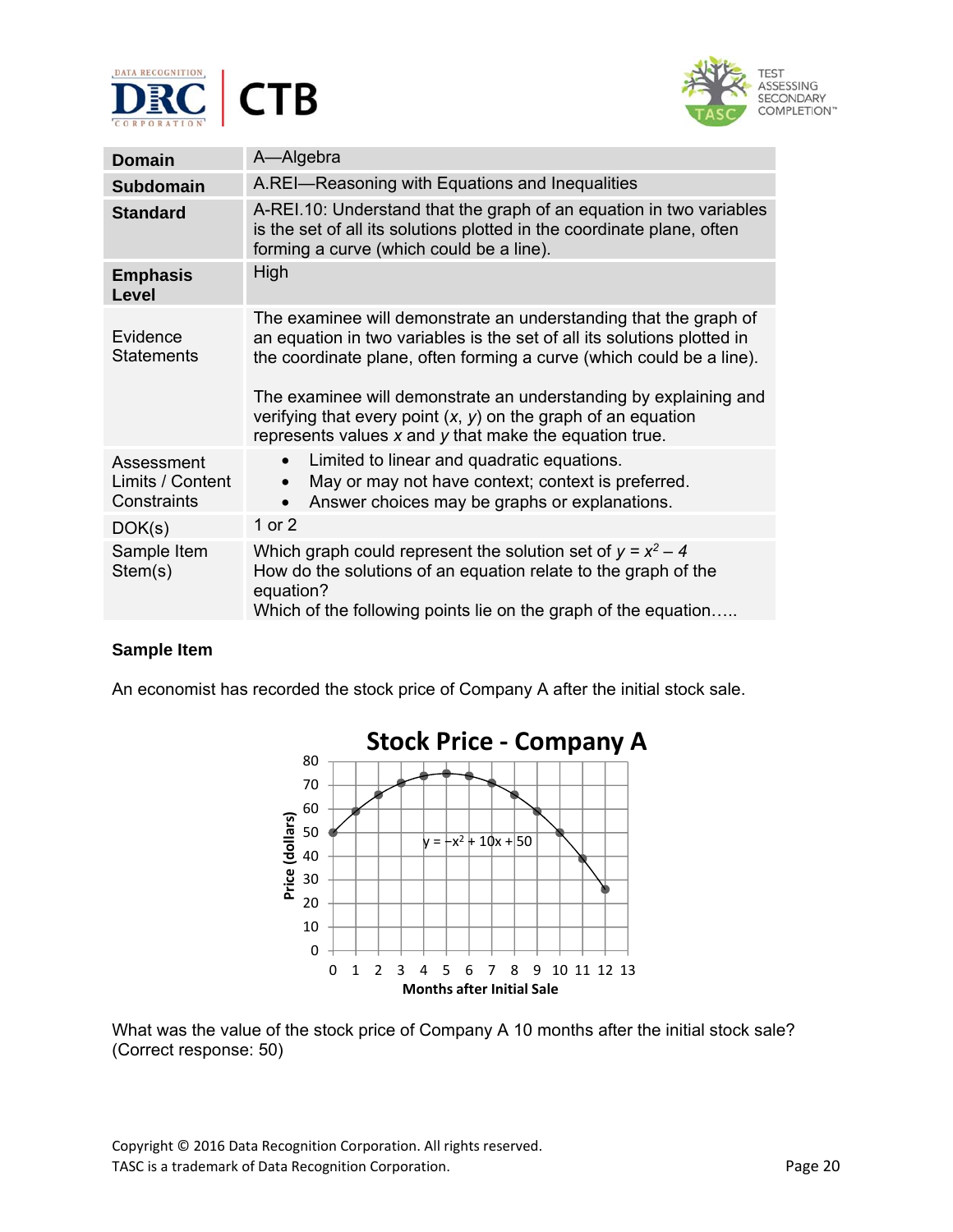



| Domain                                        | A-Algebra                                                                                                                                                                                                                                                                                                                                                                                          |
|-----------------------------------------------|----------------------------------------------------------------------------------------------------------------------------------------------------------------------------------------------------------------------------------------------------------------------------------------------------------------------------------------------------------------------------------------------------|
| <b>Subdomain</b>                              | A.REI-Reasoning with Equations and Inequalities                                                                                                                                                                                                                                                                                                                                                    |
| <b>Standard</b>                               | A-REI.12: Graph the solutions to a linear inequality in two variables as a<br>half-plane (excluding the boundary in the case of a strict inequality), and<br>graph the solution set to a system of linear inequalities in two variables as<br>the intersection of the corresponding half-planes.                                                                                                   |
| <b>Emphasis Level</b>                         | High                                                                                                                                                                                                                                                                                                                                                                                               |
| Evidence<br><b>Statements</b>                 | The examinee will demonstrate an understanding of graphing the solutions<br>to a linear inequality in two variables as a half-plane (excluding the<br>boundary in the case of a strict inequality).<br>The examinee will demonstrate an understanding of graphing the solution<br>set to a system of linear inequalities in two variables as the intersection of<br>the corresponding half-planes. |
| Assessment<br>Limits / Content<br>Constraints | May or may not have context; context is preferred.<br>$\bullet$<br>Answer choices may be graphs or explanations.<br>$\bullet$                                                                                                                                                                                                                                                                      |
| DOK(s)                                        | 2 or 3                                                                                                                                                                                                                                                                                                                                                                                             |
| Sample Item<br>Stem(s)                        | Which graph shows the solution of: $y < 2x + 3$<br>Which graph shows the solution to the system of inequalities.                                                                                                                                                                                                                                                                                   |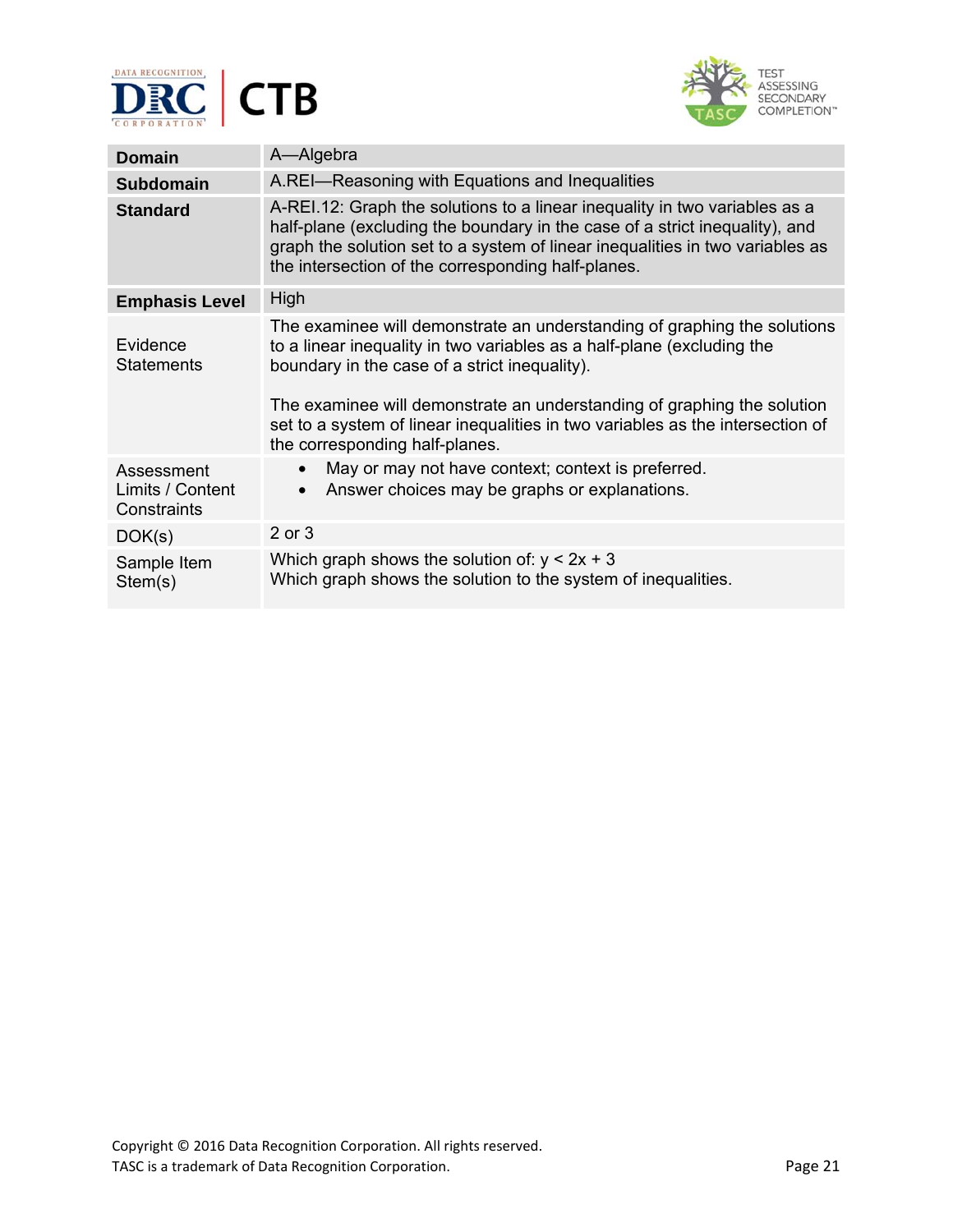



## Which graph represents  $2x - 3y \le 6$ ?

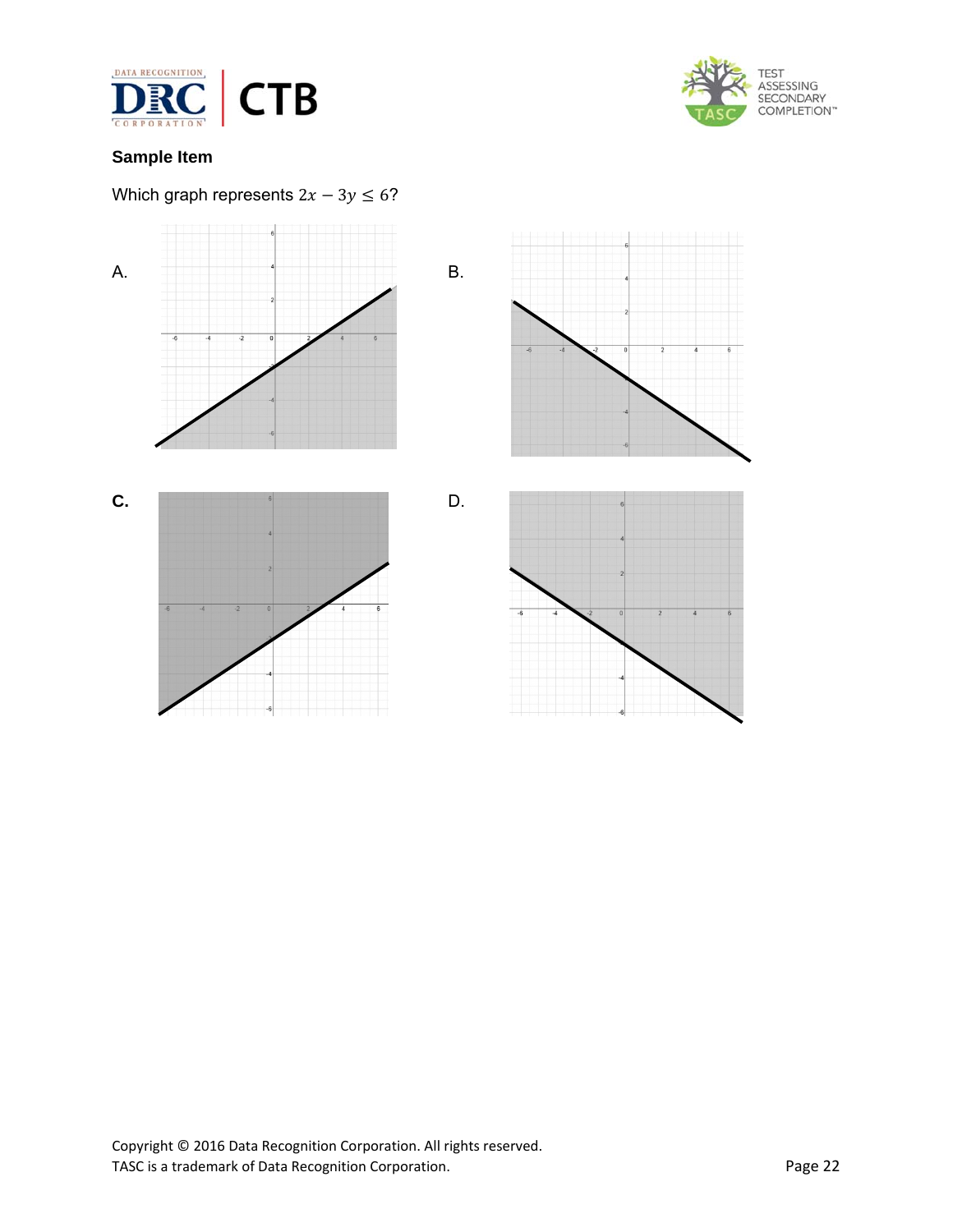



| <b>Domain</b>                                 | A-Algebra                                                                                                                                                                                                                                                                                                             |
|-----------------------------------------------|-----------------------------------------------------------------------------------------------------------------------------------------------------------------------------------------------------------------------------------------------------------------------------------------------------------------------|
| <b>Subdomain</b>                              | A.SSE-Seeing Structure in Expressions                                                                                                                                                                                                                                                                                 |
| <b>Standard</b>                               | A.SSE.1: Interpret expressions that represent a quantity in terms of its<br>context.                                                                                                                                                                                                                                  |
| <b>Emphasis Level</b>                         | High                                                                                                                                                                                                                                                                                                                  |
| Evidence<br><b>Statements</b>                 | The examinee will demonstrate an understanding of identifying the<br>different parts of the expression (e.g., degree, term, factor, coefficient,<br>variable, and exponent).                                                                                                                                          |
|                                               | The examinee will demonstrate an understanding by explaining the<br>meaning of a part of an expression within the context of a problem.                                                                                                                                                                               |
|                                               | The examinee will demonstrate an understanding of decomposing<br>(rewriting) expressions and making sense of the multiple factors and<br>terms by explaining the meaning of the individual parts.                                                                                                                     |
| Assessment<br>Limits / Content<br>Constraints | Context is required.                                                                                                                                                                                                                                                                                                  |
| DOK(s)                                        | 1 or 2                                                                                                                                                                                                                                                                                                                |
| Sample Item<br>Stem(s)                        | A mixture contains C liters of cleaning solution in 10 liters of water. Write<br>an expression for the concentration of cleaning solution in the mixture,<br>and explain what each part of the expression represents.                                                                                                 |
|                                               | A landscaping company uses two different sized trucks to deliver mulch.<br>The first truck can transport $x$ cubic yards, and the second $y$ cubic yards.<br>The first truck makes $m$ trips to a job site, while the second makes $n$ trips.<br>a. What does $x + y$ represent?<br>b. What does $xm + yn$ represent? |

The formula  $P = 2l + 2w$  can be used to find the perimeter of a rectangle, P, given the length, l, and width,  $w$ , of the rectangle.

Which interpretation of  $2l + 2w$  is correct?

- A. The perimeter of a rectangle is twice the area of the rectangle.
- B. A rectangle has two sides of length  $l$  and two sides of length  $w$ . (Correct response)
- C. Half of the perimeter of a rectangle is equal to the length of one side of the rectangle.
- D. To find the perimeter of a rectangle, add all the lengths of the sides of the rectangle and double it.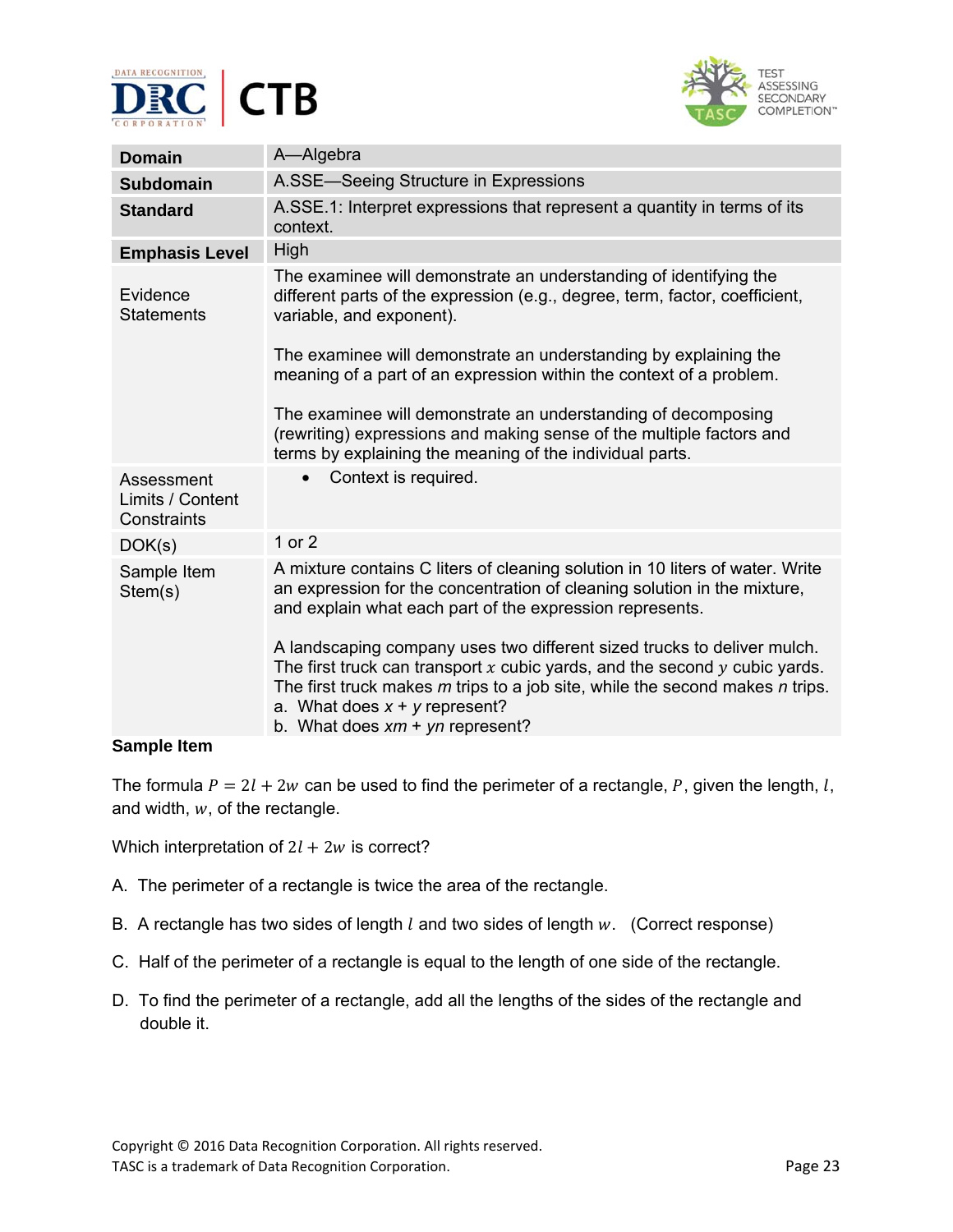



| <b>Domain</b>                                 | A-Algebra                                                                                                                                                                                                                                                                                   |
|-----------------------------------------------|---------------------------------------------------------------------------------------------------------------------------------------------------------------------------------------------------------------------------------------------------------------------------------------------|
| <b>Subdomain</b>                              | A.SSE-Seeing Structure in Expressions                                                                                                                                                                                                                                                       |
| <b>Standard</b>                               | A.SSE.2: Use the structure of an expression to identify ways to rewrite it.                                                                                                                                                                                                                 |
| <b>Emphasis Level</b>                         | Low                                                                                                                                                                                                                                                                                         |
| Evidence<br>Statement                         | The examinee will demonstrate an understanding of using the structure of<br>expressions to rewrite algebraic expressions in different equivalent forms<br>by using factoring (limited), combining like terms, and using the<br>distributive property and other operations with polynomials. |
| Assessment<br>Limits / Content<br>Constraints | The expressions given should fit common structures so<br>$\bullet$<br>recognition of the structure allows for application of a strategy to<br>be applied.                                                                                                                                   |
| DOK(s)                                        | 2                                                                                                                                                                                                                                                                                           |
| Sample Item<br>Stem(s)                        | Find a value for $a$ , a value for $b$ , and a value for $c$ , so that<br>$(3x + 2)(2x - 5) = a^2 + bx + c$<br>Identify two expressions that are equivalent forms of the expression:                                                                                                        |
|                                               | $h^4$ + 5 $h^2$ + 4 Select two answers.                                                                                                                                                                                                                                                     |

Which expression is equivalent to  $(x^2 + 2x - 3) + (x^2 + 4x)$ ?

A.  $2x^2 + 6x - 3$  (Correct response) B.  $x^2 + 3$ C.  $x^2 - 6x - 3$ D.  $2x^2 + 6x + 3$ 

## **Sample Item 2**

Which expression shows the simplified version of (*a*<sup>3</sup> − 2*a*2) − (3*a*<sup>2</sup> − 4*a*3)?

A. −2*a*<sup>3</sup> − 2*a*<sup>2</sup> B. 5*a*<sup>3</sup> − 5*a*2 (Correct response) C. −3*a*<sup>3</sup> − *a*<sup>2</sup> D. 2*a*<sup>3</sup> − 5*a*2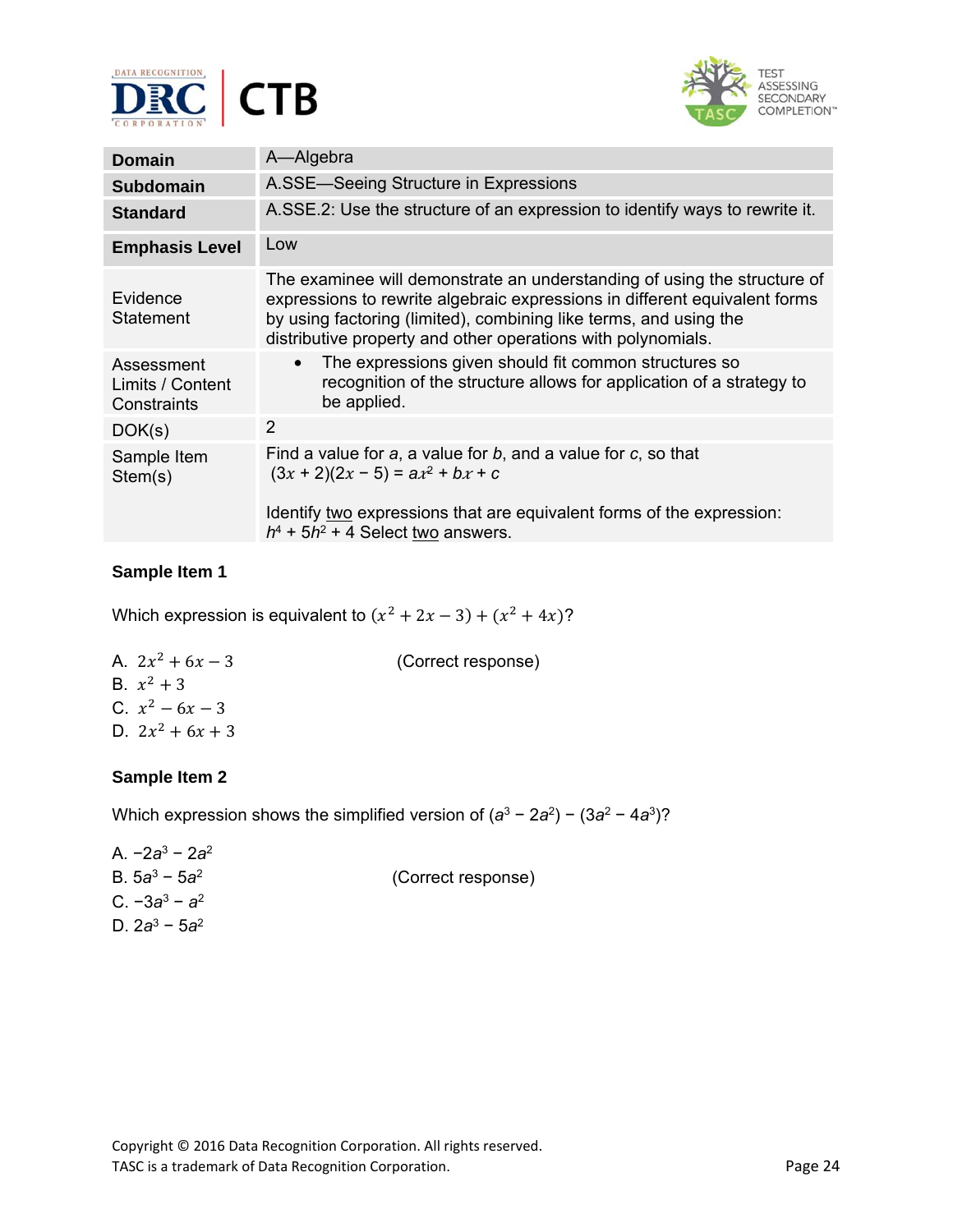



| <b>Domain</b>                                 | A-Algebra                                                                                                                                                                                       |
|-----------------------------------------------|-------------------------------------------------------------------------------------------------------------------------------------------------------------------------------------------------|
| <b>Subdomain</b>                              | A.SSE-Seeing Structure in Expressions                                                                                                                                                           |
| <b>Standard</b>                               | A.SSE.3: Choose and produce an equivalent form of an expression<br>to reveal and explain properties of the quantity represented by the<br>expression.                                           |
| <b>Emphasis</b><br>Level                      | Low                                                                                                                                                                                             |
| Evidence<br>Statement                         | The examinee will demonstrate an understanding that the factored<br>form of a quadratic expression reveals the zeros of the function it<br>defines.                                             |
| Assessment<br>Limits / Content<br>Constraints | Context is not required.<br>$\bullet$<br>Present quadratics in standard form: $ax^2 + bx + c = 0$ ,<br>$\bullet$<br>where a equals 1.                                                           |
| DOK(s)                                        | 1 or 2                                                                                                                                                                                          |
| Sample Item<br>Stem(s)                        | What is the meaning of the zeroes of a quadratic function?<br>Select two equations with equivalent zeroes.<br>At what point(s) does the graph of the quadratic function cross the<br>$x$ -axis? |

Which expression can be used to find the zeros of  $f(x) = x^2 - 2x - 35$ ?

- A.  $(x 5)(x + 7)$ B.  $(x + 5)(x - 7)$  (Correct response) C.  $(x - 7)(x - 5)$
- D.  $(x + 7)(x + 5)$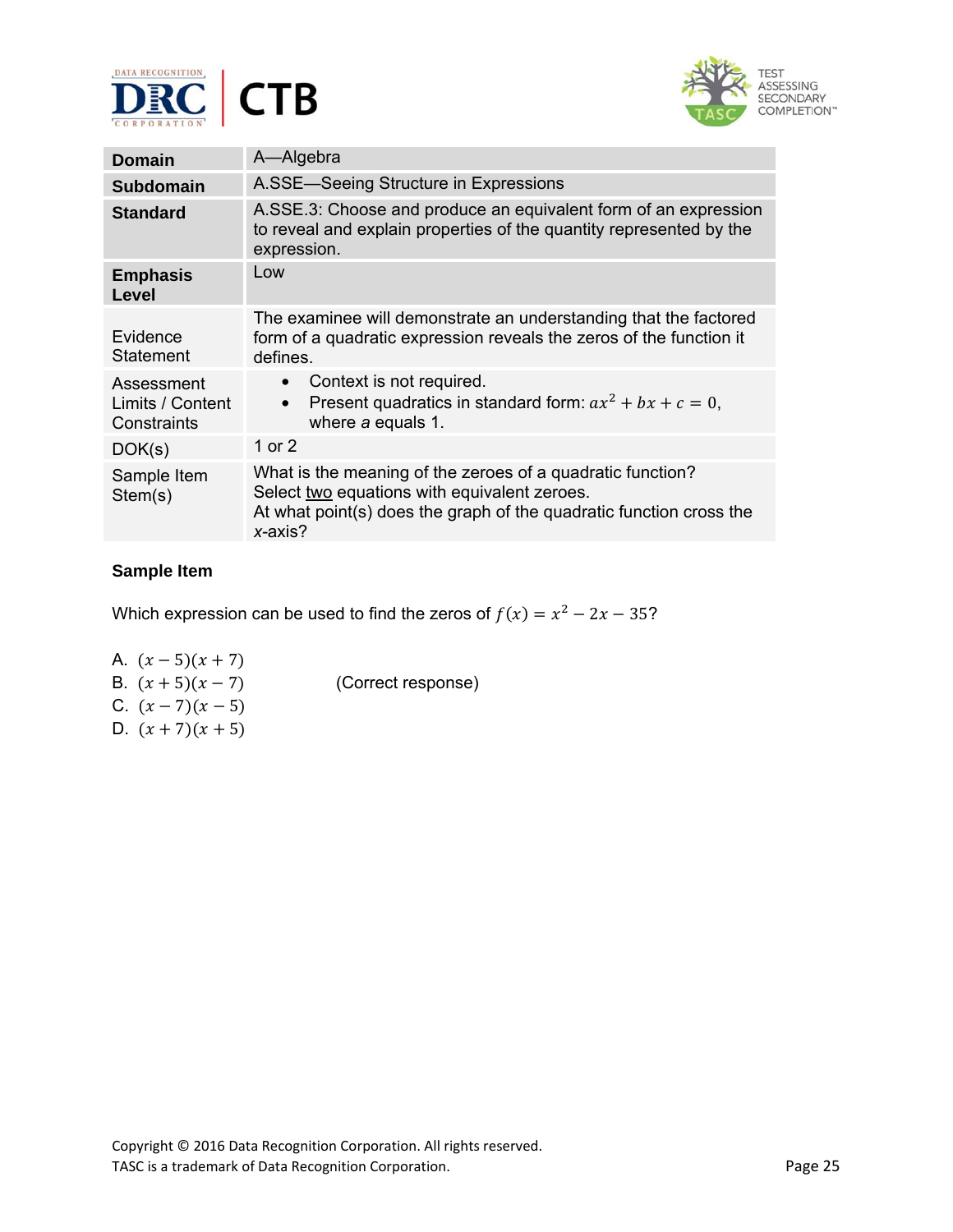



| <b>Domain</b>                                 | G-Geometry                                                                                                                                                                                                                                                                                                                                |
|-----------------------------------------------|-------------------------------------------------------------------------------------------------------------------------------------------------------------------------------------------------------------------------------------------------------------------------------------------------------------------------------------------|
| <b>Subdomain</b>                              | G.CO-Congruence                                                                                                                                                                                                                                                                                                                           |
| <b>Standard</b>                               | G.CO.1: Know precise definitions of angle, circle, perpendicular line,<br>parallel line, and line segment, based on the undefined notions of point,<br>line, distance along a line, and distance around a circular arc.                                                                                                                   |
| <b>Emphasis</b><br>Level                      | Medium                                                                                                                                                                                                                                                                                                                                    |
| Evidence<br>Statement                         | The examinee will demonstrate an understanding by precisely defining<br>angle, circle, perpendicular line, parallel line, line segment, and other<br>related simple geometric figures.                                                                                                                                                    |
| Assessment<br>Limits / Content<br>Constraints | Create items that assess examinees understanding of definitions<br>$\bullet$<br>in geometry.<br>Use diagrams when needed to clarify an item.<br>Can extend definitions to simple geometric figures not listed in the<br>$\bullet$<br>standard.<br>Limit central angles or arcs to 90°, 180°, and 270°.<br>No radian measure.<br>$\bullet$ |
| DOK(s)                                        | 1 or 2                                                                                                                                                                                                                                                                                                                                    |
| Sample Item<br>Stem(s)                        | What is the definition of a circle?<br>Perpendicular lines form what type of angle?                                                                                                                                                                                                                                                       |

Look at the angle.



Which name for the angle is not correct?

- A.  $\lt$  *DCK*<br>B.  $\lt$  *KCU*
- B.  $\lt$  *KCU*<br>C.  $\lt$  *CDK*
- < CDK (Correct response)
- $D. < *UCK*$

Copyright © 2016 Data Recognition Corporation. All rights reserved. TASC is a trademark of Data Recognition Corporation. The extra set of the Page 26 Page 26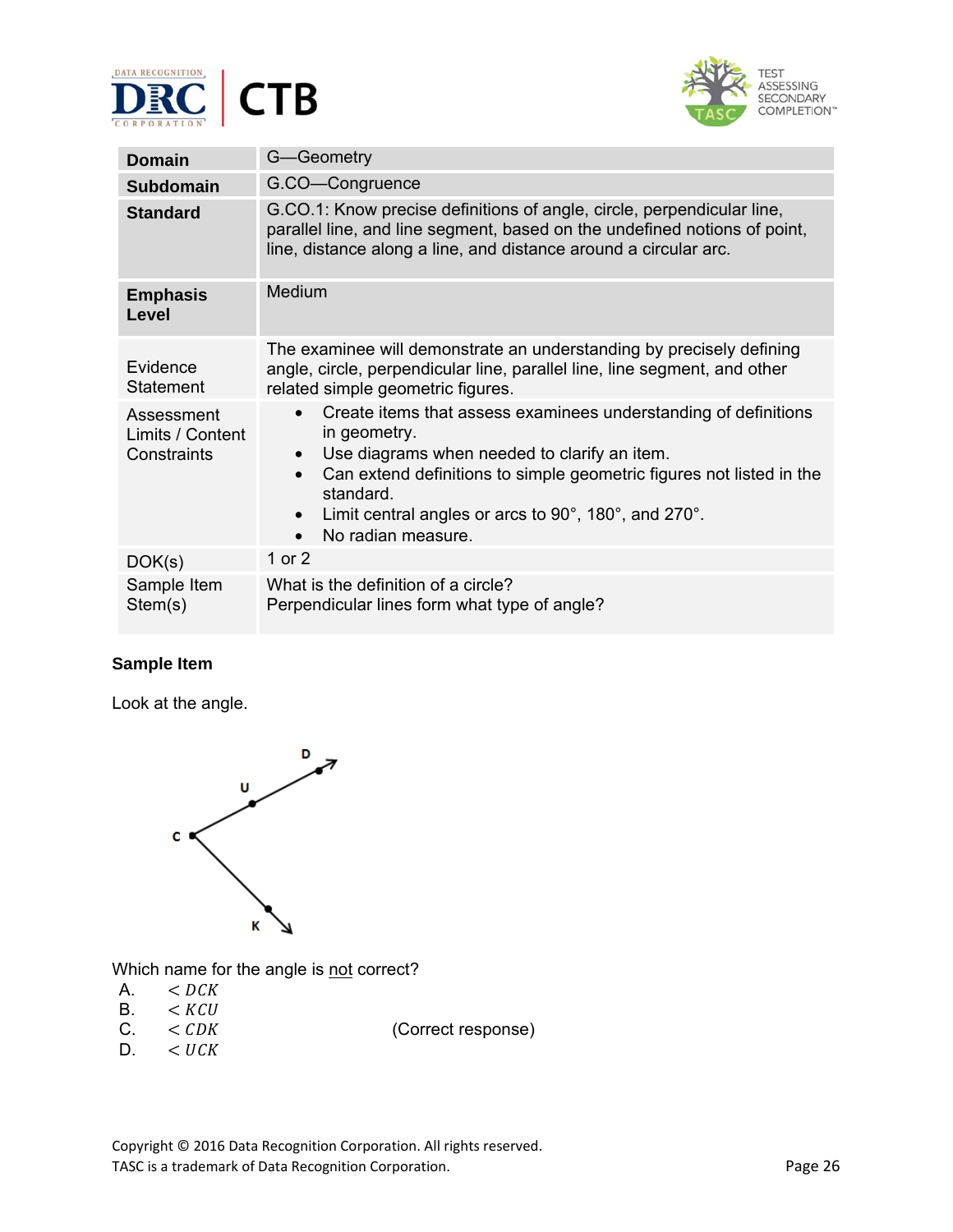



| <b>Domain</b>                                 | G-Geometry                                                                                                                                                                                                                                                                                                                                                                                    |
|-----------------------------------------------|-----------------------------------------------------------------------------------------------------------------------------------------------------------------------------------------------------------------------------------------------------------------------------------------------------------------------------------------------------------------------------------------------|
| <b>Subdomain</b>                              | G.CO-Congruence                                                                                                                                                                                                                                                                                                                                                                               |
| <b>Standard</b>                               | G.CO.6: Use geometric descriptions of rigid motions to transform figures<br>and to predict the effect of a given rigid motion on a given figure; given<br>two figures, use the definition of congruence in terms of rigid motions to<br>decide if they are congruent.                                                                                                                         |
| <b>Emphasis</b><br><b>Level</b>               | Low                                                                                                                                                                                                                                                                                                                                                                                           |
| Evidence<br><b>Statement</b>                  | The examinee will demonstrate an understanding by performing simple<br>rigid transformations (up to three transformations in one item).<br>The examinee will demonstrate an understanding by determining the<br>effect of a rigid transformation upon a figure.<br>The examinee will demonstrate an understanding by determining if two<br>figures are congruent using rigid transformations. |
| Assessment<br>Limits / Content<br>Constraints | No more than three rigid transformations per item.<br>$\bullet$<br>Diagrams/figures are required.<br>$\bullet$                                                                                                                                                                                                                                                                                |
| DOK(s)                                        | 1 or 2                                                                                                                                                                                                                                                                                                                                                                                        |
| Sample Item<br>Stem(s)                        | Show the figure reflected across the origin.<br>Which transformation is shown?                                                                                                                                                                                                                                                                                                                |

Look at the transformation.



Which rule describes the transformation shown?

- A. Reflection across the y-axis (correct answer) B. Reflection across  $y = x$
- C. Rotation 180° about the origin **D. Translation 2 units right**
- Copyright © 2016 Data Recognition Corporation. All rights reserved. TASC is a trademark of Data Recognition Corporation. The extra set of the Page 27 and 27
- 
-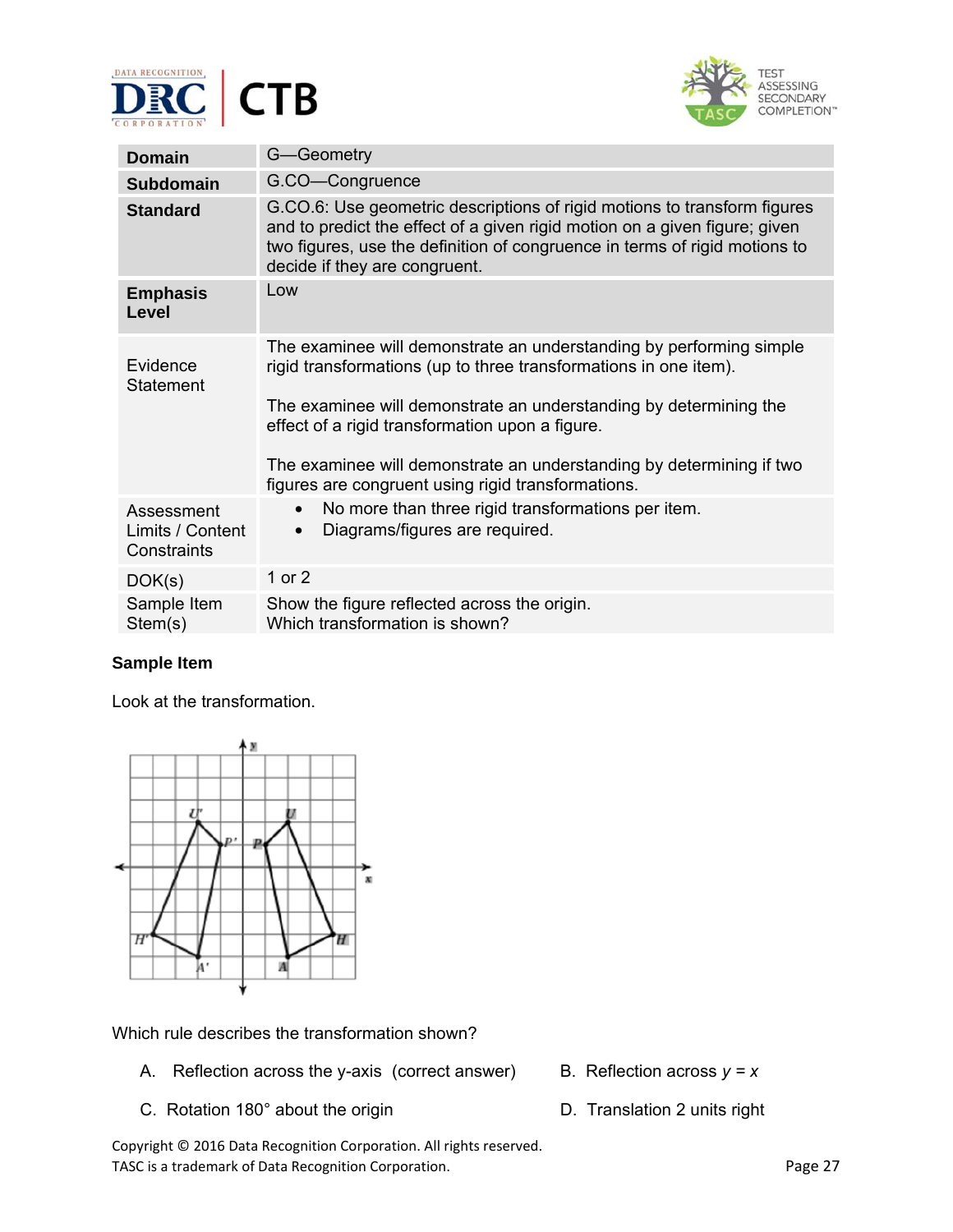



| Domain                                        | G-Geometry                                                                                                                                                                                                                            |
|-----------------------------------------------|---------------------------------------------------------------------------------------------------------------------------------------------------------------------------------------------------------------------------------------|
| <b>Subdomain</b>                              | G.GMD-Geometric Measurement and Dimension                                                                                                                                                                                             |
| <b>Standard</b>                               | G. GMD.3: Use volume formulas for cylinders, pyramids, cones, and<br>spheres to solve problems.                                                                                                                                       |
| <b>Emphasis Level</b>                         | High                                                                                                                                                                                                                                  |
| Evidence<br><b>Statement</b>                  | The examinee will demonstrate an understanding by explaining and using<br>volume formulas to solve problems.                                                                                                                          |
|                                               | The examinee will demonstrate an understanding by calculating the<br>volume of a rectangular prism without being given the formula.                                                                                                   |
| Assessment<br>Limits / Content<br>Constraints | Use diagrams when needed to clarify an item.<br>$\bullet$<br>Limit bases of pyramids to squares, rectangles, and triangles.<br>$\bullet$<br>When using triangular bases, the height should be clearly marked.<br>$\bullet$            |
| DOK(s)                                        | $2$ or $3$                                                                                                                                                                                                                            |
| Sample Item<br>Stem(s)                        | Determine the volume of a cylinder with a radius of 3 in and a height of 7 in.<br>How is the volume of a cone affected by doubling the height?<br>The surface area of a cube is 486 cm <sup>2</sup> . What is the volume of the cube? |

Find the volume of the rectangular prism in cubic centimeters.



(Correct response: 210 cubic centimeters)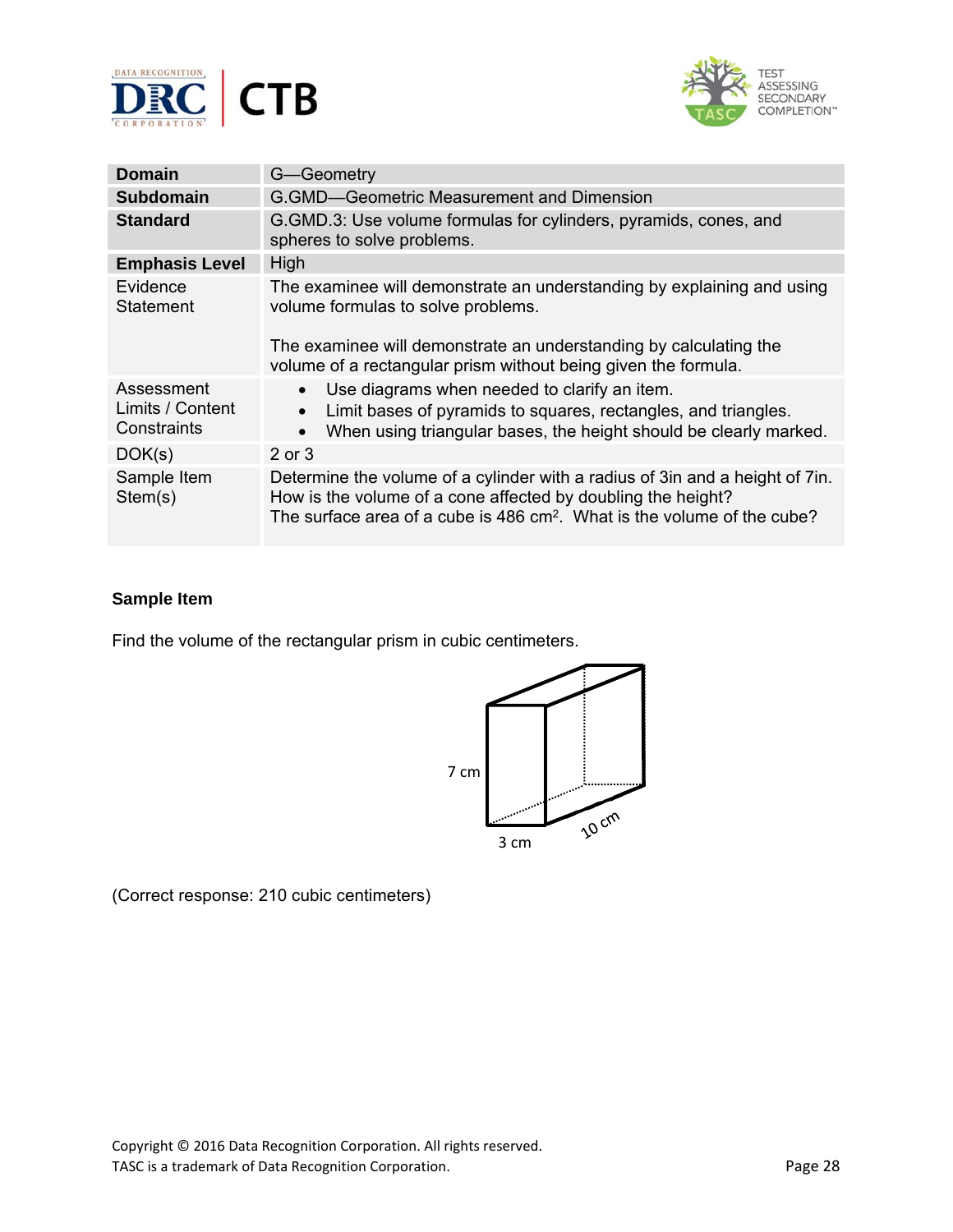



| <b>Domain</b>                                 | G-Geometry                                                                                                                                                          |
|-----------------------------------------------|---------------------------------------------------------------------------------------------------------------------------------------------------------------------|
| <b>Subdomain</b>                              | G.MG-Modeling with Geometry                                                                                                                                         |
| <b>Standard</b>                               | G.MG.1: Use geometric shapes, their measures, and their properties to<br>describe objects (e.g., modeling a tree trunk or a human torso as a<br>cylinder).          |
| <b>Emphasis Level</b>                         | Low                                                                                                                                                                 |
| Evidence<br>Statement                         | The examinee will demonstrate an understanding by using geometric<br>shapes, measurements, and properties to describe objects.                                      |
| Assessment<br>Limits / Content<br>Constraints | Relate objects to common, simple geometric figures.<br>$\bullet$<br>The context used should be familiar to adult learners.                                          |
| DOK(s)                                        | 1, 2, or $3$                                                                                                                                                        |
| Sample Item<br>Stem(s)                        | A log is 12 feet long and has a diameter of approximately 9 inches. Which<br>statement describes the best way to estimate the volume (in cubic feet) of<br>the log? |

A tennis ball has a diameter of 2.7 inches. Tennis balls come in containers shaped like cylinders. Three tennis balls, stacked one on top of the other, fit exactly into the container. What is the approximate volume of a tennis ball container?

- A. 15.5 cubic inches
- B. 46.4 cubic inches (Correct response)
- C. 61.8 cubic inches
- D. 116.2 cubic inches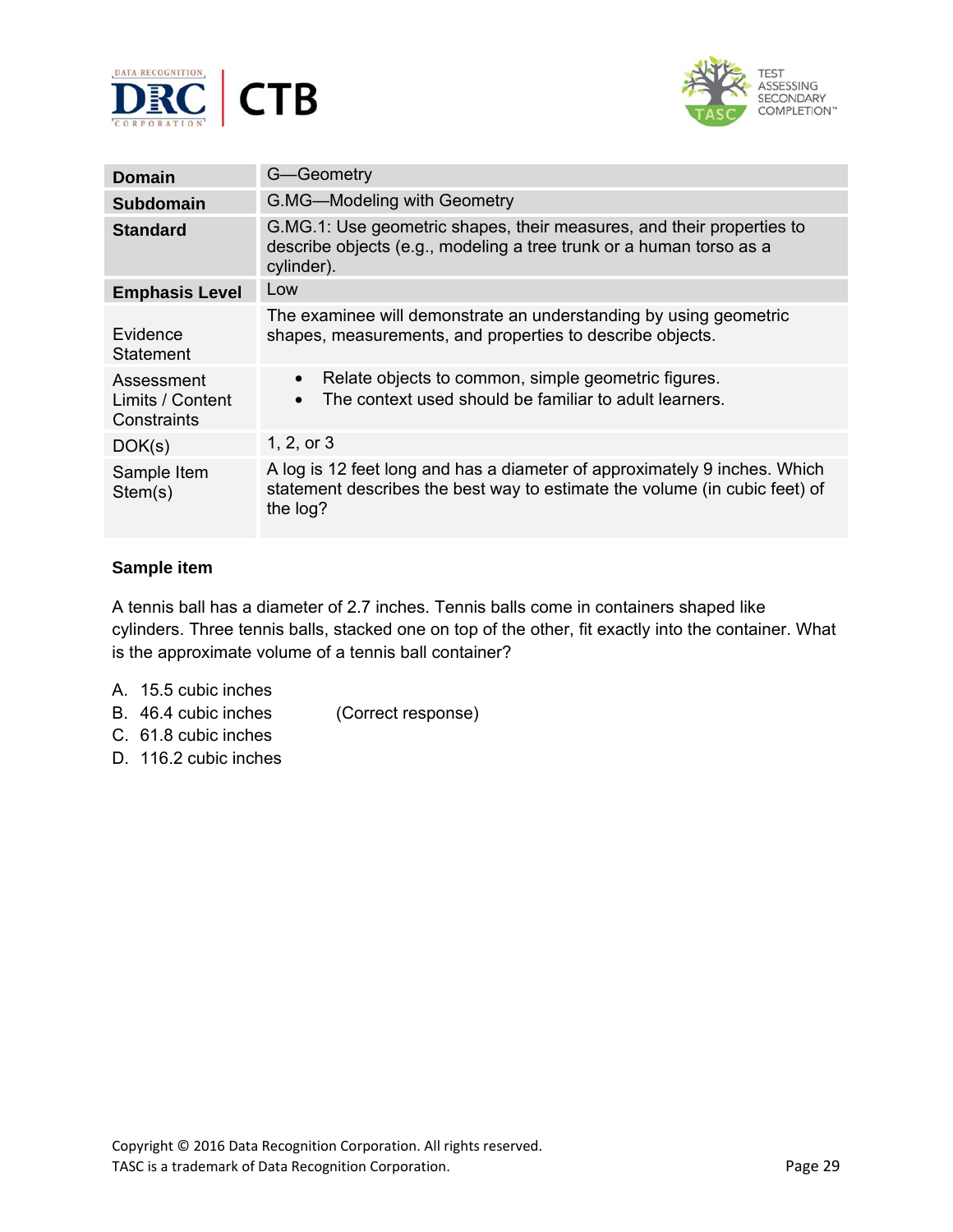



| <b>Domain</b>                                 | G-Geometry                                                                                                                                                                                                                                |
|-----------------------------------------------|-------------------------------------------------------------------------------------------------------------------------------------------------------------------------------------------------------------------------------------------|
| <b>Subdomain</b>                              | G.MG-Modeling with Geometry                                                                                                                                                                                                               |
| <b>Standard</b>                               | G.MG.2: Apply concepts of density based on area and volume in modeling<br>situations (e.g., persons per square mile, BTUs per cubic foot).                                                                                                |
| <b>Emphasis Level</b>                         | High                                                                                                                                                                                                                                      |
| Evidence<br>Statement                         | The examinee will demonstrate an understanding by applying geometric<br>concepts of density in modeling situations.                                                                                                                       |
| Assessment<br>Limits / Content<br>Constraints | Items may use simple geometric formulas.<br>Diagrams may be included to help clarify the context.<br>Items should have real-world context.<br>Items should be limited to three calculations.<br>Formulas should be provided.<br>$\bullet$ |
| DOK(s)                                        | $2$ or $3$                                                                                                                                                                                                                                |
| Sample Item<br>Stem(s)                        | Given land area and population of cities, classify according to population<br>density.<br>Find the density of an object given a mass and measurements.                                                                                    |

A tank in the shape of a right cylinder contains 2,400 liters (l) of gasoline. The weight of the gasoline in the tank is 1,800 kilograms (kg).

What is the density of the gasoline in the tank in kilograms per liter?

(Correct response: 0.75)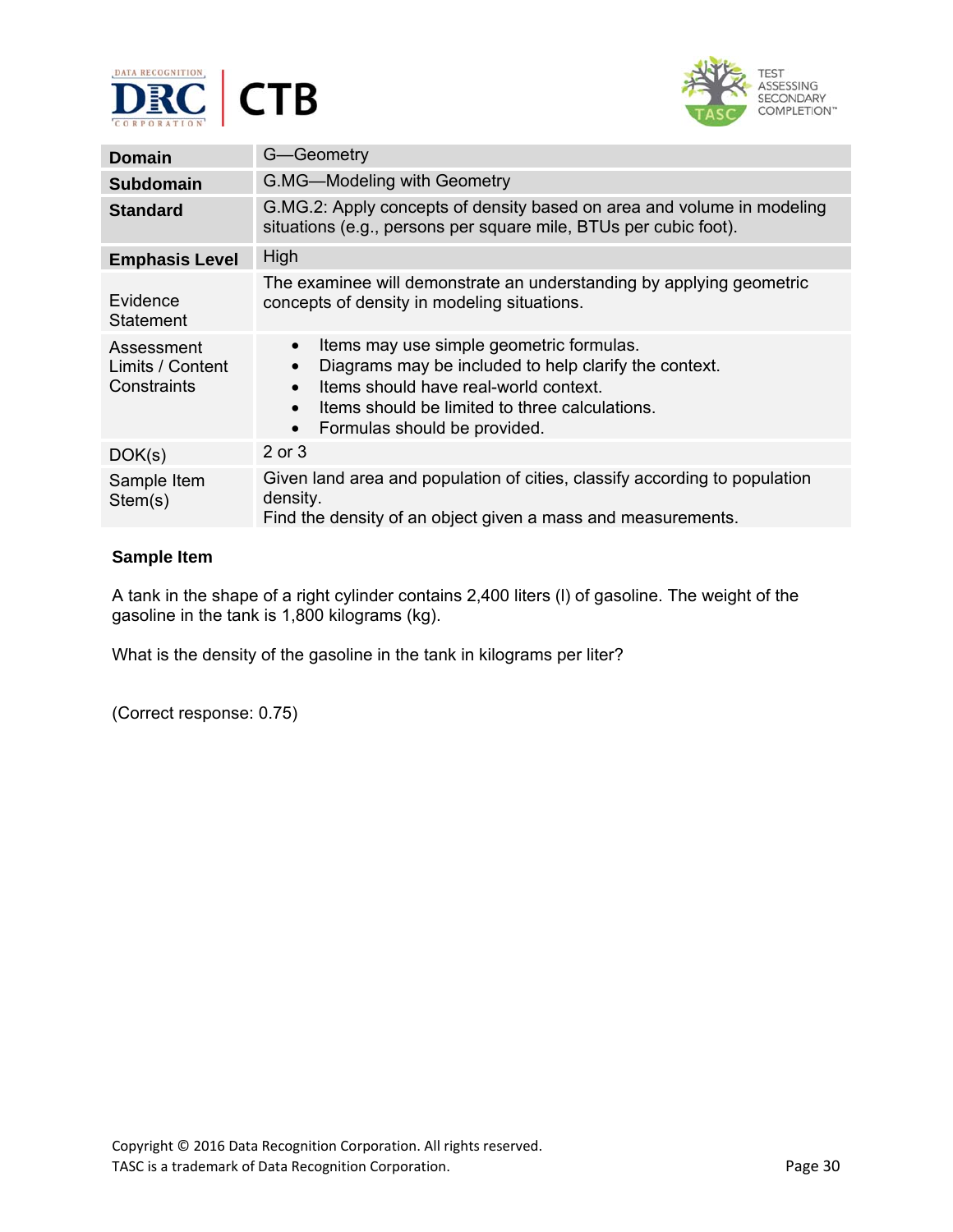



| <b>Domain</b>                                 | G-Geometry                                                                                                                                                                                                                          |
|-----------------------------------------------|-------------------------------------------------------------------------------------------------------------------------------------------------------------------------------------------------------------------------------------|
| <b>Subdomain</b>                              | G.MG-Modeling with Geometry                                                                                                                                                                                                         |
| <b>Standard</b>                               | 7.G.6: Solve real-world and mathematical problems involving area, volume,<br>and surface area of two- and three-dimensional objects composed of<br>triangles, quadrilaterals, polygons, cubes, and right prisms.                    |
| <b>Emphasis Level</b>                         | Low                                                                                                                                                                                                                                 |
| Evidence<br>Statement                         | The examinee will demonstrate an understanding by applying geometric<br>methods in modeling situations.                                                                                                                             |
| Assessment<br>Limits / Content<br>Constraints | Items may use simple geometric formulas.<br>$\bullet$<br>Diagrams may be included to help clarify the context.<br>Items should have real-world context.<br>Items should be limited to four calculations.<br>$\bullet$               |
| DOK(s)                                        | 2 or 3                                                                                                                                                                                                                              |
| Sample Item<br>Stem(s)                        | Select the expression that represents the volume of this solid.<br>How does doubling the width of a figure affect its area?<br>A rectangular prism has a surface area of 388 cm <sup>2</sup> . What are the possible<br>dimensions? |

A contractor is determining the maximum size of a new concrete patio for a customer.



- The patio is to be rectangular.
- The thickness of the patio is to be 6 inches.
- The width of the patio is to be 12 feet.
- The cost of the concrete is \$80.00 per cubic yard.
- The budget for the concrete is \$320.00.

What is the length, in feet, of the largest patio that can be constructed with these conditions?

(Correct response: 18 feet)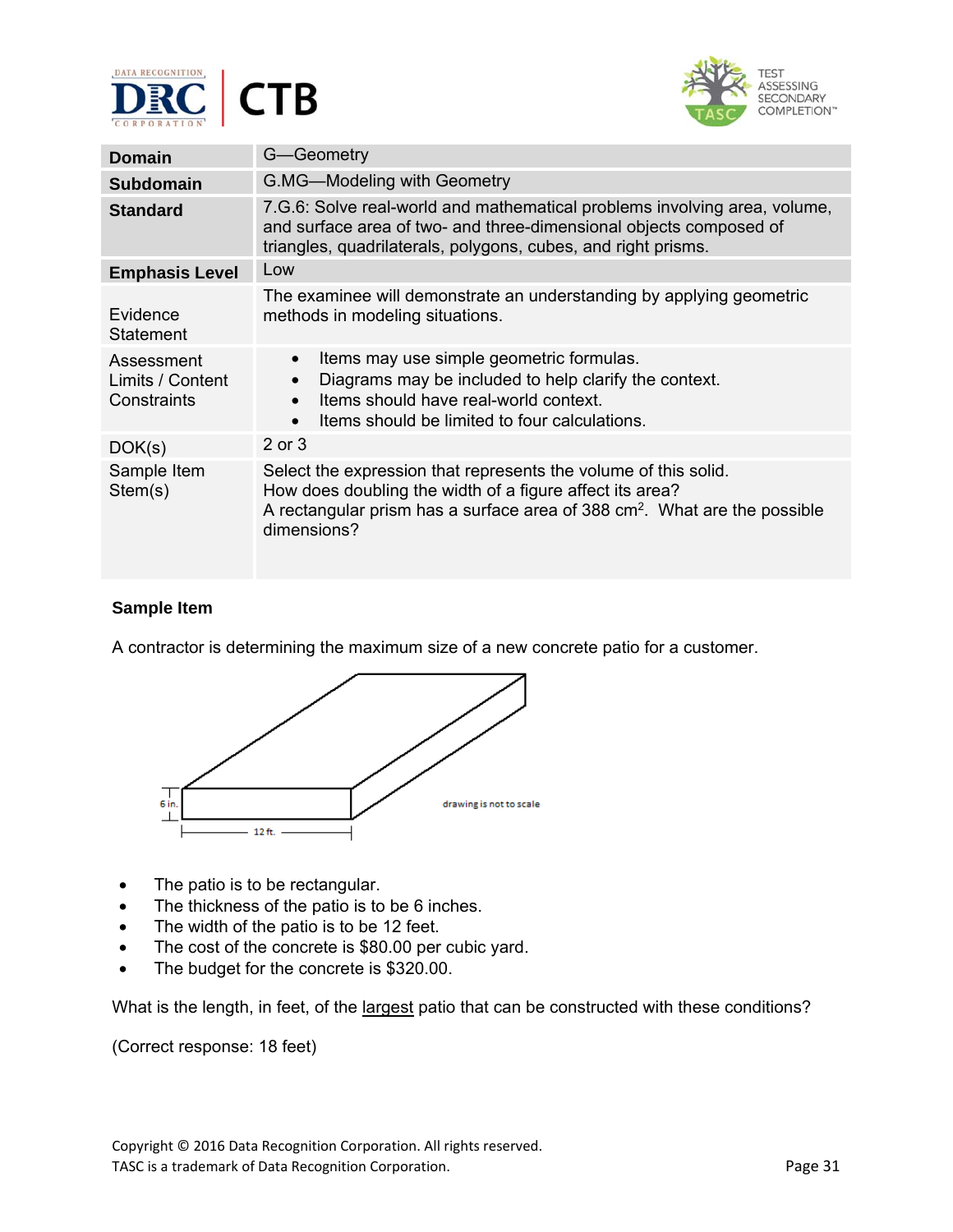



| <b>Domain</b>                                 | G-Geometry                                                                                                                           |
|-----------------------------------------------|--------------------------------------------------------------------------------------------------------------------------------------|
| <b>Subdomain</b>                              | G.SRT-Similarity, Right Triangles, and Trigonometry                                                                                  |
| <b>Standard</b>                               | G.SRT.5: Use congruence and similarity criteria for triangles to solve<br>problems and to prove relationships in geometric figures.  |
| <b>Emphasis Level</b>                         | Medium                                                                                                                               |
| Evidence<br>Statement                         | The examinee will demonstrate an understanding by using congruence<br>and similarity criteria for triangles to solve problems.       |
| Assessment<br>Limits / Content<br>Constraints | Formal proofs are not being assessed on TASC.<br>$\bullet$<br>Diagrams or pictures may be used to help clarify an item.<br>$\bullet$ |
| DOK(s)                                        | 1, 2, or $3$                                                                                                                         |
| Sample Item<br>Stem(s)                        | The triangles below are similar triangles. (diagram) What is the value of<br>x?                                                      |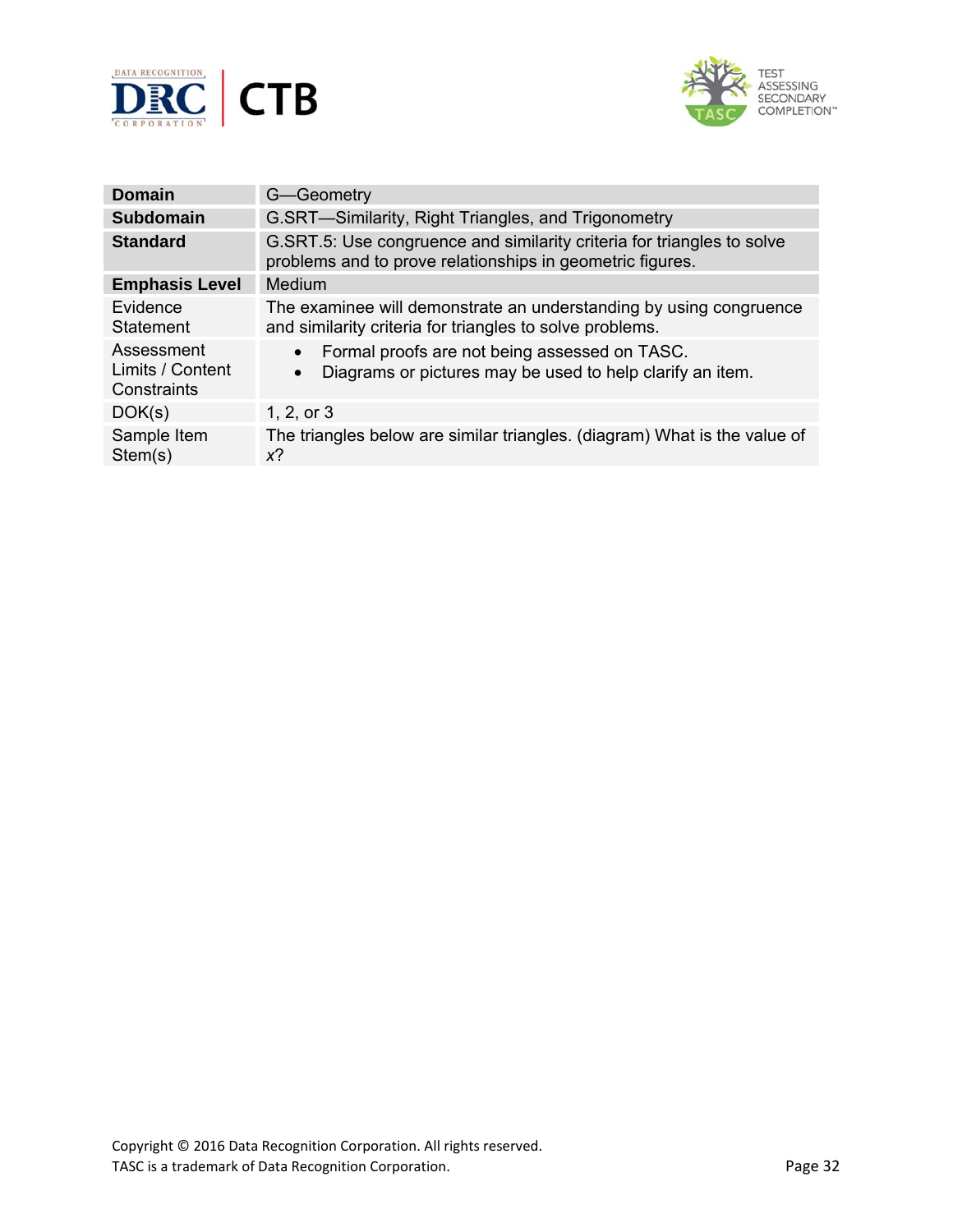



| G-Geometry                                                                                                                                                                                                                                 |
|--------------------------------------------------------------------------------------------------------------------------------------------------------------------------------------------------------------------------------------------|
| G.SRT-Similarity, Right Triangles, and Trigonometry                                                                                                                                                                                        |
| 8.G.7 Apply the Pythagorean Theorem to determine unknown side<br>lengths in right triangles in real-world and mathematical problems in two<br>and three dimensions.                                                                        |
| Medium                                                                                                                                                                                                                                     |
| The examinee will demonstrate an understanding by using the<br>Pythagorean Theorem to solve problems involving right triangles.                                                                                                            |
| Diagrams or pictures may be used to help clarify an item.                                                                                                                                                                                  |
| 1, 2, or 3                                                                                                                                                                                                                                 |
| Determine the length of an unknown side of a right triangle.<br>What is the length of a diagonal of a rectangle given the height and<br>width?<br>A tent is shaped like a square-based pyramid (shown). What is the<br>height of the tent? |
|                                                                                                                                                                                                                                            |

Jorge is kicking a hacky sack 10 feet from a flag pole.



How tall is the flag pole to the nearest foot? (Calculator use is permitted for this item) (Correct response: 21 feet)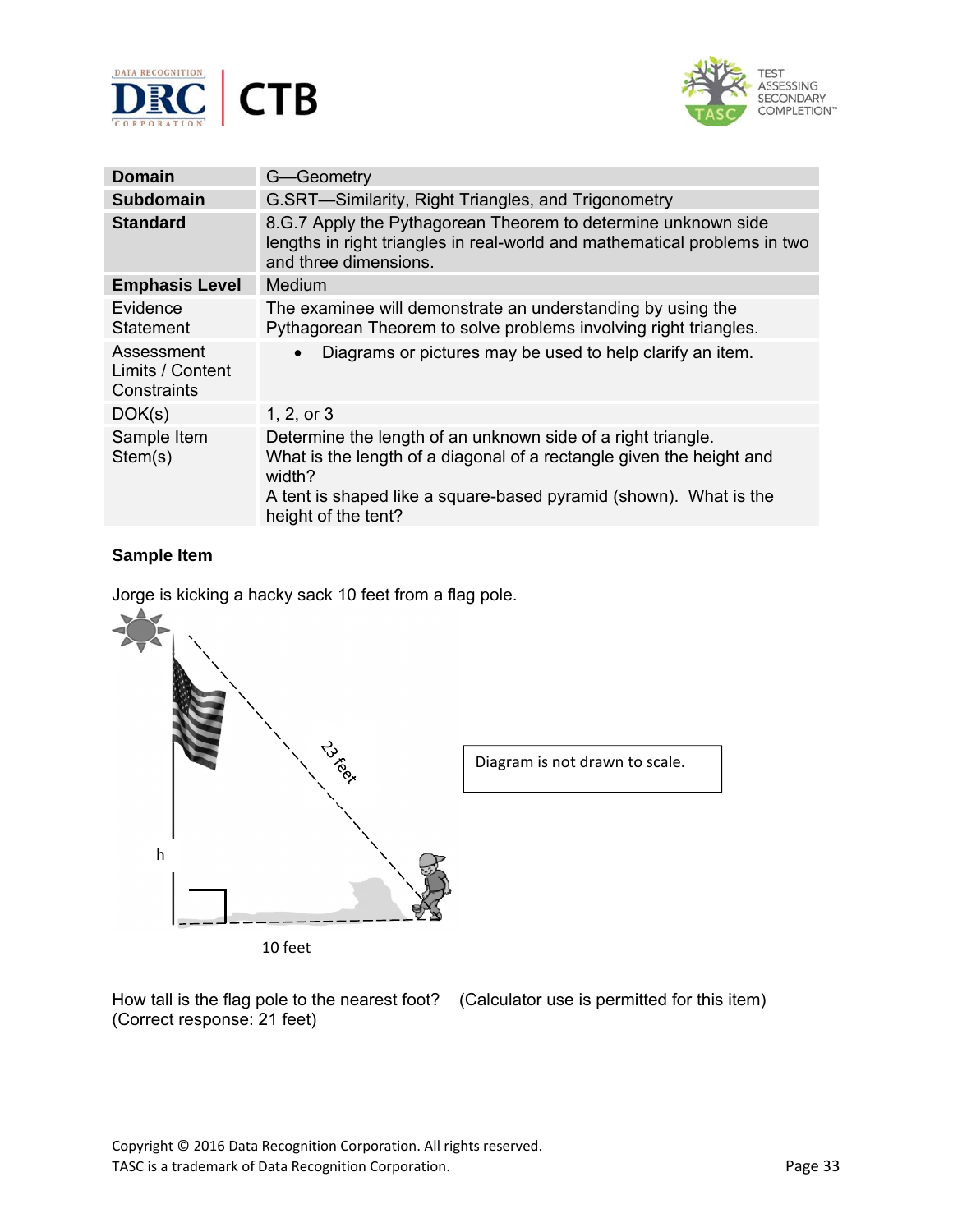



| <b>Domain</b>                                 | <b>F</b> —Functions                                                                                                                                                                                                                                                                    |
|-----------------------------------------------|----------------------------------------------------------------------------------------------------------------------------------------------------------------------------------------------------------------------------------------------------------------------------------------|
| <b>Subdomain</b>                              | <b>F.BF-Building Functions</b>                                                                                                                                                                                                                                                         |
| <b>Standard</b>                               | <b>CCR-AE Standard:</b><br>F.BF.1: Write a function that describes a relationship between two<br>quantities.                                                                                                                                                                           |
| <b>Element</b>                                | F.BF.1a: Determine an explicit expression, a recursive process, or steps for<br>calculation from a context.                                                                                                                                                                            |
| <b>Emphasis Level</b>                         | Low                                                                                                                                                                                                                                                                                    |
| Evidence<br><b>Statements</b>                 | The examinee will demonstrate understanding by writing explicit functions<br>to describe relationships between two quantities from a context.                                                                                                                                          |
| Assessment<br>Limits / Content<br>Constraints | Construct a function to model a linear relationship between two<br>$\bullet$<br>quantities.<br>Context is required.<br>$\bullet$<br>Context must be familiar to an adult.<br>Input may be a verbal description, a table of values, or a graph.<br>$\bullet$<br>No recursive functions. |
| DOK(s)                                        | 1 or 2                                                                                                                                                                                                                                                                                 |
| Sample Item<br>Stem(s)                        | Which graph represents the function that models changes in Pam's bank<br>account?<br>Which statement is true about the given function?                                                                                                                                                 |

An employer is using the function  $P(h)$  to calculate the total amount of money required each week to pay his employees.

- The total number of employees is 5.
- Every employee earns \$9.75 per hour.
- Every employee works the same number of hours,  $h$ , each week.

Which function models *P*(*h*)?

A. 
$$
P(h) = 5h
$$

- B.  $P(h) = 9.75h$
- C.  $P(h) = (5)9.75h$  (Correct response)
- D.  $P(h) = 9.75h + 5$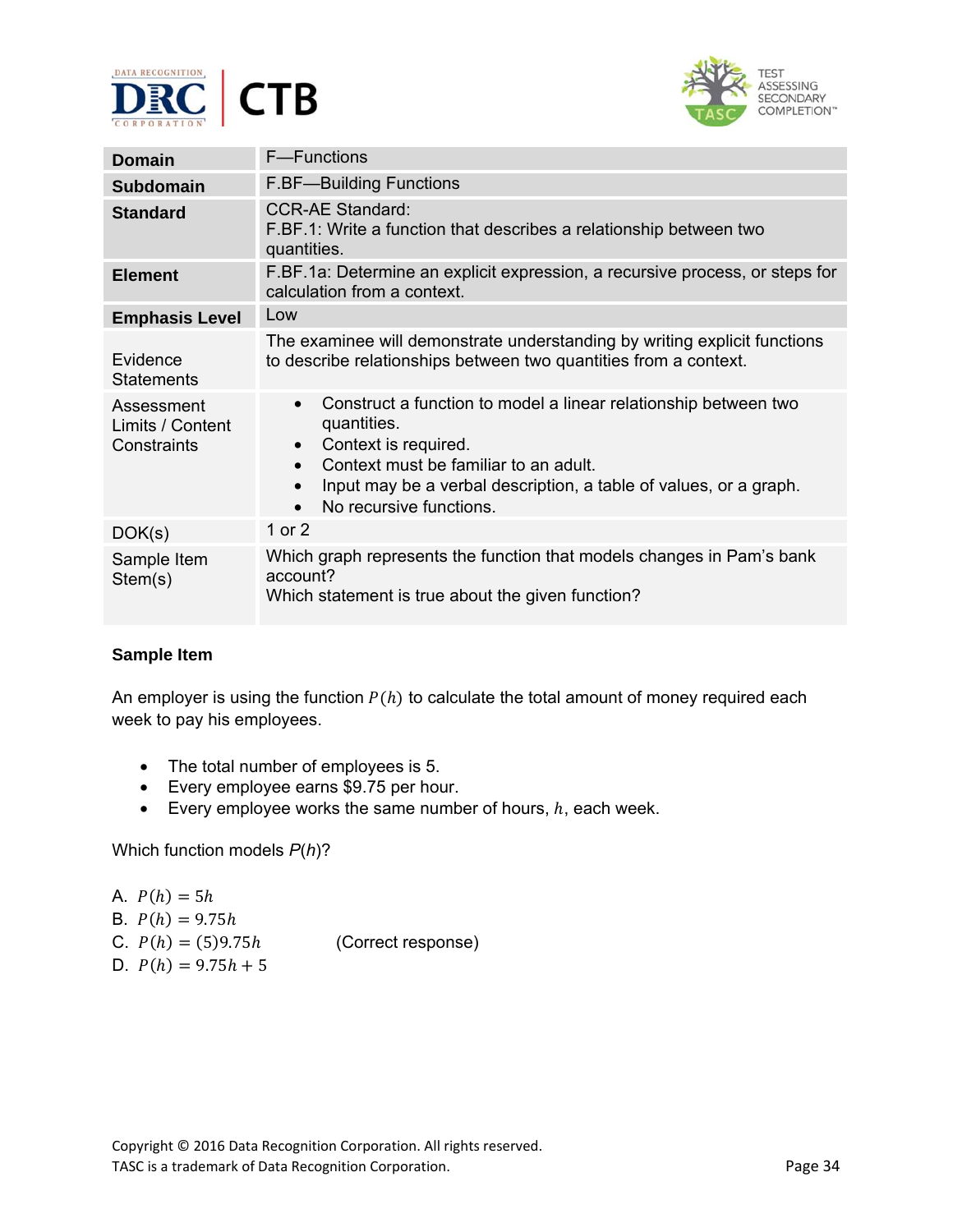



| <b>Domain</b>                                 | <b>F</b> —Functions                                                                                                                                                                                                                                                                  |
|-----------------------------------------------|--------------------------------------------------------------------------------------------------------------------------------------------------------------------------------------------------------------------------------------------------------------------------------------|
| <b>Subdomain</b>                              | <b>F.BF-Building Functions</b>                                                                                                                                                                                                                                                       |
| <b>Standard</b>                               | F.BF.1: Write a function that describes a relationship between two<br>quantities.                                                                                                                                                                                                    |
| <b>Element</b>                                | F.BF.1b: Combine standard function types using arithmetic operations.<br>For example, build a function that models the temperature of a cooling<br>body by adding a constant function to a decaying exponential, and relate<br>these functions to the model.                         |
| <b>Emphasis Level</b>                         | Low                                                                                                                                                                                                                                                                                  |
| Evidence<br><b>Statements</b>                 | The examinee will demonstrate an understanding of combining standard<br>function types by using arithmetic operations and relate the new function<br>to a model.                                                                                                                     |
| Assessment<br>Limits / Content<br>Constraints | Formulas may be real or created; if the latter, context is required.<br>$\bullet$<br>Context must be familiar to an adult.<br>$\bullet$<br>Input may be a verbal description, a table of values, or a graph.<br>$\bullet$<br>Limited to linear and quadratic functions.<br>$\bullet$ |
| DOK(s)                                        | 2                                                                                                                                                                                                                                                                                    |
| Sample Item<br>Stem(s)                        | Which expression represents                                                                                                                                                                                                                                                          |

The total cost to build a house can be calculated by multiplying the price per square foot by the number of square feet of the house. Let *x* be the number of times 25 square feet is added to the size of the house.

- The increase in the price per square foot can be modeled by the expression  $30 2x$ .
- The increase in the number of square feet in the building can be modeled by the expression  $200 + 25x$ .

Which of these represents the cost to construct the building as the price per square foot decreases and the size of the building increases?

- A.  $200 + 23x$
- B.  $230 + 23x$
- C.  $6000 50x^2$
- D.  $6000 + 350x 50x^2$  (Correct response)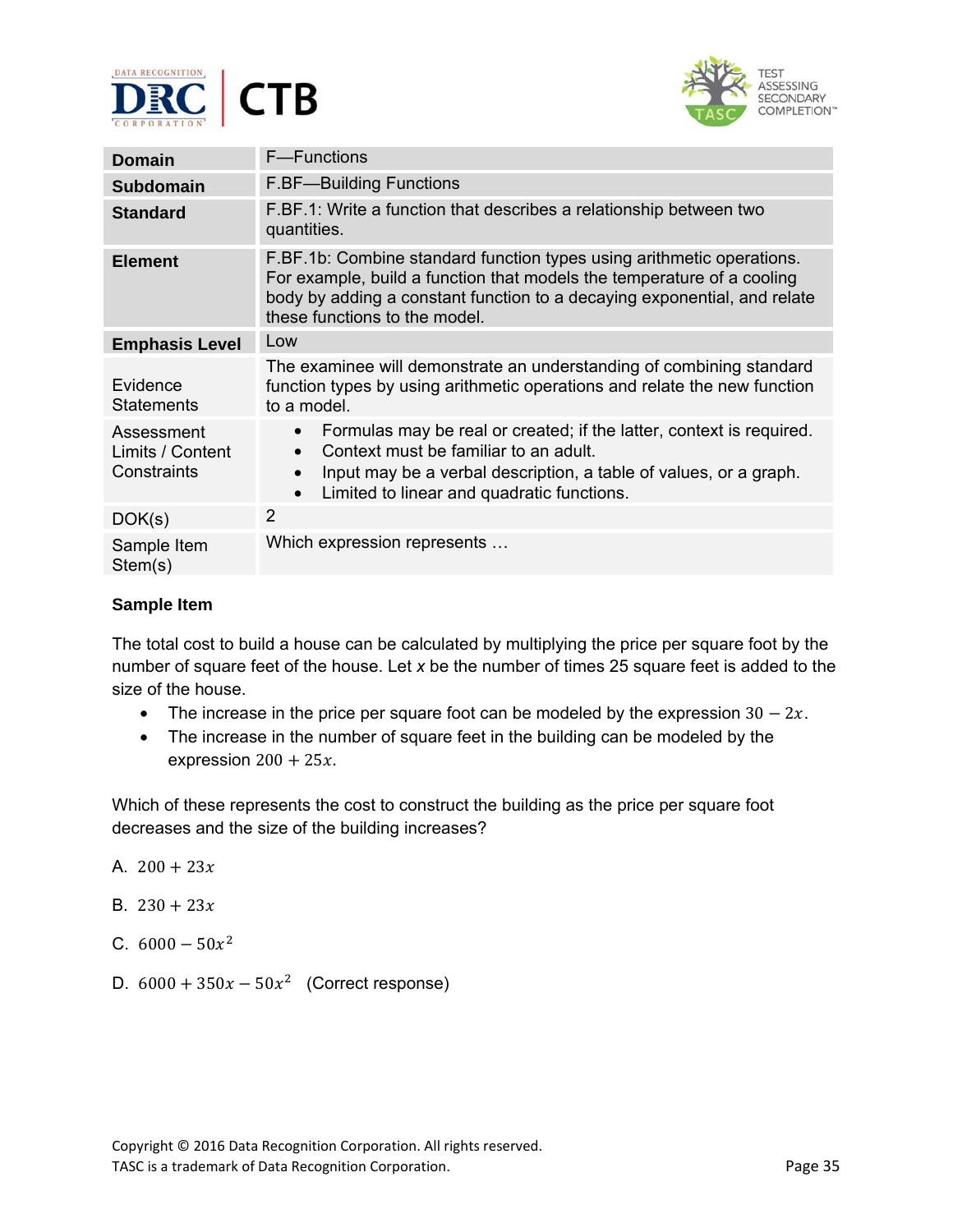



| <b>Domain</b>                                 | F-Functions                                                                                                                                                                                                                                                                                                                                     |
|-----------------------------------------------|-------------------------------------------------------------------------------------------------------------------------------------------------------------------------------------------------------------------------------------------------------------------------------------------------------------------------------------------------|
| <b>Subdomain</b>                              | <b>F.BF-Building Functions</b>                                                                                                                                                                                                                                                                                                                  |
| <b>Standard</b>                               | F-BF.2: Write arithmetic and geometric sequences both recursively and<br>with an explicit formula, use them to model situations, and translate<br>between the two forms.                                                                                                                                                                        |
| <b>Emphasis Level</b>                         | Low                                                                                                                                                                                                                                                                                                                                             |
| Evidence<br><b>Statements</b>                 | The examinee will demonstrate an understanding of arithmetic and<br>geometric sequences by using the given terms of the sequence to<br>determine an unknown term of the sequence.<br>The examinee will demonstrate an understanding of arithmetic and<br>geometric sequences by using the given terms to write a rule to find the<br>next term. |
| Assessment<br>Limits / Content<br>Constraints | The student will be given at least four terms of an arithmetic or<br>$\bullet$<br>geometric sequence (the first term will start with a1) and<br>determine a term within the first 10 terms.<br>Arithmetic terms should all be integers.<br>$\bullet$<br>Geometric factors should be $\frac{1}{2}$ , 2, or 3.<br>$\bullet$                       |
| DOK(s)                                        | 1 or $2$                                                                                                                                                                                                                                                                                                                                        |
| Sample Item<br>Stem(s)                        | What is the 8 <sup>th</sup> term in the sequence?<br>What is the rule to find the next term in the sequence?<br>Which recursive function is a model for a given arithmetic sequence?<br>Which function models the geometric sequence?                                                                                                           |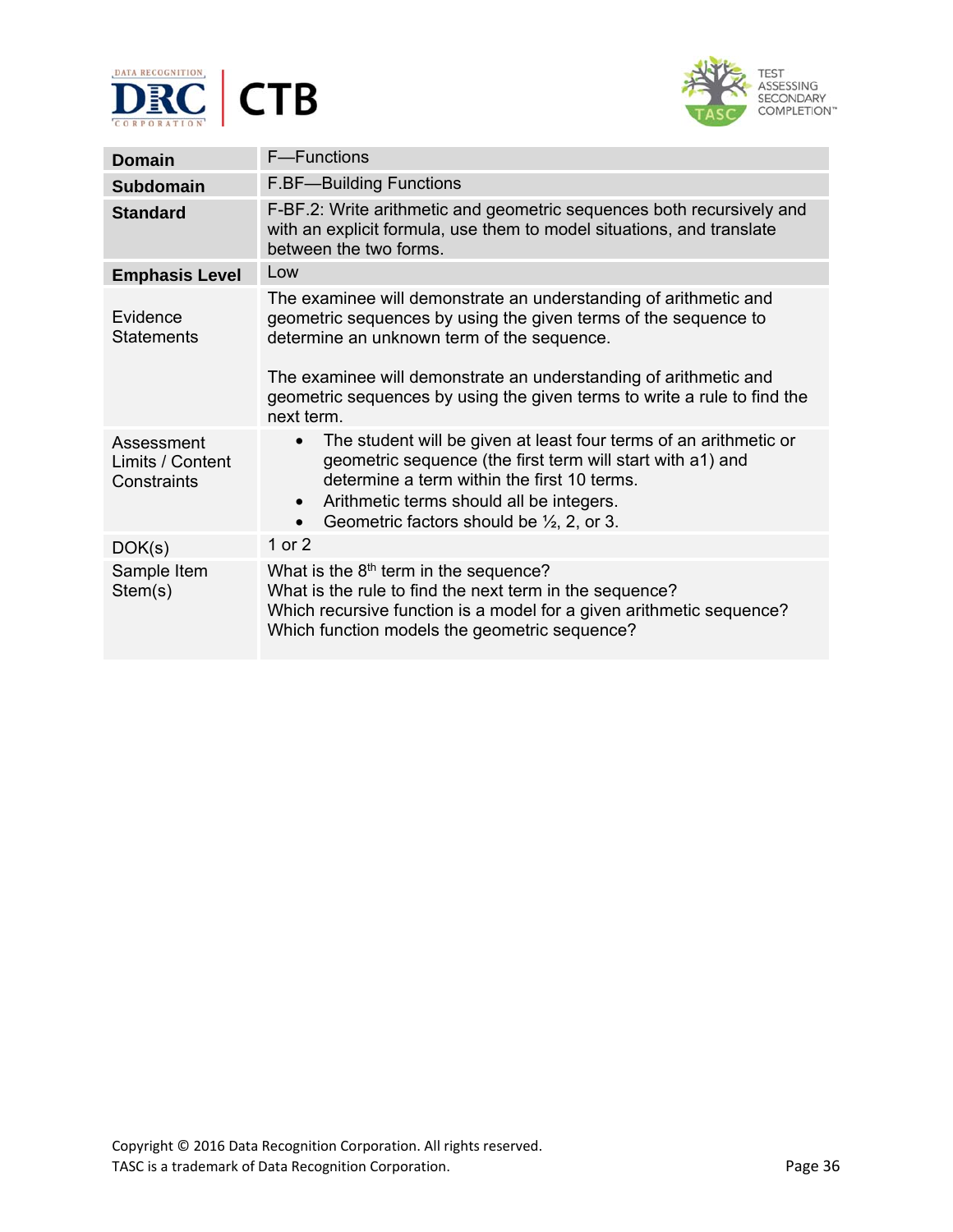



| <b>Domain</b>                                 | F-Functions                                                                                                                                                                                                                                                                                                                                                                                                                                                                                                                                                                                                                                                                                            |  |
|-----------------------------------------------|--------------------------------------------------------------------------------------------------------------------------------------------------------------------------------------------------------------------------------------------------------------------------------------------------------------------------------------------------------------------------------------------------------------------------------------------------------------------------------------------------------------------------------------------------------------------------------------------------------------------------------------------------------------------------------------------------------|--|
| <b>Subdomain</b>                              | F.IF-Interpreting Functions                                                                                                                                                                                                                                                                                                                                                                                                                                                                                                                                                                                                                                                                            |  |
| <b>Standard</b>                               | F.IF.1: Understand that a function from one set (called the domain) to<br>another set (called the range) assigns to each element of the domain<br>exactly one element of the range. If $f$ is a function and $x$ is an element of<br>its domain, then $f(x)$ denotes the output of f corresponding to the input x.<br>The graph of f is the graph of the equation $y = f(x)$ .                                                                                                                                                                                                                                                                                                                         |  |
| <b>Emphasis Level</b>                         | High                                                                                                                                                                                                                                                                                                                                                                                                                                                                                                                                                                                                                                                                                                   |  |
| Evidence<br><b>Statements</b>                 | The examinee will demonstrate an understanding that a function from<br>one set (the domain) to another set (the range) assigns to each element<br>of the domain exactly one element of the range (e.g., distinguish<br>between functions and non-functions).<br>The examinee will demonstrate and understanding by recognizing any<br>necessary restriction that needs to be placed on the domain in order for<br>an equation to represent a function. For example, denominators cannot<br>be zero, and any value in a square root radical $(\sqrt{\phantom{a}})$ must be positive.<br>The examinee will demonstrate an understanding that the graph of f is<br>the graph of the equation $y = f(x)$ . |  |
| Assessment<br>Limits / Content<br>Constraints | Limit the function representations to graphs/sketches, sets of<br>$\bullet$<br>ordered pairs, function maps, or descriptions of simple functions.                                                                                                                                                                                                                                                                                                                                                                                                                                                                                                                                                      |  |
| DOK(s)                                        | 1 or 2                                                                                                                                                                                                                                                                                                                                                                                                                                                                                                                                                                                                                                                                                                 |  |
| Sample Item<br>Stem(s)                        | Which graph represents a function?<br>Which of the following input/output relationships define a function (from<br>data in a table).                                                                                                                                                                                                                                                                                                                                                                                                                                                                                                                                                                   |  |

Which set of ordered pairs represents a function?

A. {(1, 3), (2, −5), (0, 4), (−1, −3), (2, 5)} B. {(1, 3), (−2, −5), (0, 4), (−1, 3), (2, −5)}(Correct response) C.  $\{(-1, 3), (-2, -5), (0, 4), (-1, 3), (2, 5)\}$ D. {(1, 3), (-2, -5), (0, 4), (1, -3), (2, -5)}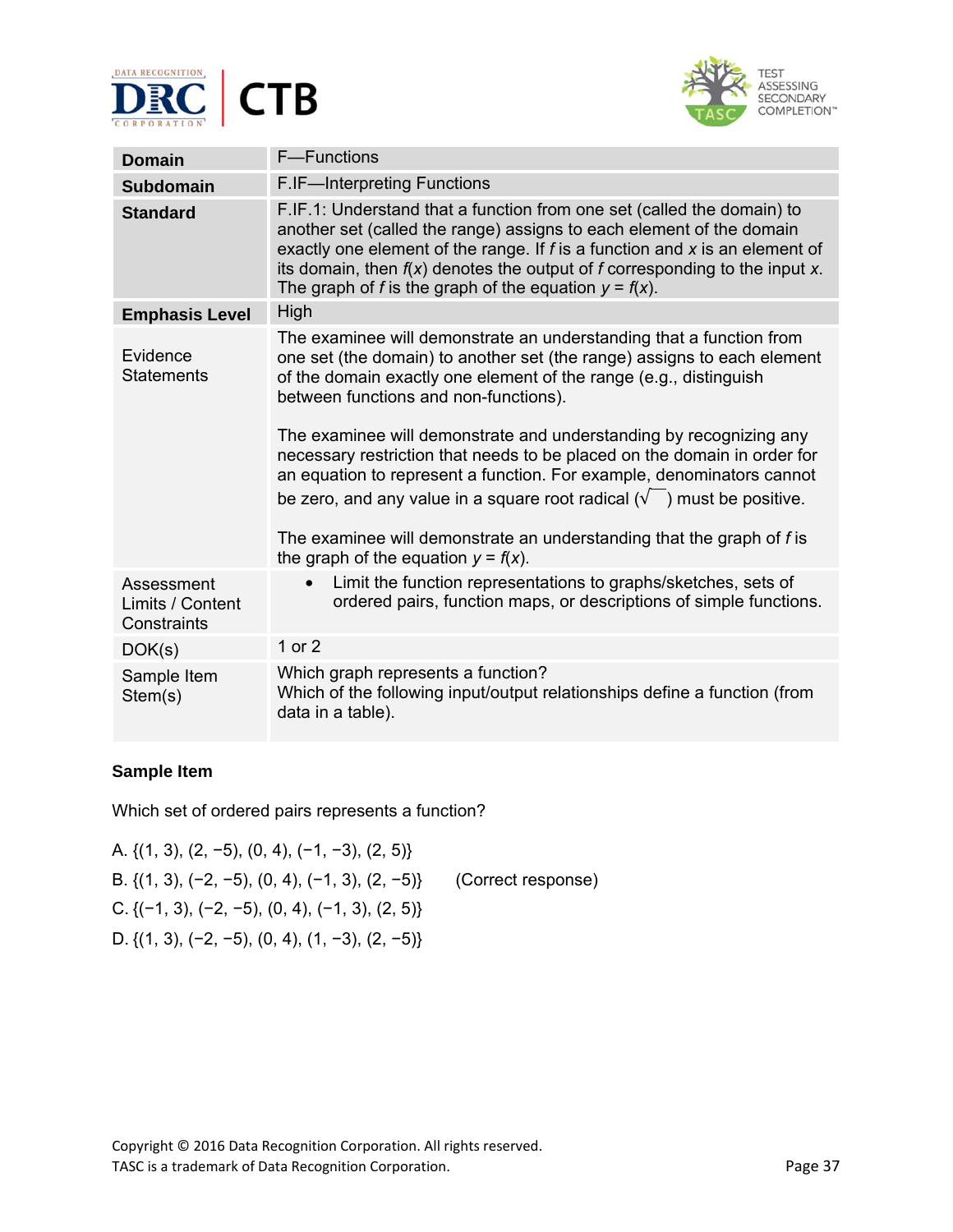



| Domain                                        | F-Functions                                                                                                                                                                                                      |  |
|-----------------------------------------------|------------------------------------------------------------------------------------------------------------------------------------------------------------------------------------------------------------------|--|
| <b>Subdomain</b>                              | F.IF-Interpreting Functions                                                                                                                                                                                      |  |
| <b>Standard</b>                               | F.IF.2: Use function notation, evaluate functions for inputs in their<br>domains, and interpret statements that use function notation in terms of<br>a context.                                                  |  |
| <b>Emphasis Level</b>                         | High                                                                                                                                                                                                             |  |
| Evidence<br><b>Statements</b>                 | The examinee will demonstrate an understanding by using function<br>notation evaluating inputs.<br>The examinee will demonstrate an understanding by interpreting how<br>function notation is used in a context. |  |
| Assessment<br>Limits / Content<br>Constraints | Limit the functions to linear or quadratic.<br>$\bullet$<br>Distractors should reflect errors in calculation or order of<br>$\bullet$<br>operations.                                                             |  |
| DOK(s)                                        | 1 or 2                                                                                                                                                                                                           |  |
| Sample Item<br>Stem(s)                        | What values do the domain and range represent in the function that<br>describes a real-life situation?                                                                                                           |  |

If  $f(x) = 3x^2 - 2x + 1$ , what is  $f(-1)$ ?

- A. −4
- B. 0
- C. 6 (Correct response)
- D. 12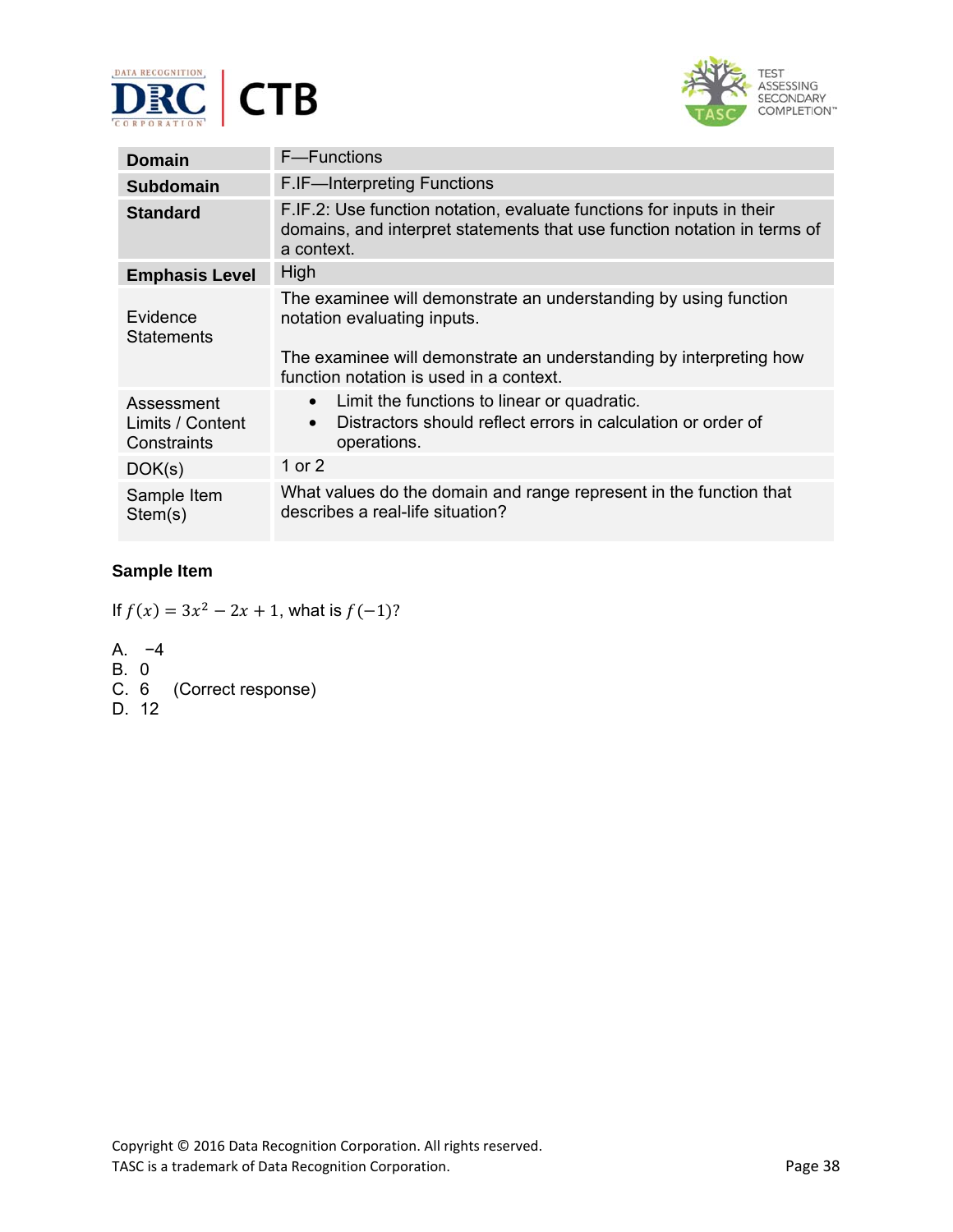



| <b>Domain</b>                                 | F-Functions                                                                                                                                                                                                                                                                                                                                                                                                                                                      |  |
|-----------------------------------------------|------------------------------------------------------------------------------------------------------------------------------------------------------------------------------------------------------------------------------------------------------------------------------------------------------------------------------------------------------------------------------------------------------------------------------------------------------------------|--|
| <b>Subdomain</b>                              | F.IF-Interpreting Functions                                                                                                                                                                                                                                                                                                                                                                                                                                      |  |
| <b>Standard</b>                               | F.IF.4: For a function that models a relationship between two<br>quantities, interpret key features of graphs and tables in terms of the<br>quantities, and sketch graphs showing key features given a verbal<br>description of the relationship. Key features include the following:<br>intercepts; intervals where the function is increasing, decreasing,<br>positive, or negative; relative maxima and minima; symmetries; end<br>behavior; and periodicity. |  |
| <b>Emphasis Level</b>                         | High                                                                                                                                                                                                                                                                                                                                                                                                                                                             |  |
| Evidence<br><b>Statements</b>                 | The examinee will demonstrate an understanding by interpreting key<br>features of a graph or a table representing a function modeling a<br>relationship between two quantities.                                                                                                                                                                                                                                                                                  |  |
| Assessment<br>Limits / Content<br>Constraints | Limit the functions to linear or quadratic.<br>$\bullet$<br>The equation for the function may be included in the item.<br>Graphs may be from a context.<br>$\bullet$<br>Examinees will not be asked to graph the functions.                                                                                                                                                                                                                                      |  |
| DOK(s)                                        | 1 or 2                                                                                                                                                                                                                                                                                                                                                                                                                                                           |  |
| Sample Item<br>Stem(s)                        | What is the maximum of the quadratic function?<br>Which graph represents the function?<br>For which values is the function increasing?                                                                                                                                                                                                                                                                                                                           |  |

Look at the graph.



#### What are the *x*- and *y*-intercepts?

A. (0, −1) and (2, 0) B. (0, 1) and (−2, 0) (Correct response) C. (−1, 0) and (0, 2) D. (1, 0) and (0, -2)

Copyright © 2016 Data Recognition Corporation. All rights reserved. TASC is a trademark of Data Recognition Corporation. The extra set of the extra set of Page 39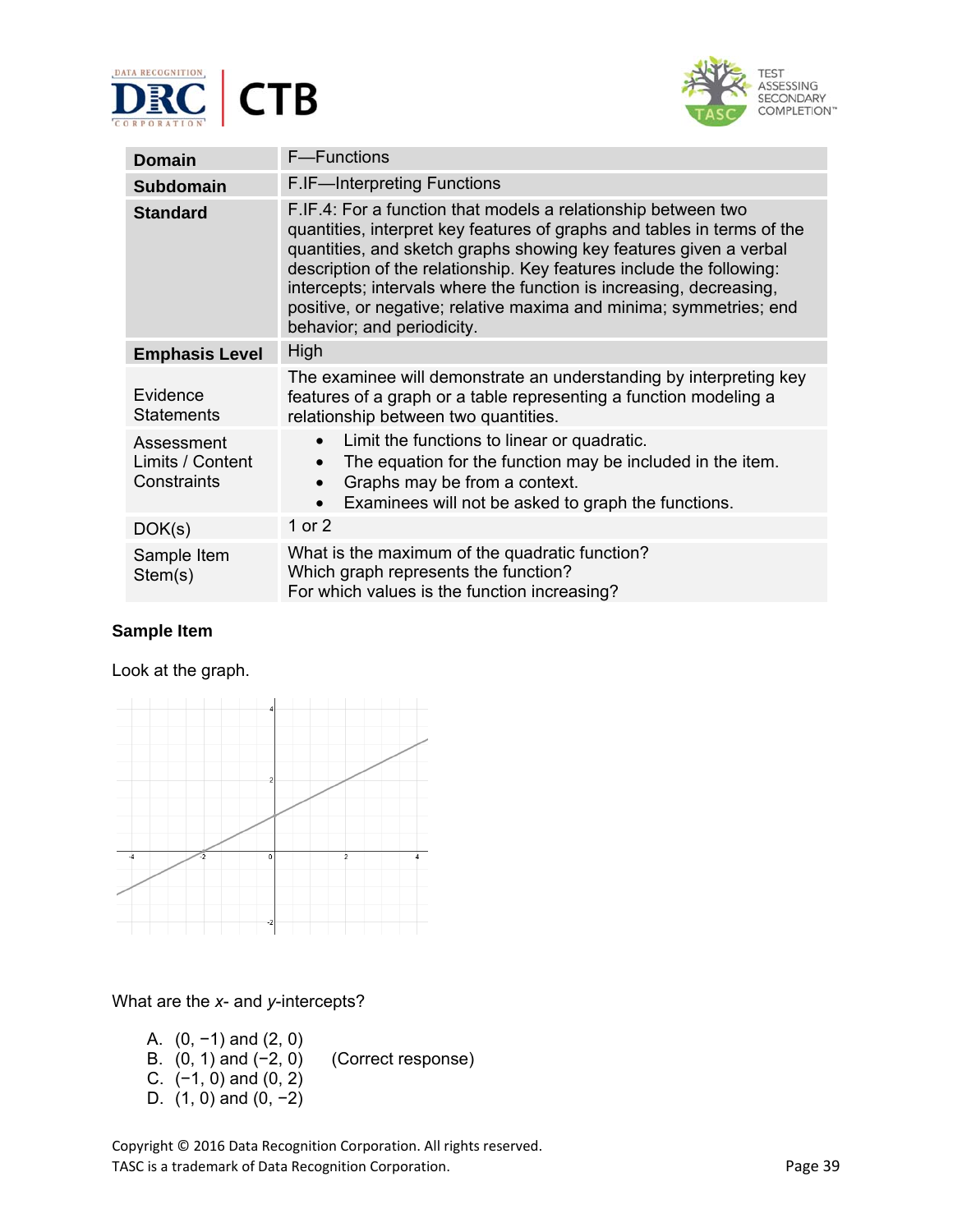



| <b>Domain</b>                                 | F-Functions                                                                                                                                                                                                                                                                                                                            |  |
|-----------------------------------------------|----------------------------------------------------------------------------------------------------------------------------------------------------------------------------------------------------------------------------------------------------------------------------------------------------------------------------------------|--|
| <b>Subdomain</b>                              | F.IF-Interpreting Functions                                                                                                                                                                                                                                                                                                            |  |
| <b>Standard</b>                               | F.IF.5: Relate the domain of a function to its graph and, where<br>applicable, to the quantitative relationship it describes. For example,<br>if the function $h(n)$ gives the number of person-hours it takes to<br>assemble $n$ engines in a factory, then the positive integers would be<br>an appropriate domain for the function. |  |
| <b>Emphasis Level</b>                         | High                                                                                                                                                                                                                                                                                                                                   |  |
| Evidence<br><b>Statement</b>                  | The examinee will demonstrate an understanding by relating the<br>domain of a function to its graph and, where applicable, to the<br>quantitative relationship it describes.                                                                                                                                                           |  |
| Assessment<br>Limits / Content<br>Constraints | Stimulus should include a graph or a description.<br>$\bullet$<br>Do not ask students to analyze a bounded domain of a<br>polynomial function by providing just the function.                                                                                                                                                          |  |
| DOK(s)                                        | 1 or $2$                                                                                                                                                                                                                                                                                                                               |  |
| Sample Item<br>Stem(s)                        | Which of these functions has a domain of all real numbers?<br>It takes Chris 2 minutes to read one page. What values do the<br>domain and range represent in the function that describes how long<br>it takes Chris to read a given amount of pages?                                                                                   |  |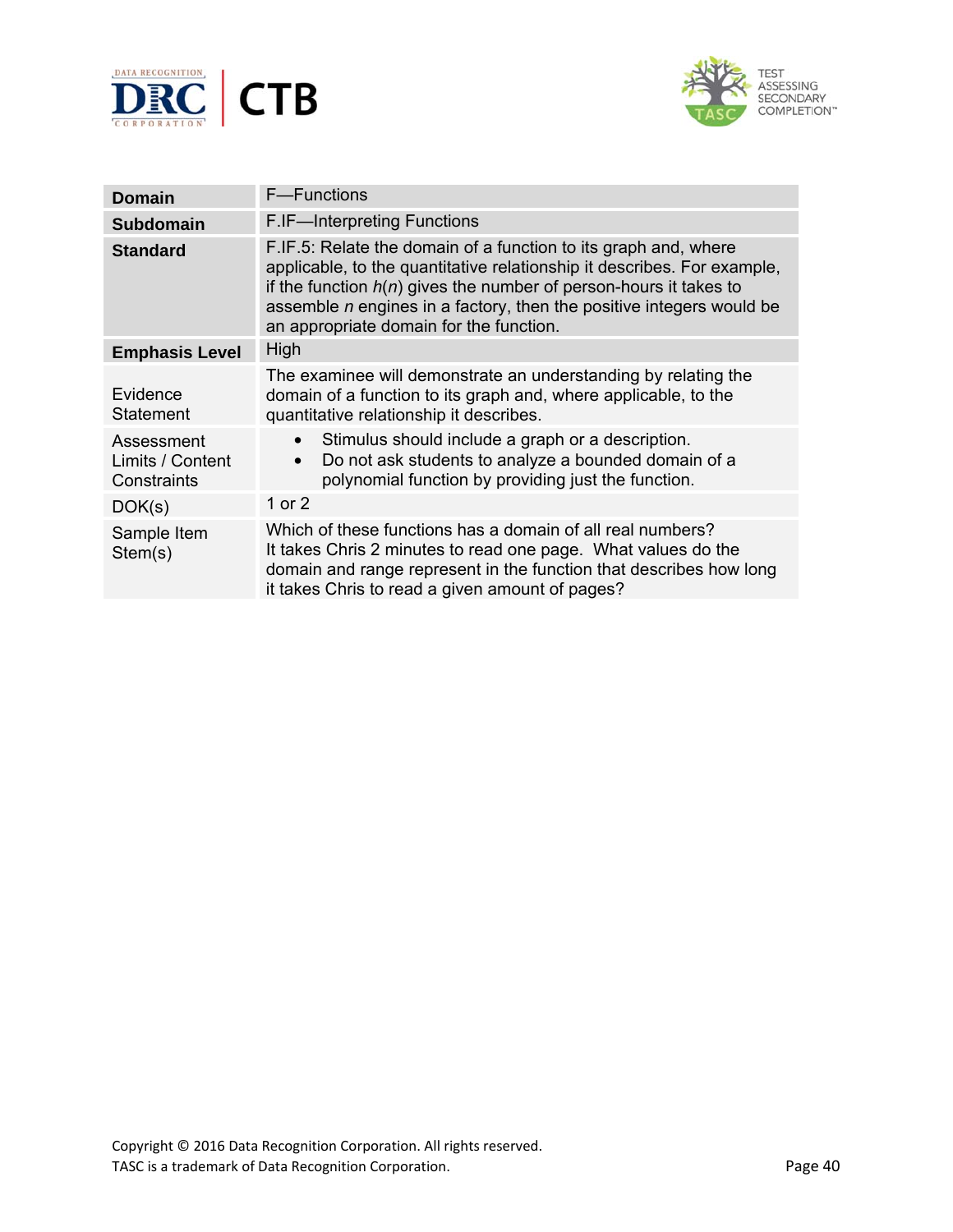



The graph shows the depth of the snow at Spencer's Creek, New South Wales, after March 15, 2005.

Spencer's Creek Snow Depths - 2005



When there is snow on the ground, the function D(*t*) models the depth of the snow at Spencer's Creek over time. What is the best description of an appropriate domain for  $D(t)$ ?

- A. all integers between 0 and 150
- B. all integers between 90 and 240
- C. all real numbers between 0 and 150
- D. all real numbers between 90 and 240 (Correct response)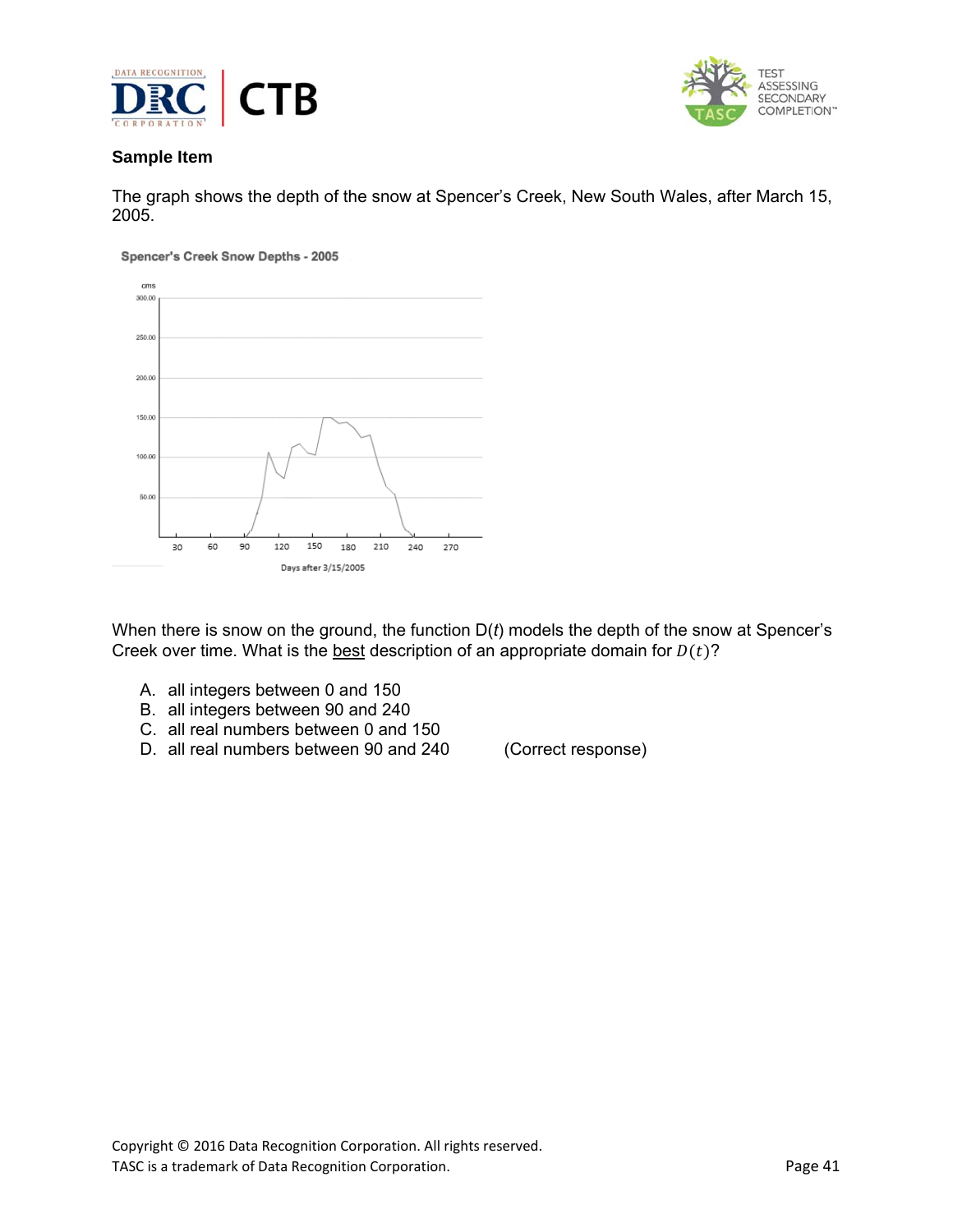



| <b>Domain</b>                                 | F-Functions                                                                                                                                                                                                                                                                                                     |  |
|-----------------------------------------------|-----------------------------------------------------------------------------------------------------------------------------------------------------------------------------------------------------------------------------------------------------------------------------------------------------------------|--|
| <b>Subdomain</b>                              | F.IF-Interpreting Functions                                                                                                                                                                                                                                                                                     |  |
| <b>Standard</b>                               | F.IF.6: Calculate and interpret the average rate of change of a function<br>(presented symbolically or as a table) over a specified interval.<br>Estimate the rate of change from a graph.                                                                                                                      |  |
| <b>Emphasis Level</b>                         | High                                                                                                                                                                                                                                                                                                            |  |
| Evidence<br>Statement                         | The examinee will demonstrate an understanding by calculating and<br>interpreting the average rate of change of a function presented as an<br>equation or as a table.<br>The examinee will demonstrate an understanding by estimating the<br>rate of change of a function from a graph.                         |  |
| Assessment<br>Limits / Content<br>Constraints | Limit to linear and quadratic functions.<br>$\bullet$<br>May use equations, tables, or graphs.<br>Context is preferred.<br>$\bullet$                                                                                                                                                                            |  |
| DOK(s)                                        | 1, 2, or 3                                                                                                                                                                                                                                                                                                      |  |
| Sample Item<br>Stem(s)                        | What is the average rate of change of $f(x) = x^2 + 0.5$ for x-values from<br>3 to 5?<br>What is the average rate of change shown in the graph?<br>A ball thrown in the air has a height of $h(t) = -16t^2 + 42t + 5$ feet after t<br>seconds. Find the average rate of change of h between 0 and 2<br>seconds. |  |

The table shows values of a function  $f(x)$ .

| $\pmb{\chi}$   | f(x)            |
|----------------|-----------------|
| $\overline{2}$ | $\overline{-2}$ |
| 3              |                 |
| 4              | 2               |
| $\overline{5}$ |                 |
| 6              | 14              |
|                | 23              |

Determine the average rate of change of the function from  $f(3)$  to  $f(6)$ .

(Correct response: 5)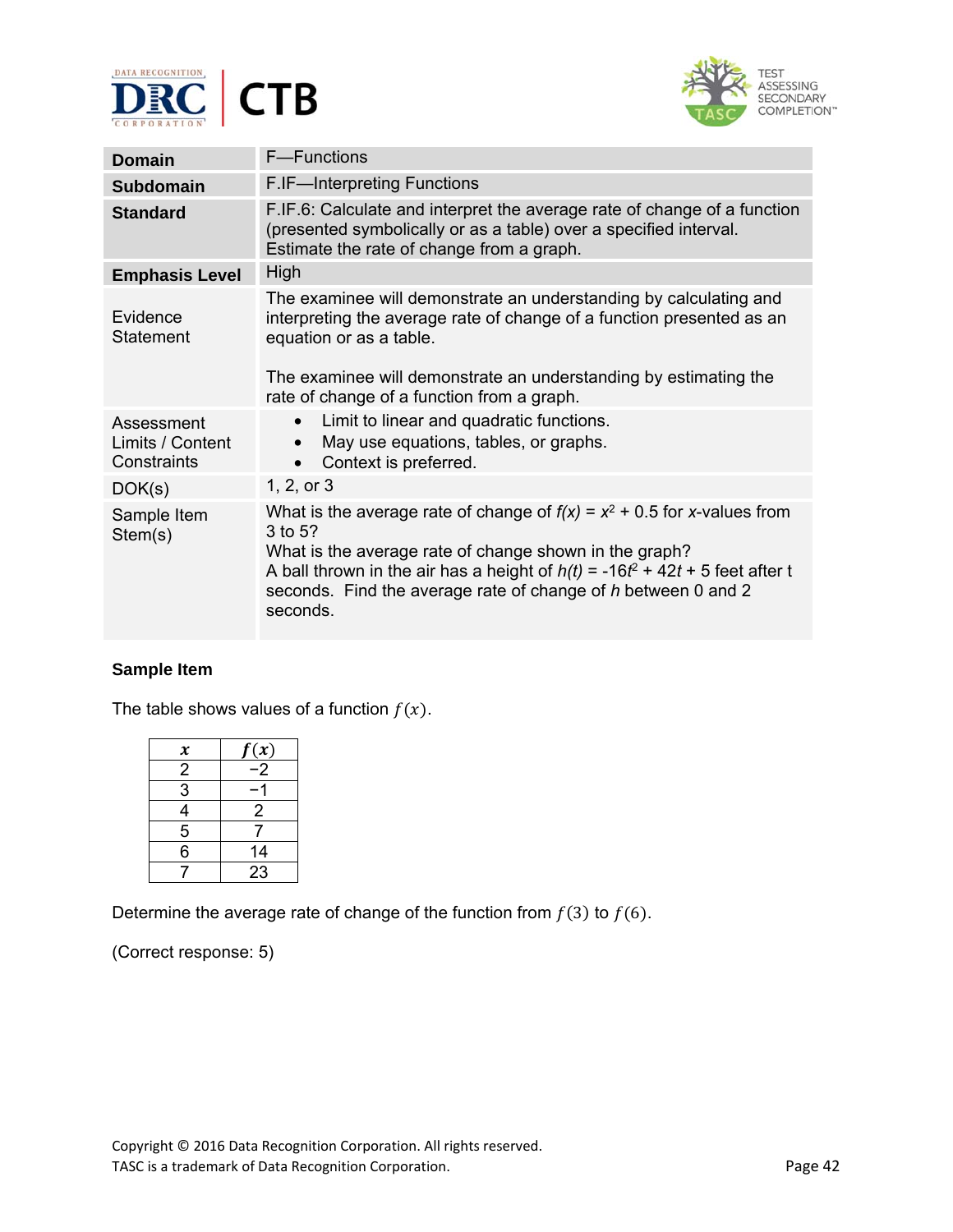



| Domain                                                   | F-Functions                                                                                                                                                                                                                                          |  |
|----------------------------------------------------------|------------------------------------------------------------------------------------------------------------------------------------------------------------------------------------------------------------------------------------------------------|--|
| <b>Subdomain</b>                                         | F.IF-Interpreting Functions                                                                                                                                                                                                                          |  |
| <b>Standard</b>                                          | F-IF.7: Graph functions expressed symbolically and show key<br>features of the graph, by hand in simple cases and by using<br>technology for more complicated cases.                                                                                 |  |
| <b>Element</b>                                           | F.IF.7a: Graph linear and quadratic functions and show intercepts,<br>maxima, and minima.                                                                                                                                                            |  |
| <b>Emphasis Level</b>                                    | High                                                                                                                                                                                                                                                 |  |
| Evidence<br><b>Statements</b>                            | The examinee will demonstrate an understanding by identifying the<br>graph of a given function.<br>The examinee will demonstrate an understanding by identifying the<br>key features (intercepts, maximum, and minimum) on a graph of a<br>function. |  |
| <b>Assessment Limits /</b><br><b>Content Constraints</b> | Limit the functions to linear or quadratic.<br>Stem must ask about the minimum, maximum, or intercepts<br>of the function.                                                                                                                           |  |
| DOK(s)                                                   | 1 or 2                                                                                                                                                                                                                                               |  |
| Sample Item<br>Stem(s)                                   | Which graph represents<br>What is the maximum value of the function shown in the graph?<br>What are the zeroes of the function shown in the graph?                                                                                                   |  |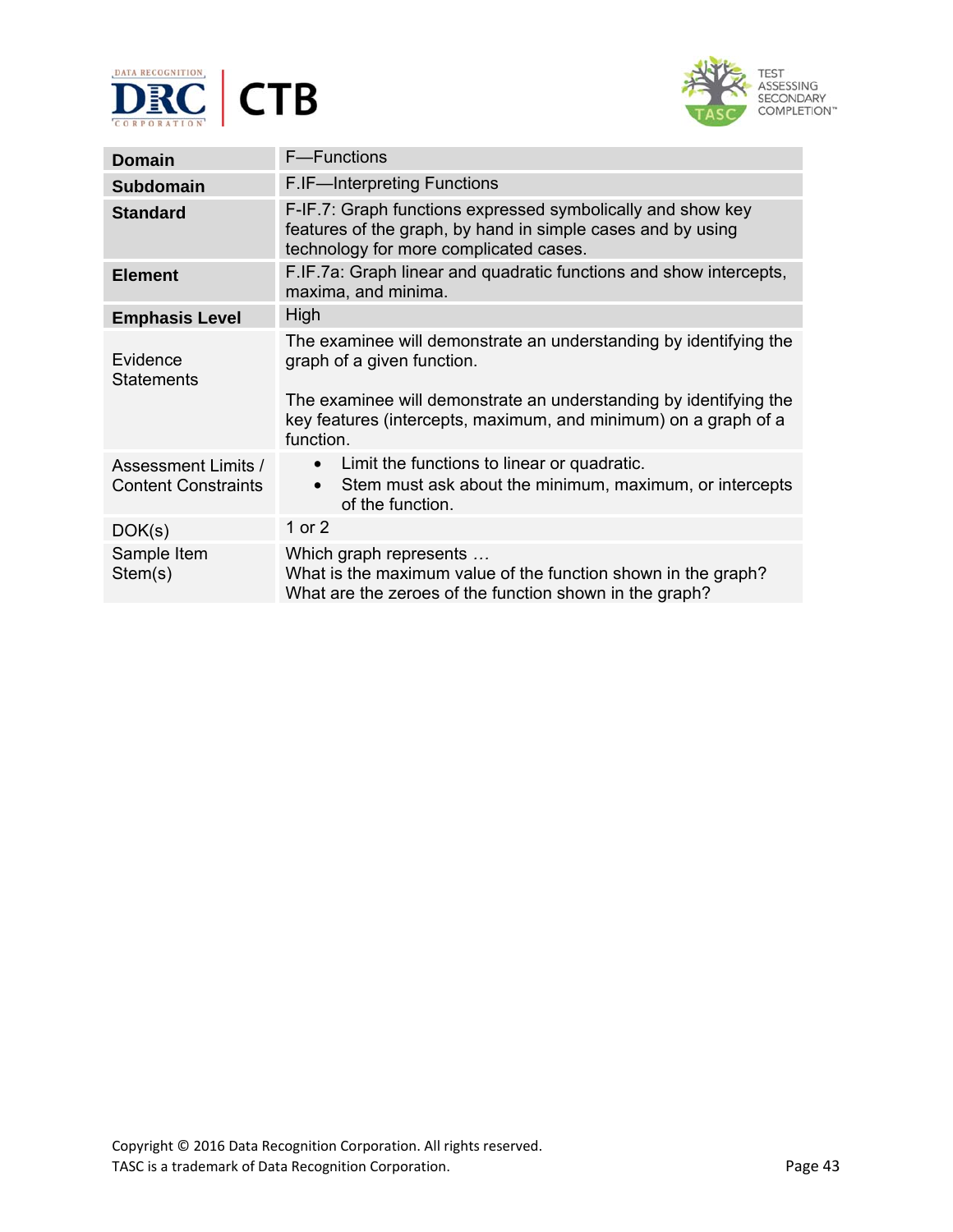



The function  $f(x) = -12x + 60$  is used to model the amount of fuel in the fuel tank of a truck as it travels at a constant rate.

- $f(x)$  is the amount of fuel in the tank in gallons.
- *x* is the number of hours after the truck begins the trip.

Which sketch of the graph of  $f(x)$  correctly shows the  $x$ - and  $y$ -intercepts?

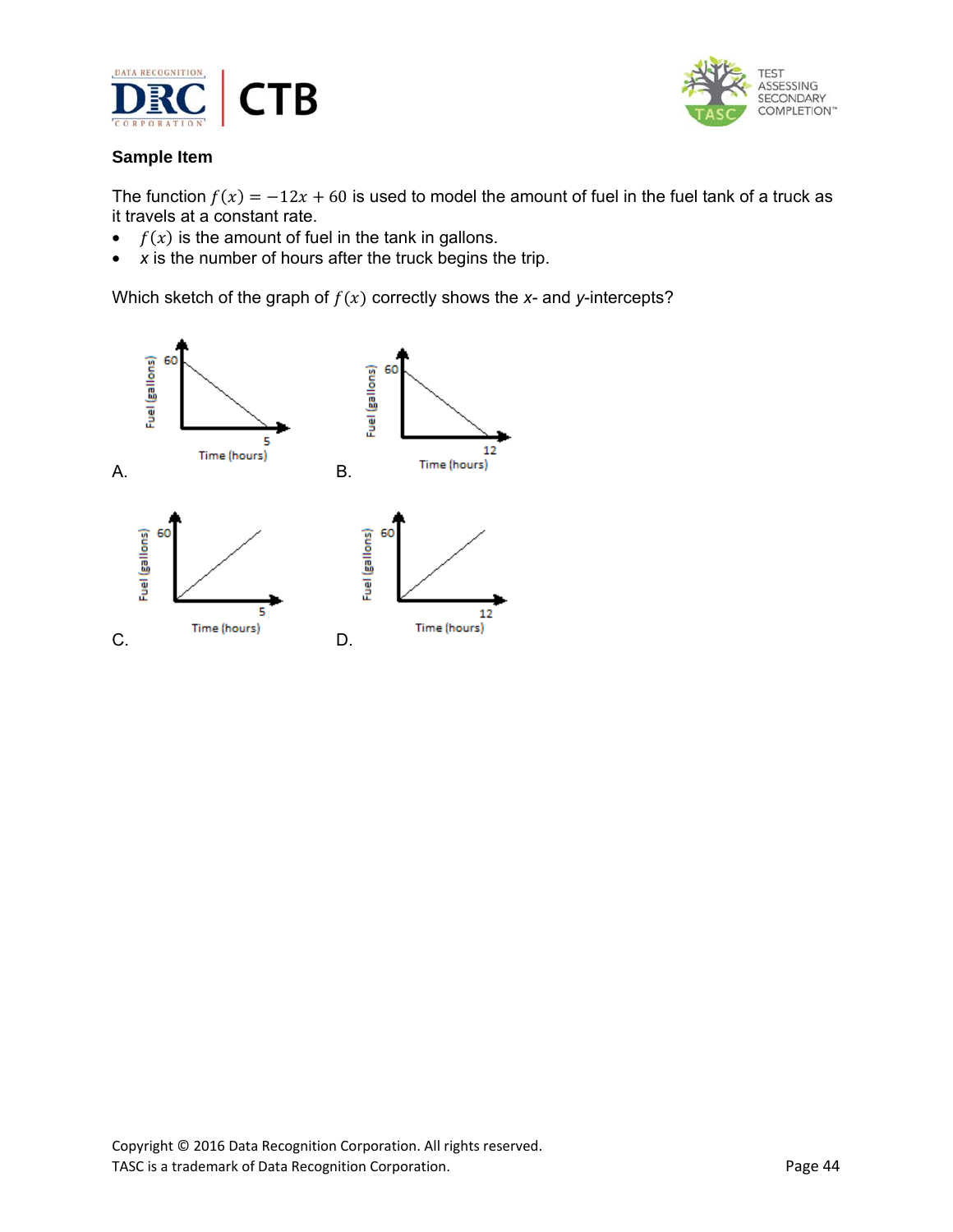



| Domain                                        | F-Functions                                                                                                                                                          |  |
|-----------------------------------------------|----------------------------------------------------------------------------------------------------------------------------------------------------------------------|--|
| Subdomain                                     | F.IF-Interpreting Functions                                                                                                                                          |  |
| <b>Standard</b>                               | F-IF.7: Graph functions expressed symbolically and show key<br>features of the graph, by hand in simple cases and by using<br>technology for more complicated cases. |  |
| <b>Element</b>                                | F-IF.7.b: Graph square root, cube root, and piecewise-defined<br>functions, including step functions and absolute value functions.                                   |  |
| <b>Emphasis Level</b>                         | Low                                                                                                                                                                  |  |
| Evidence<br>Statement                         | The examinee will demonstrate an understanding by graphing<br>square, cube root, and absolute value functions and by identifying<br>key features of those graphs.    |  |
| Assessment<br>Limits / Content<br>Constraints | Limit to simple square root, cube root, or absolute value<br>functions.                                                                                              |  |
| DOK(s)                                        | 1 or 2                                                                                                                                                               |  |
| Sample Item<br>Stem(s)                        | Which function is represented by the graph?                                                                                                                          |  |

What are the *x*- and *y*-intercepts of the function  $y = \sqrt{x+4} - 1$ ?

A. (3, 0) and (0, −1) B. (1, 0) and (3, 0) C. (−3, 0) and (0, 1) (Correct response) D. (−1, 0) and (−3, 0)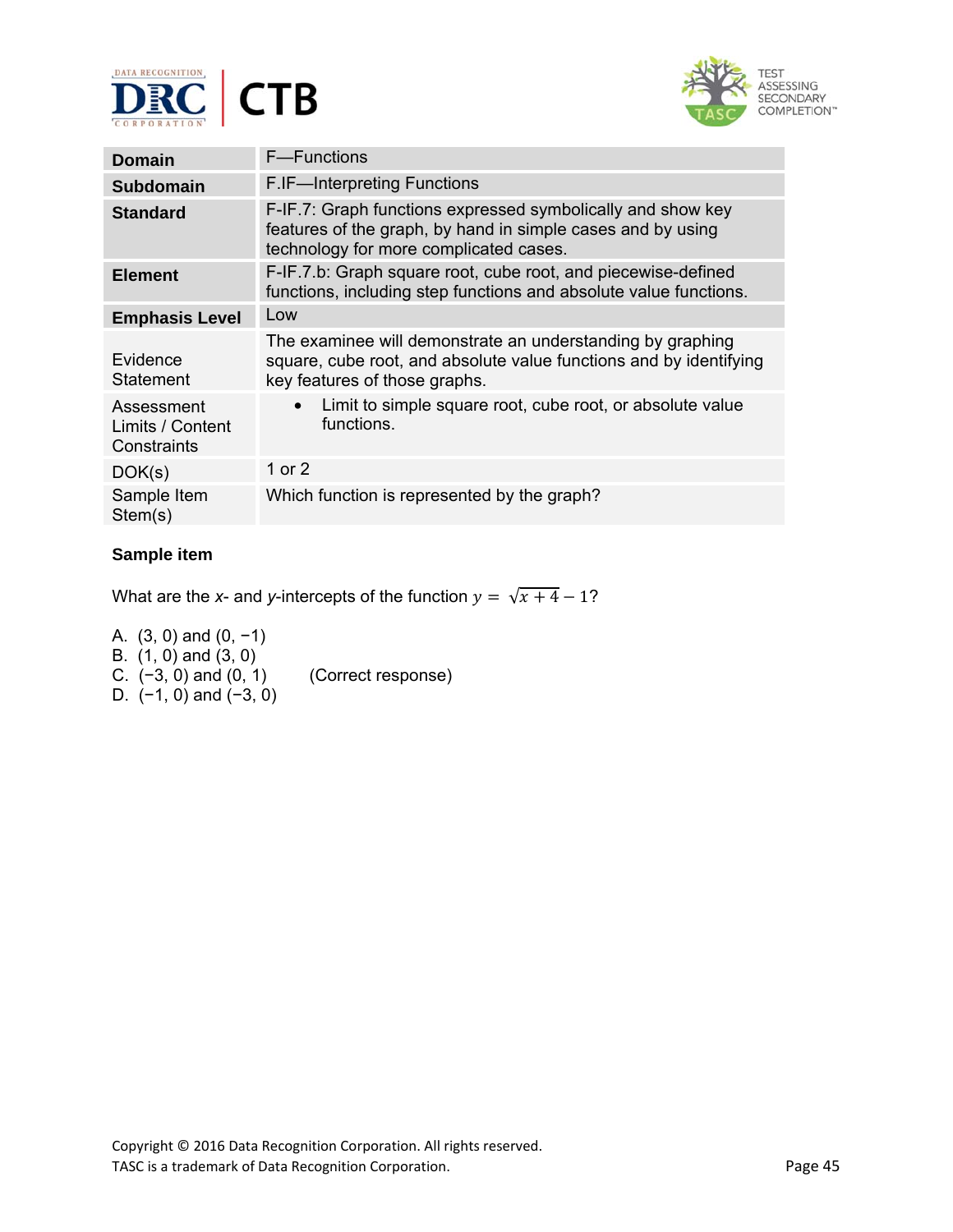



| <b>Domain</b>                                 | <b>F</b> —Functions                                                                                                                                                  |  |
|-----------------------------------------------|----------------------------------------------------------------------------------------------------------------------------------------------------------------------|--|
| <b>Subdomain</b>                              | <b>F.IF-Interpreting Functions</b>                                                                                                                                   |  |
| <b>Standard</b>                               | F-IF.7: Graph functions expressed symbolically and show key<br>features of the graph, by hand in simple cases and by using<br>technology for more complicated cases. |  |
| <b>Element</b>                                | F-IF.7.c: Graph polynomial functions, identifying zeros when<br>suitable factorizations are available, and showing end behavior.                                     |  |
| <b>Emphasis Level</b>                         | Low                                                                                                                                                                  |  |
| Evidence<br>Statement                         | The examinee will demonstrate an understanding by identifying<br>graphs of polynomial functions.<br>The examinee will demonstrate an understanding by identifying    |  |
|                                               | zeros of polynomial functions using factorization, and show end<br>behavior.                                                                                         |  |
| Assessment<br>Limits / Content<br>Constraints | Limit to linear or quadratic functions.                                                                                                                              |  |
| DOK(s)                                        | 1, 2, or 3                                                                                                                                                           |  |
| Sample Item<br>Stem(s)                        | Which graph shows a quadratic function with zeroes at<br>What happens to the function $\dots$ when the values of x are very<br>large?                                |  |



Which equation best matches the graph shown?

- A. −*x*2 + 3(Correct response)
- B.  $x^2 + 3$
- C. −*x*3 + 2
- D.  $x^3 + 2$

Copyright © 2016 Data Recognition Corporation. All rights reserved. TASC is a trademark of Data Recognition Corporation. The extra set of the Page 46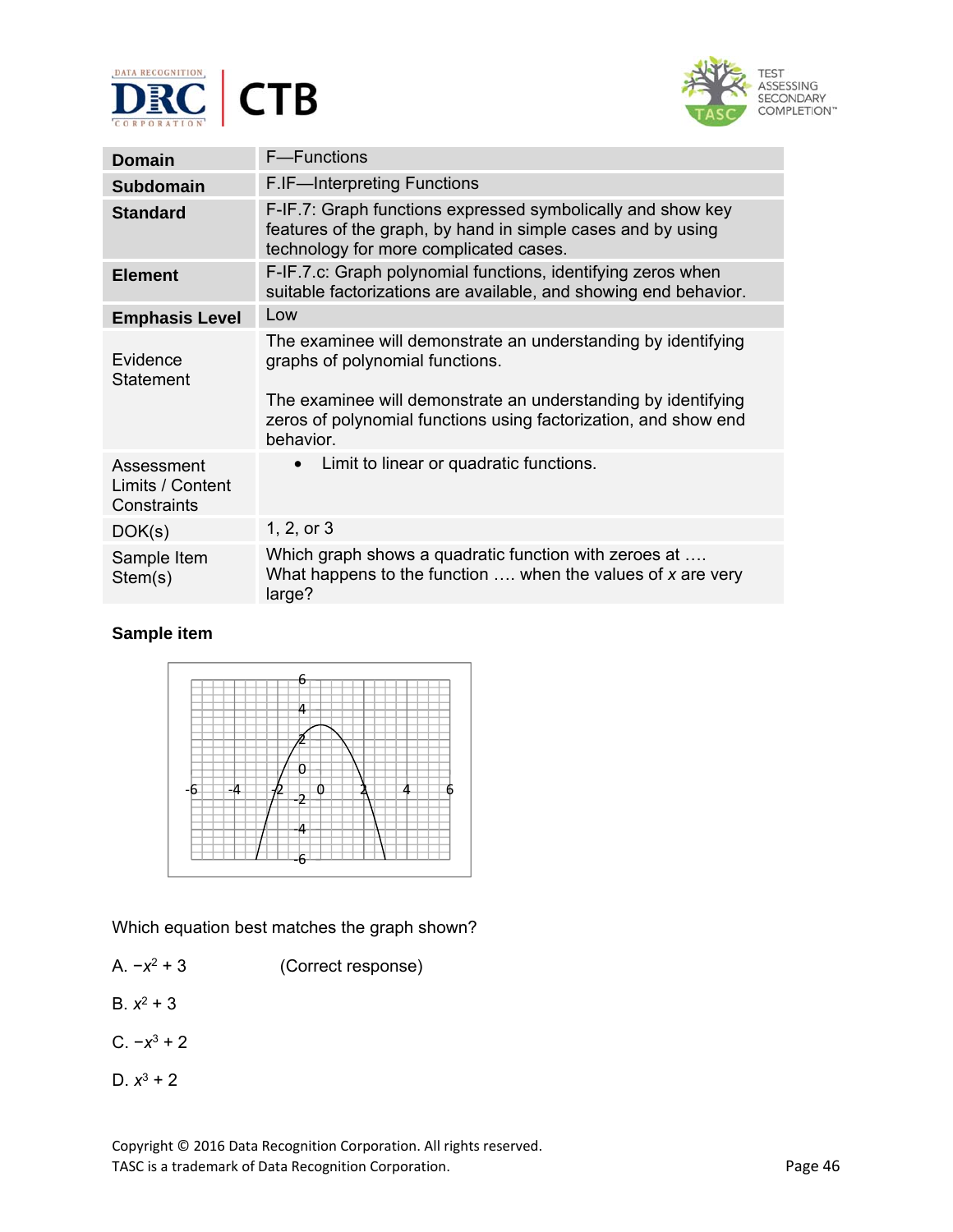



| <b>Domain</b>                                 | F-Functions                                                                                                                                                                                                                                                                                                                                         |  |
|-----------------------------------------------|-----------------------------------------------------------------------------------------------------------------------------------------------------------------------------------------------------------------------------------------------------------------------------------------------------------------------------------------------------|--|
| <b>Subdomain</b>                              | F.IF-Interpreting Functions                                                                                                                                                                                                                                                                                                                         |  |
| <b>Standard</b>                               | <b>CCR-AE Standard</b><br>F.IF.8: Write a function defined by an expression in different but<br>equivalent forms to reveal and explain different properties of the<br>function.                                                                                                                                                                     |  |
| <b>Element</b>                                | F.IF.8a: Use the process of factoring and completing the square<br>in a quadratic function to show zeros, extreme values, and<br>symmetry of the graph, and interpret these in terms of a context.                                                                                                                                                  |  |
| <b>Emphasis Level</b>                         | Medium                                                                                                                                                                                                                                                                                                                                              |  |
| Evidence<br><b>Statement</b>                  | The examinee will demonstrate an understanding by writing a<br>quadratic function defined by an expression in equivalent factored<br>form and completing the square form to reveal zeros, extreme<br>values, and symmetry of the graph, and by interpreting these in<br>terms of a context.                                                         |  |
| Assessment<br>Limits / Content<br>Constraints | Use factorable quadratics in the form $ax^2 + bx + c$ .<br>$\bullet$<br>Focus on cases in which $a = 1$ . If $a \neq 1$ , then the<br>expression should be able to be factored into the form<br>$a(x-h)(x-k)$ .<br>a, b, and c may be numbers with absolute values less<br>$\bullet$<br>than 20.<br>Context familiar to adult learners is required. |  |
| DOK(s)                                        | 1 or 2                                                                                                                                                                                                                                                                                                                                              |  |
| Sample Item<br>Stem(s)                        | The height of a water-powered rocket at time t seconds is given<br>by $h(t) = -6t^2 + 96t$ . About how many seconds will it take for the<br>rocket to be 64 feet high?<br>Solve $3x - 6x^2 = -9$                                                                                                                                                    |  |

Sara is practicing her diving. Her height (*h*) above the water, in meters, is given by the equation  $h(t) = -5t^2 + 10t + 15$ , *t* seconds after Sara leaves the diving board. How many seconds does it take Sara to hit the water?

(Correct response: 3 seconds)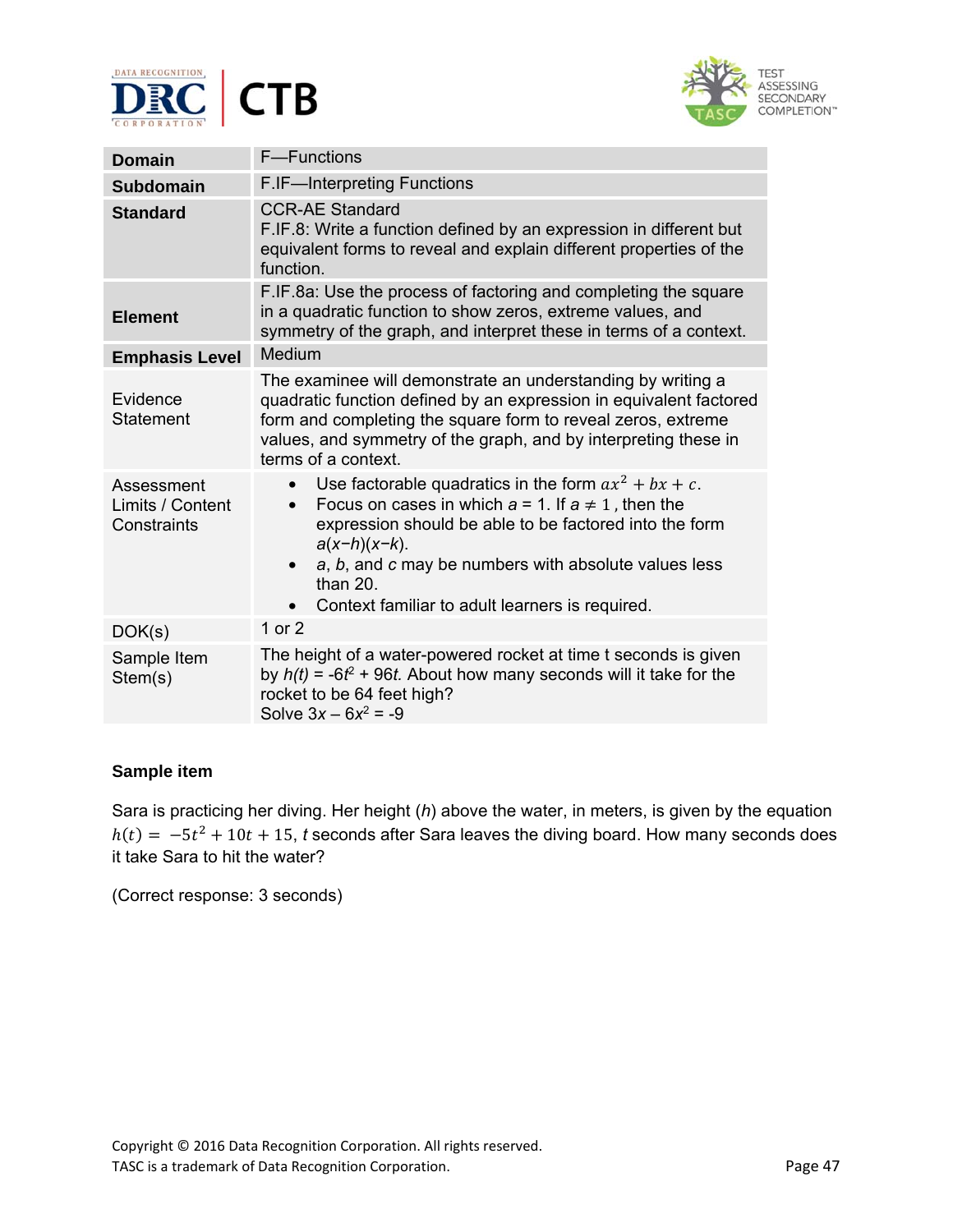



| <b>Domain</b>                                 | F-Functions                                                                                                                                                                                                                                                                                                                                                                                                                                |  |
|-----------------------------------------------|--------------------------------------------------------------------------------------------------------------------------------------------------------------------------------------------------------------------------------------------------------------------------------------------------------------------------------------------------------------------------------------------------------------------------------------------|--|
| <b>Subdomain</b>                              | <b>F.IF-Interpreting Functions</b>                                                                                                                                                                                                                                                                                                                                                                                                         |  |
| <b>Standard</b>                               | <b>CCR-AE Standard:</b><br>F.IF.8: Write a function defined by an expression in different but<br>equivalent forms to reveal and explain different properties of the<br>function.                                                                                                                                                                                                                                                           |  |
| <b>Element</b>                                | F.IF.8b: Use the properties of exponents to interpret expressions<br>for exponential functions. For example, identify percent rate of<br>change in functions such as $y = (1.02)t$ , $y = (0.97)t$ , $y = (1.01)12t$ ,<br>and $y = (1.2)t/10$ , and classify them as representing exponential<br>growth or decay.                                                                                                                          |  |
| <b>Emphasis Level</b>                         | High                                                                                                                                                                                                                                                                                                                                                                                                                                       |  |
| Evidence<br>Statement                         | The examinee will demonstrate an understanding by writing an<br>exponential function defined by an expression in an equivalent<br>form.<br>The examinee will demonstrate an understanding by using the<br>properties of exponents to reveal and explain different properties<br>of the function.<br>The examinee will demonstrate an understanding by classifying<br>exponential functions as representing exponential growth or<br>decay. |  |
| Assessment<br>Limits / Content<br>Constraints | Context familiar to adult learners is required.<br>Use integer exponents.<br>$\bullet$                                                                                                                                                                                                                                                                                                                                                     |  |
| DOK(s)                                        | 1, 2, or 3                                                                                                                                                                                                                                                                                                                                                                                                                                 |  |
| Sample Item<br>Stem(s)                        | Does the function represent growth or decay? At what rate?<br>Adam buys a new SUV for \$32,000. It depreciates at a rate of<br>12% each year. What will the SUV be worth in 8 years?                                                                                                                                                                                                                                                       |  |

Which three equations represent exponential decay? Select all three (3) correct answers.

| A. $y = (1.02)^{x}$                 |                    |
|-------------------------------------|--------------------|
| B. $y = \left(\frac{1}{2}\right)^x$ | (Correct response) |

- C.  $y = (0.98)^{5x}$  (Correct response)
- D.  $y = \left(\frac{3}{2}\right)^{4x}$
- E.  $y = 4\left(\frac{7}{8}\right)^{2x}$ (Correct response)

Copyright © 2016 Data Recognition Corporation. All rights reserved. TASC is a trademark of Data Recognition Corporation. The extended of the Page 48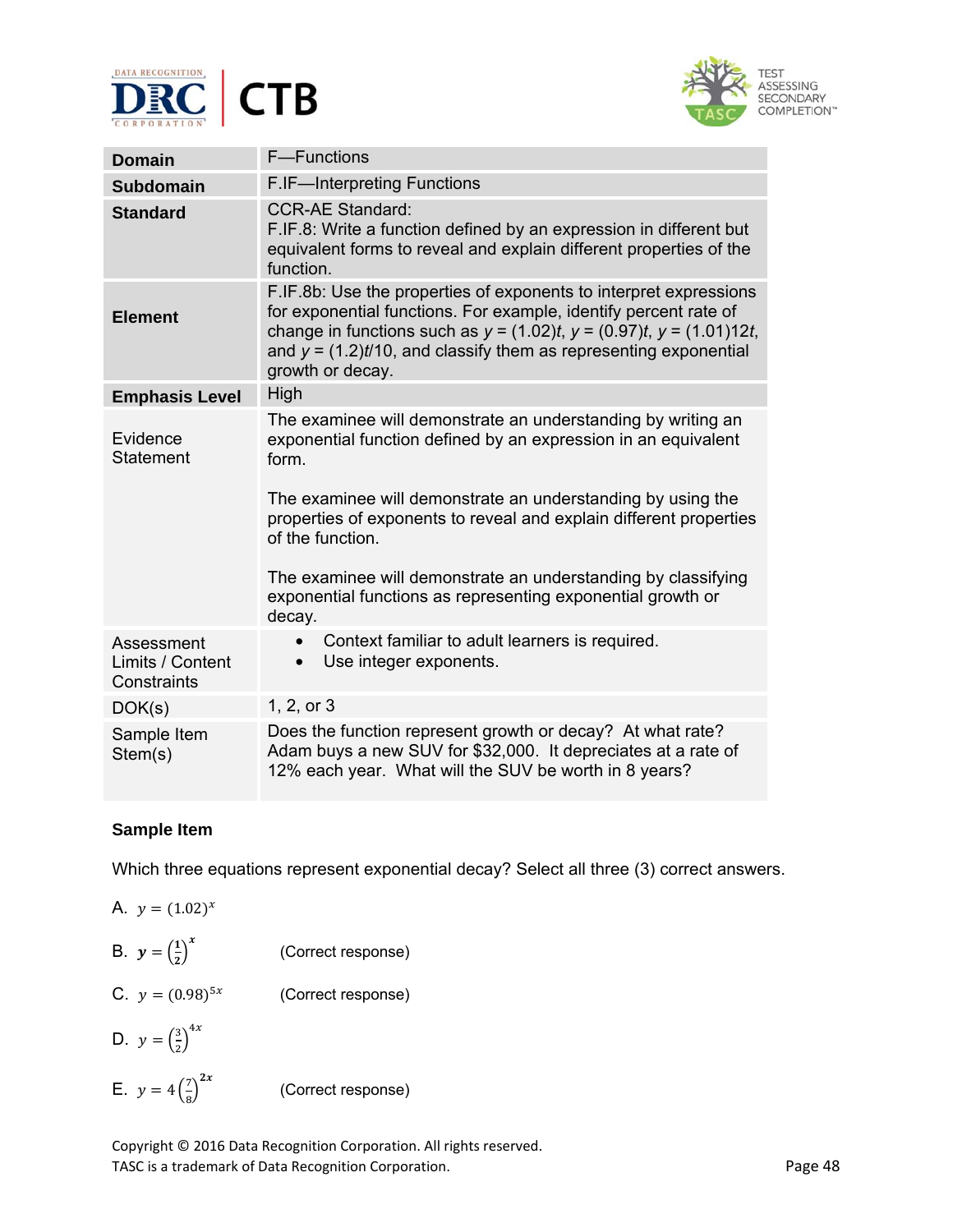



| <b>Domain</b>                                 | F-Functions                                                                                                                                                                                                                                                                                              |
|-----------------------------------------------|----------------------------------------------------------------------------------------------------------------------------------------------------------------------------------------------------------------------------------------------------------------------------------------------------------|
| <b>Subdomain</b>                              | <b>F.IF-Interpreting Functions</b>                                                                                                                                                                                                                                                                       |
| <b>Standard</b>                               | F.IF.9: Compare properties of two functions each represented in a<br>different way (algebraically, graphically, numerically in tables, or by verbal<br>descriptions). For example, given a graph of one quadratic function and<br>an algebraic expression for another, say which has the larger maximum. |
| <b>Emphasis Level</b>                         | Low                                                                                                                                                                                                                                                                                                      |
| Evidence<br><b>Statement</b>                  | The examinee will demonstrate an understanding by comparing<br>properties of two functions, each represented in a different way (e.g., as<br>equations, functions, tables, graphs, or written descriptions).                                                                                             |
| Assessment<br>Limits / Content<br>Constraints | Limit functions to linear and quadratics.<br>$\bullet$<br>Use a combination of functions written algebraically, graphically,<br>$\bullet$<br>numerically in tables, or by verbal description.                                                                                                            |
| DOK(s)                                        | $\mathcal{P}$                                                                                                                                                                                                                                                                                            |
| Sample Item<br>Stem(s)                        | Given a graph of a quadratic function and an equation of another, select<br>which statement is true.<br>Which of the following functions (represented in different ways) has the<br>greatest slope?                                                                                                      |

Consider the table of values for the function  $f(x)$  and  $g(x)$  as shown in the graph.



| х | f(x) |
|---|------|
|   |      |
| O | 2    |
|   |      |
| 2 | .2   |
| 3 |      |

### Which function has the smallest minimum?

- A.  $f(x)$  has the smallest minimum, located at (−2, 2).
- B.  $g(x)$  has the smallest minimum, located at (−0.5, −1.25).
- C.  $f(x)$  has the smallest minimum, located at (2, −2). (Correct response)
- D.  $g(x)$ has the smallest minimum, located at (−1.25, −0.5).

Copyright © 2016 Data Recognition Corporation. All rights reserved. TASC is a trademark of Data Recognition Corporation. The extra set of the extra  $P$  Page 49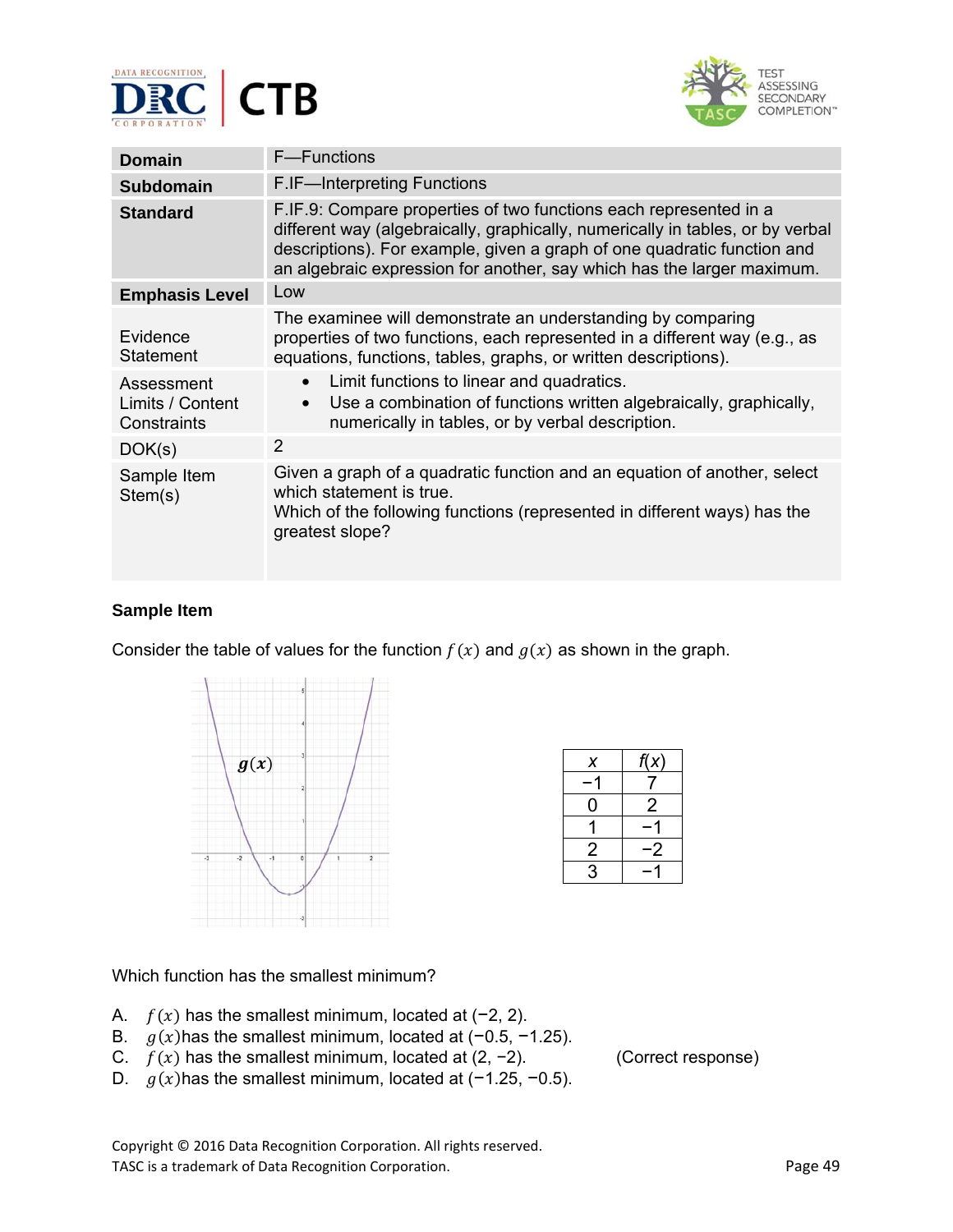



| <b>Domain</b>                                 | F-Functions                                                                                                                                                                                                                                                 |
|-----------------------------------------------|-------------------------------------------------------------------------------------------------------------------------------------------------------------------------------------------------------------------------------------------------------------|
| <b>Subdomain</b>                              | F.LE-Linear, Quadratic, and Exponential Models                                                                                                                                                                                                              |
| <b>Standard</b>                               | F.LE.1: Distinguish between situations that can be modeled with<br>linear functions and with exponential functions.                                                                                                                                         |
| <b>Element</b>                                | F.LE.1a: Prove that linear functions grow by equal differences over<br>equal intervals and that exponential functions grow by equal factors<br>over equal intervals.                                                                                        |
| <b>Emphasis Level</b>                         | Medium                                                                                                                                                                                                                                                      |
| Evidence<br>Statements (or<br>PLDs)           | The examinee will demonstrate an understanding by recognizing<br>that linear functions change at the same rate over time.<br>The examinee will demonstrate an understanding by recognizing<br>that exponential functions grow by the same factor over time. |
| Assessment<br>Limits / Content<br>Constraints | Context is recommended.<br>The function should be expressed as an equation, table of<br>values, graph, or in verbal context.<br>Exponential functions should be simple, such as $y = 2^x$ or<br>$\bullet$<br>$y=\left(\frac{1}{2}\right)^{x}$ .             |
| DOK(s)                                        | 1, 2, or 3                                                                                                                                                                                                                                                  |
| Sample Item<br>Stem(s)                        | Which table/graph/equation displays a linear/exponential function?<br>Which description matches the function?                                                                                                                                               |

Which table displays an exponential function?

| А.        | x |   | 2  |    |    |    |                    |
|-----------|---|---|----|----|----|----|--------------------|
|           |   | 2 |    | 6  | 8  | 10 |                    |
| <b>B.</b> | х |   | 2  |    |    |    |                    |
|           |   |   | 16 | 32 | 48 |    |                    |
| C.        | x |   | 2  | B  |    |    |                    |
|           |   |   | 6  |    |    |    |                    |
| D.        | x |   | 2  |    |    | 5  | (Correct response) |
|           |   | 2 |    | 8  | 16 | 32 |                    |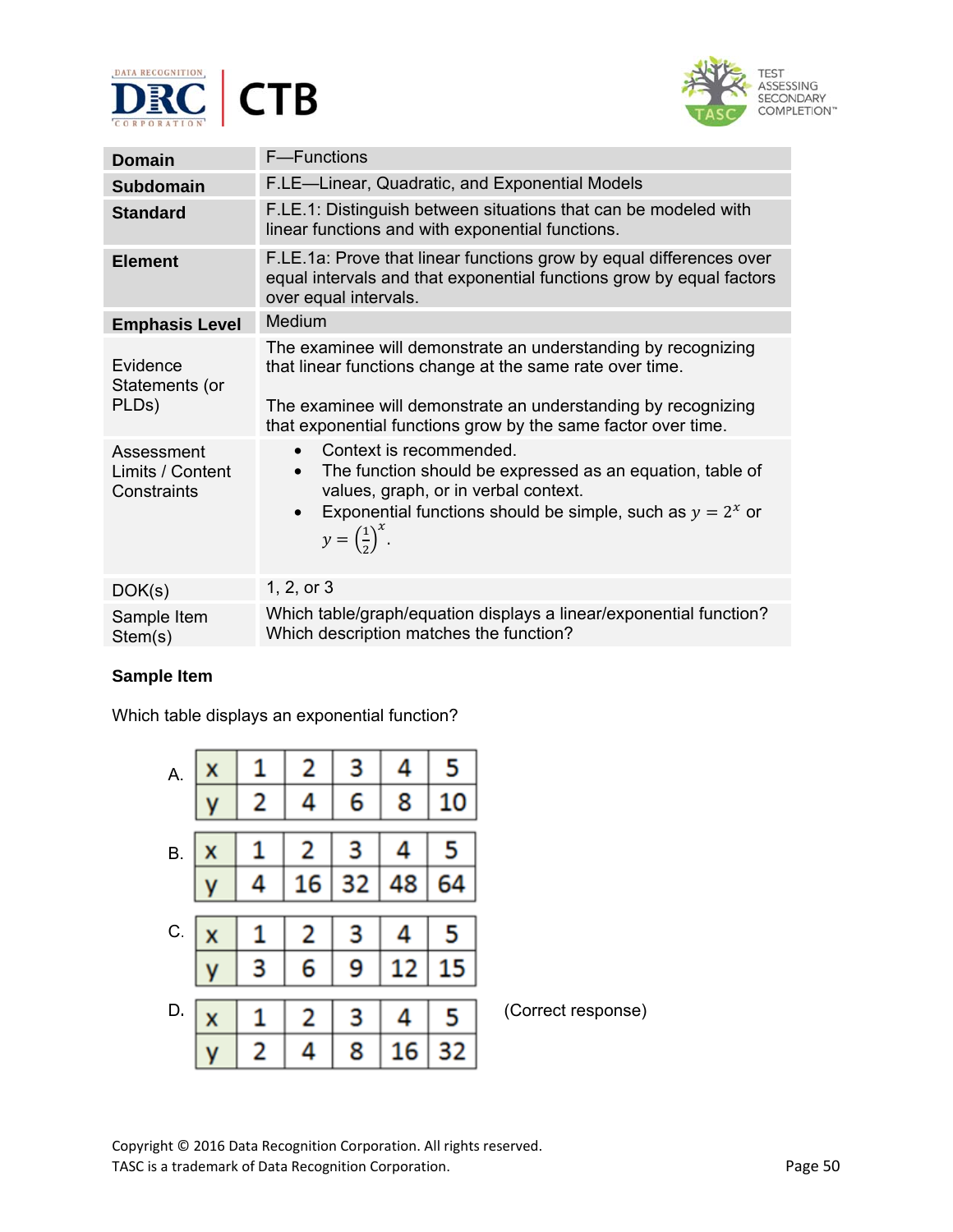



| <b>Domain</b>                                 | <b>F-Functions</b>                                                                                                                                                                                                                                                                                                                                                                                               |
|-----------------------------------------------|------------------------------------------------------------------------------------------------------------------------------------------------------------------------------------------------------------------------------------------------------------------------------------------------------------------------------------------------------------------------------------------------------------------|
| <b>Subdomain</b>                              | F.LE-Linear, Quadratic, and Exponential Models                                                                                                                                                                                                                                                                                                                                                                   |
| <b>Standard</b>                               | <b>CCR-AE Standard:</b><br>F.LE.1: Distinguish between situations that can be modeled with<br>linear functions and with exponential functions.                                                                                                                                                                                                                                                                   |
| <b>Element</b>                                | F.LE.1b: Recognize situations in which one quantity changes at a<br>constant rate per unit interval relative to another.                                                                                                                                                                                                                                                                                         |
| <b>Emphasis Level</b>                         | Medium                                                                                                                                                                                                                                                                                                                                                                                                           |
| Evidence<br><b>Statements</b>                 | Given a contextual situation, the examinee will demonstrate an<br>understanding by recognizing that a situation has a linear pattern of<br>change.<br>The examinee will demonstrate an understanding by showing that<br>linear functions change at the same rate over time.<br>The examinee will demonstrate an understanding by describing<br>situations where one quantity changes at a constant rate per unit |
|                                               | interval as compared to another quantity.                                                                                                                                                                                                                                                                                                                                                                        |
| Assessment<br>Limits / Content<br>Constraints | Context is recommended.<br>Functions should be expressed as an equation, a verbal<br>context, a table of values, or a graph.                                                                                                                                                                                                                                                                                     |
| DOK(s)                                        | 1, 2, or 3                                                                                                                                                                                                                                                                                                                                                                                                       |
| Sample Item<br>Stem(s)                        | Which statement describes how we know this situation can be<br>modeled by a linear function?                                                                                                                                                                                                                                                                                                                     |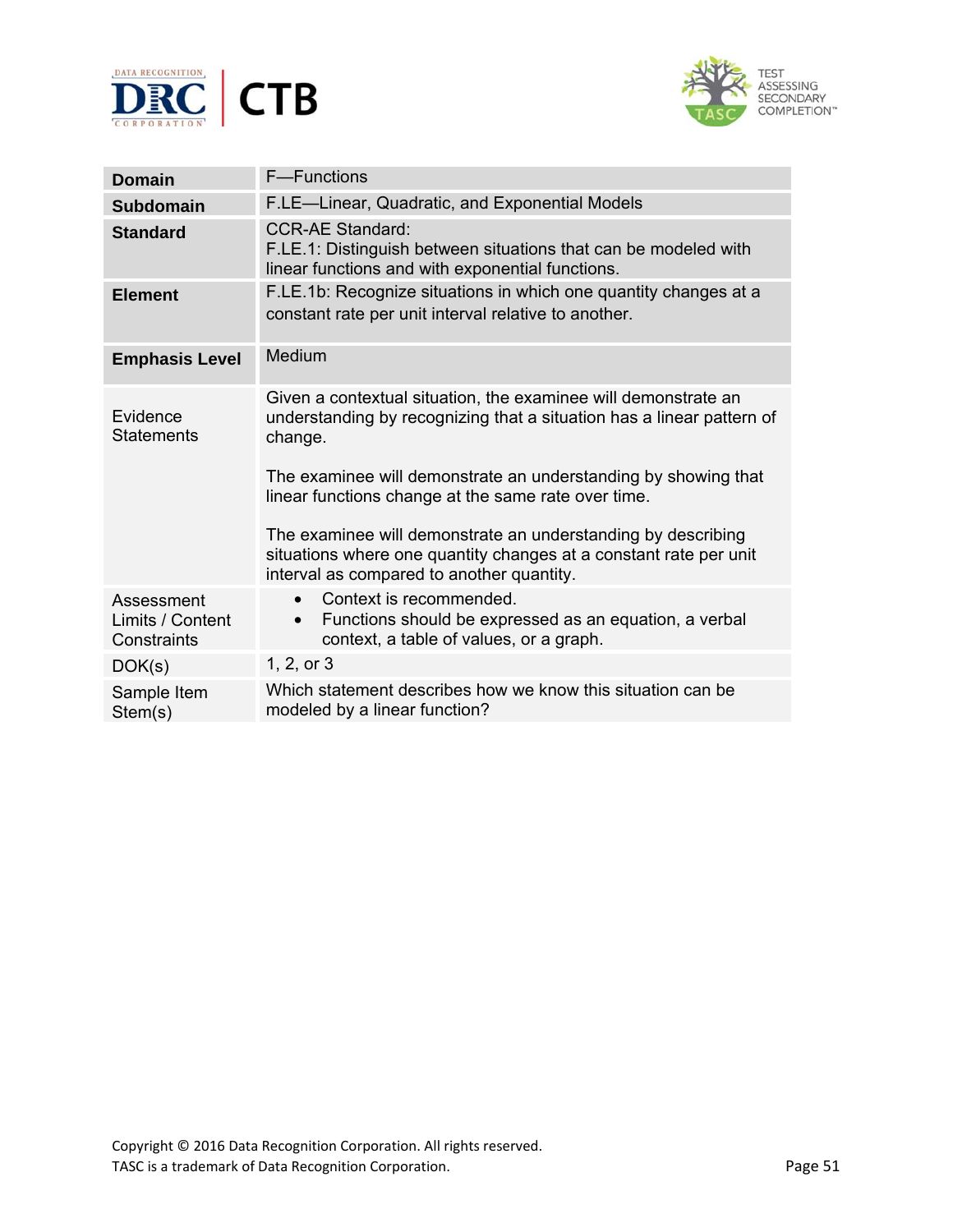



A technician is testing the voltage drop of two batteries. The data are shown in the table.

| Time<br>(hrs) | Voltage in<br><b>Battery A</b> | Voltage in<br><b>Battery B</b> |
|---------------|--------------------------------|--------------------------------|
|               | 12                             | 12                             |
|               | 11                             |                                |
|               |                                |                                |
|               |                                |                                |

Which battery shows a linear relationship between voltage and time, and why?

- A. Battery A, because the rate of change in the voltage is a constant −1 volt per hour(Correct response)
- B. Battery A, because the rate of change in the voltage is a constant −2 volts per hour
- C. Battery B, because the rate of change in the voltage is a constant −1 volt per hour
- D. Battery B, because the rate of change in the voltage is a constant −2 volts per hour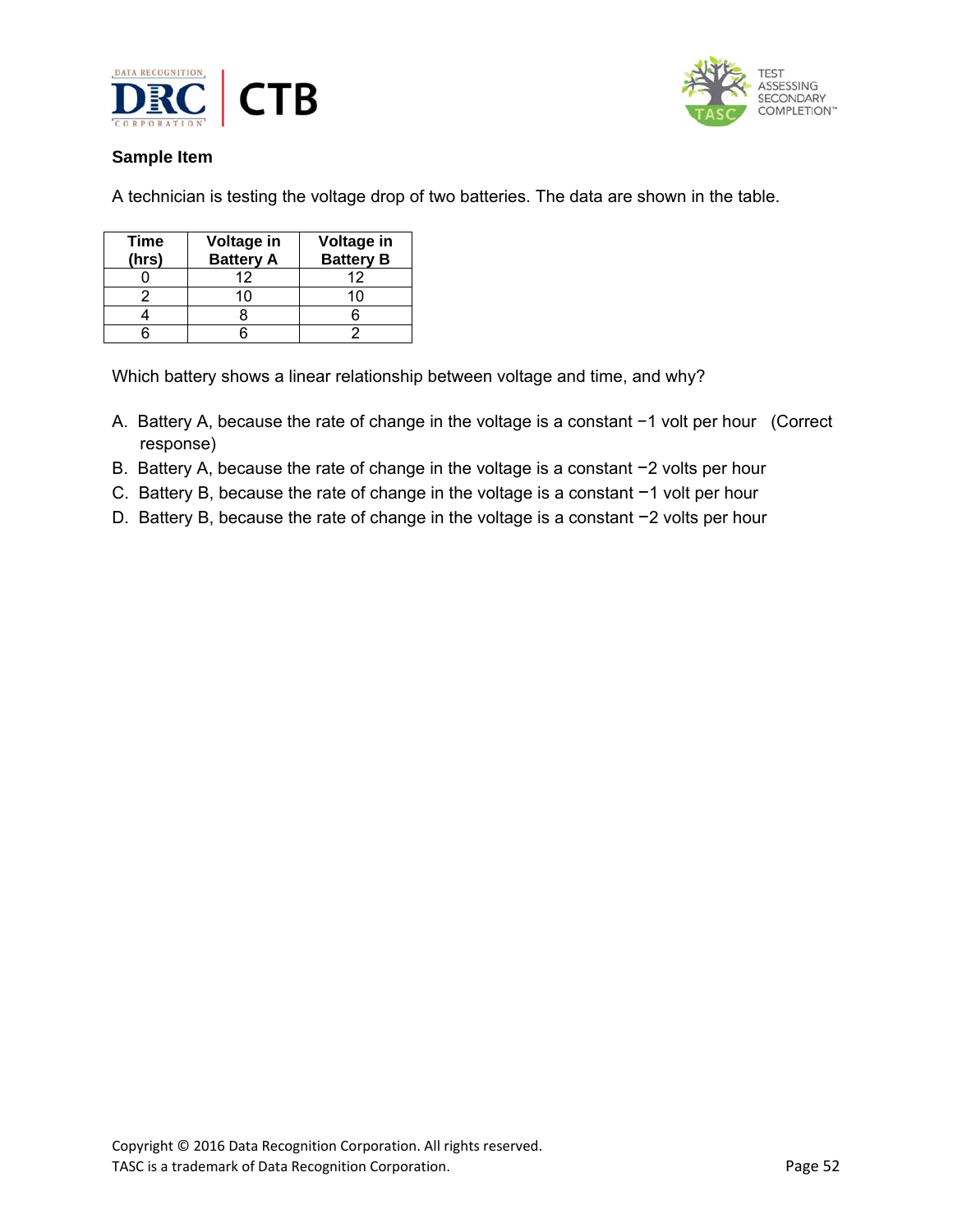



| <b>Domain</b>                                 | F-Functions                                                                                                                                                                                                                                                                                                                                                                                                                                                                             |
|-----------------------------------------------|-----------------------------------------------------------------------------------------------------------------------------------------------------------------------------------------------------------------------------------------------------------------------------------------------------------------------------------------------------------------------------------------------------------------------------------------------------------------------------------------|
| <b>Subdomain</b>                              | F.LE-Linear, Quadratic, and Exponential Models                                                                                                                                                                                                                                                                                                                                                                                                                                          |
| <b>Standard</b>                               | <b>CCR-AE Standard:</b><br>F.LE.1: Distinguish between situations that can be modeled with<br>linear functions and with exponential functions.                                                                                                                                                                                                                                                                                                                                          |
| <b>Element</b>                                | F.LE.1c: Recognize situations in which a quantity grows or decays by<br>a constant percent rate per unit interval relative to another.                                                                                                                                                                                                                                                                                                                                                  |
| <b>Emphasis Level</b>                         | Low                                                                                                                                                                                                                                                                                                                                                                                                                                                                                     |
| Evidence<br>Statements (or<br>PLDs)           | Given a contextual situation, the examinee will demonstrate an<br>understanding by describing whether the situation in question has an<br>exponential pattern of change.<br>The examinee will demonstrate an understanding by showing that<br>exponential functions change by equal factors over time.<br>The examinee will demonstrate an understanding by describing<br>situations where one quantity changes at a constant percent rate per<br>unit interval as compared to another. |
| Assessment<br>Limits / Content<br>Constraints | Context is required.<br>$\bullet$<br>Functions should be expressed as an equation, a verbal<br>$\bullet$<br>context, a table of values, or a graph.<br>Exponential functions should be simple, such as $y = 2^x$ or<br>$\bullet$<br>$y=\left(\frac{1}{2}\right)^{x}$ .                                                                                                                                                                                                                  |
| DOK(s)                                        | 1 or 2                                                                                                                                                                                                                                                                                                                                                                                                                                                                                  |
| Sample Item<br>Stem(s)                        | Which statement describes how we know this situation can be<br>modeled by an exponential function?                                                                                                                                                                                                                                                                                                                                                                                      |

The table shows the increase in the balance of an investment account after the year 2000.

| Year | <b>Balance</b> |
|------|----------------|
| 2000 | \$1,000.00     |
| 2001 | \$1,050.00     |
| 2002 | \$1,102.50     |
| 2003 | \$1,157.63     |

Which of these is not true?

- A. The balance in the account is growing every year.
- B. The balance in the account is increasing by 5% each year.
- C. The rate of growth in this account is about the same for every year.
- D. The same amount of money is being added to the account every year. (Correct response)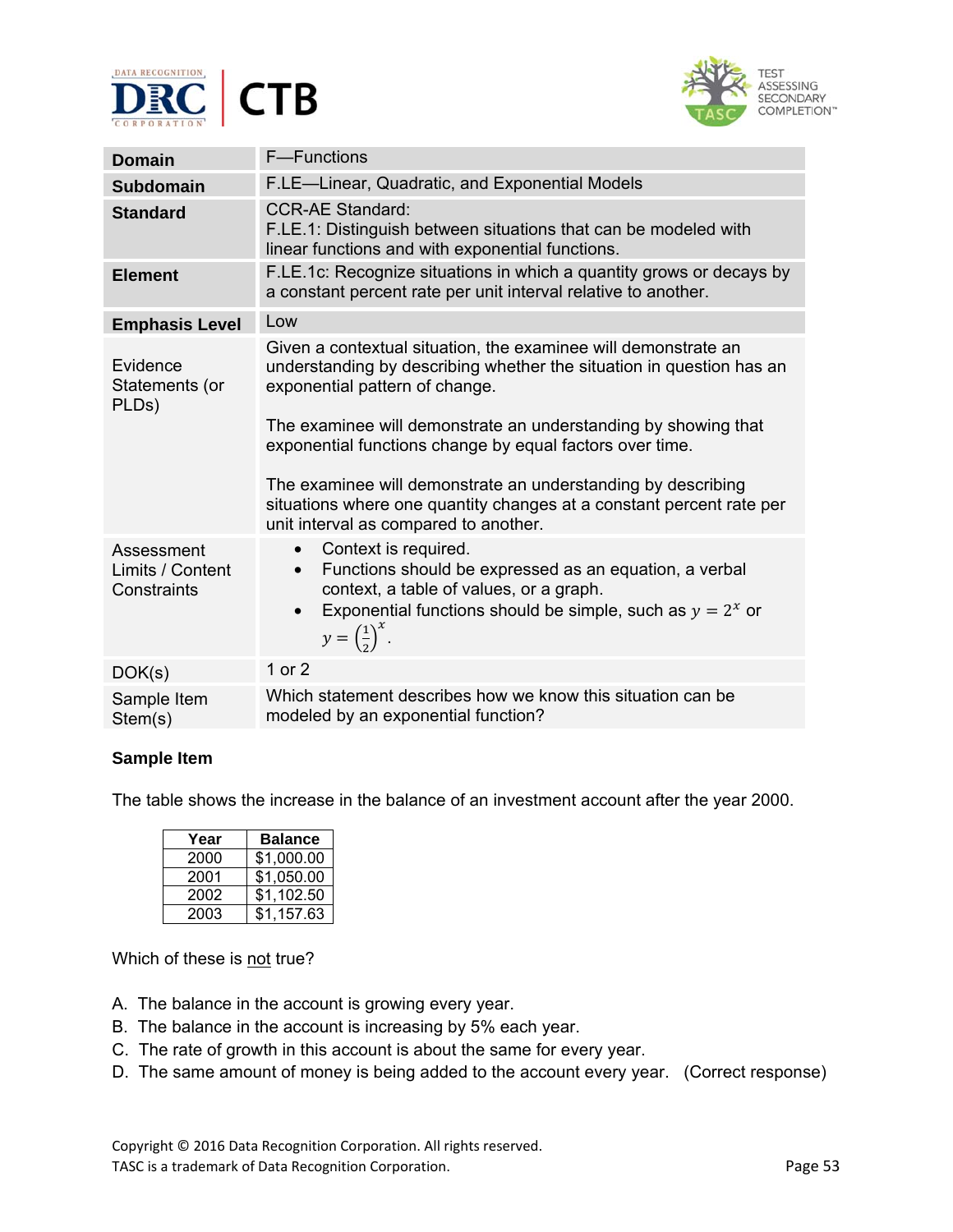



| <b>Domain</b>                                                                 | <b>F</b> —Functions                                                                                                                                                                                                                                                    |  |  |  |
|-------------------------------------------------------------------------------|------------------------------------------------------------------------------------------------------------------------------------------------------------------------------------------------------------------------------------------------------------------------|--|--|--|
| <b>Subdomain</b>                                                              | F.LE-Linear, Quadratic, and Exponential Models                                                                                                                                                                                                                         |  |  |  |
| <b>Standard</b>                                                               | F.LE.2: Construct linear and exponential functions, including<br>arithmetic and geometric sequences, given a graph, a description<br>of a relationship, or two input-output pairs (include reading these<br>from a table).                                             |  |  |  |
| <b>Emphasis Level</b>                                                         | <b>Medium</b>                                                                                                                                                                                                                                                          |  |  |  |
| Evidence<br><b>Statement</b><br>Assessment<br>Limits / Content<br>Constraints | The examinee will demonstrate an understanding by constructing<br>linear and exponential functions from a graph, a description of a<br>relationship, or a table.<br>Exponential functions should be simple, such as $y = 2^x$ or<br>$y=\left(\frac{1}{2}\right)^{x}$ . |  |  |  |
|                                                                               | The stimulus could be a graph, a table of values, or a<br>verbal description.<br>Use adult contexts when appropriate.<br>Do not include arithmetic and geometric sequences.                                                                                            |  |  |  |
| DOK(s)                                                                        | 1 or 2                                                                                                                                                                                                                                                                 |  |  |  |
| Sample Item<br>Stem(s)                                                        | Which function describes the relationship shown in the<br>graph/table?<br>Which function represents this situation?                                                                                                                                                    |  |  |  |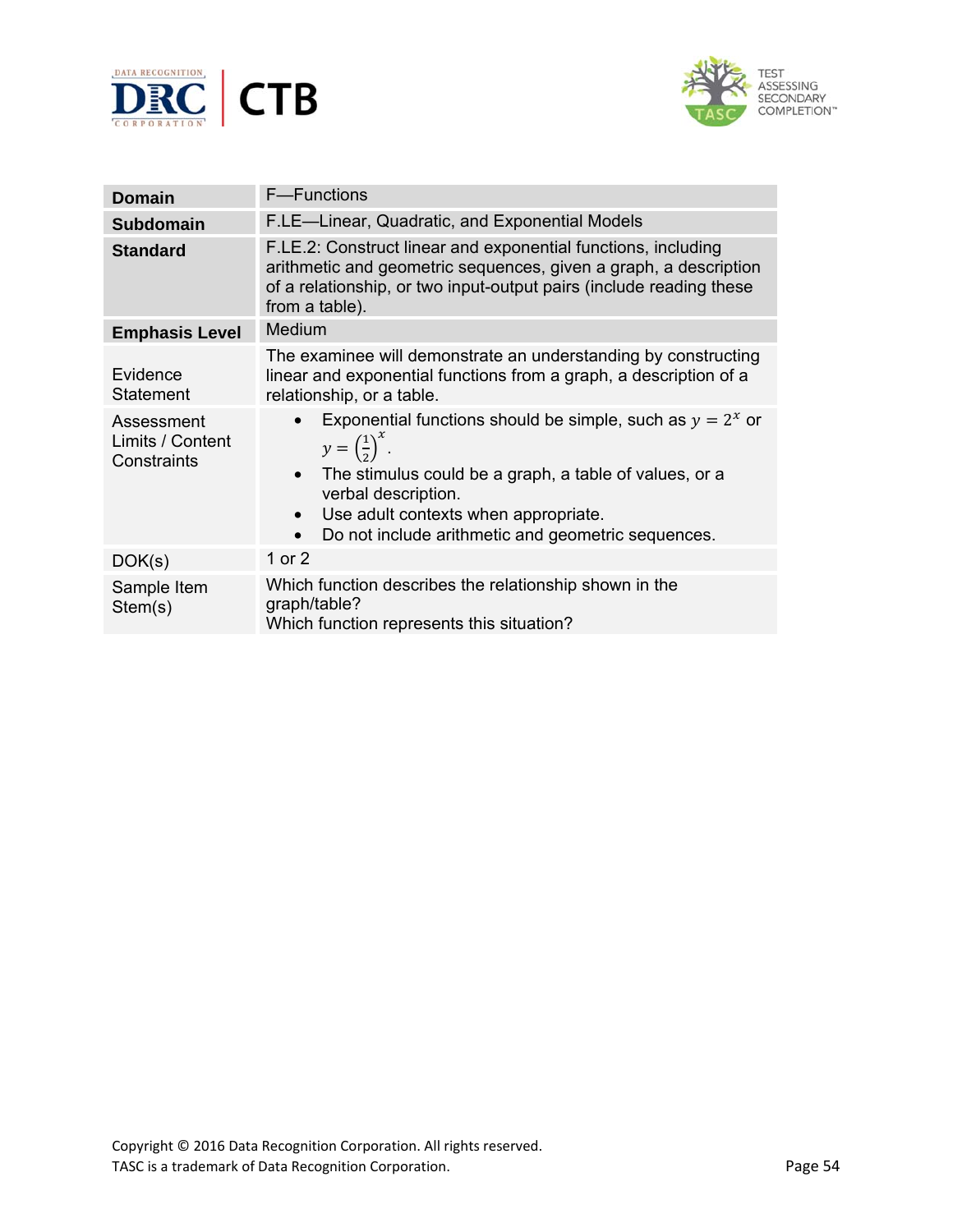



A company uses a graph to show the costs for shipping an envelope. For example, an envelope that weighs 5 ounces (oz.) costs \$4.00 to ship.



If  $C(x)$  is the cost to ship an envelope that weighs x ounces (oz.), which function can be used to calculate the costs for shipping?

A.  $C(x) = 0.2x$ B.  $C(x) = 0.8x$ C.  $C(x) = 0.2x + 3$  (Correct response) D.  $C(x) = 0.8x + 3$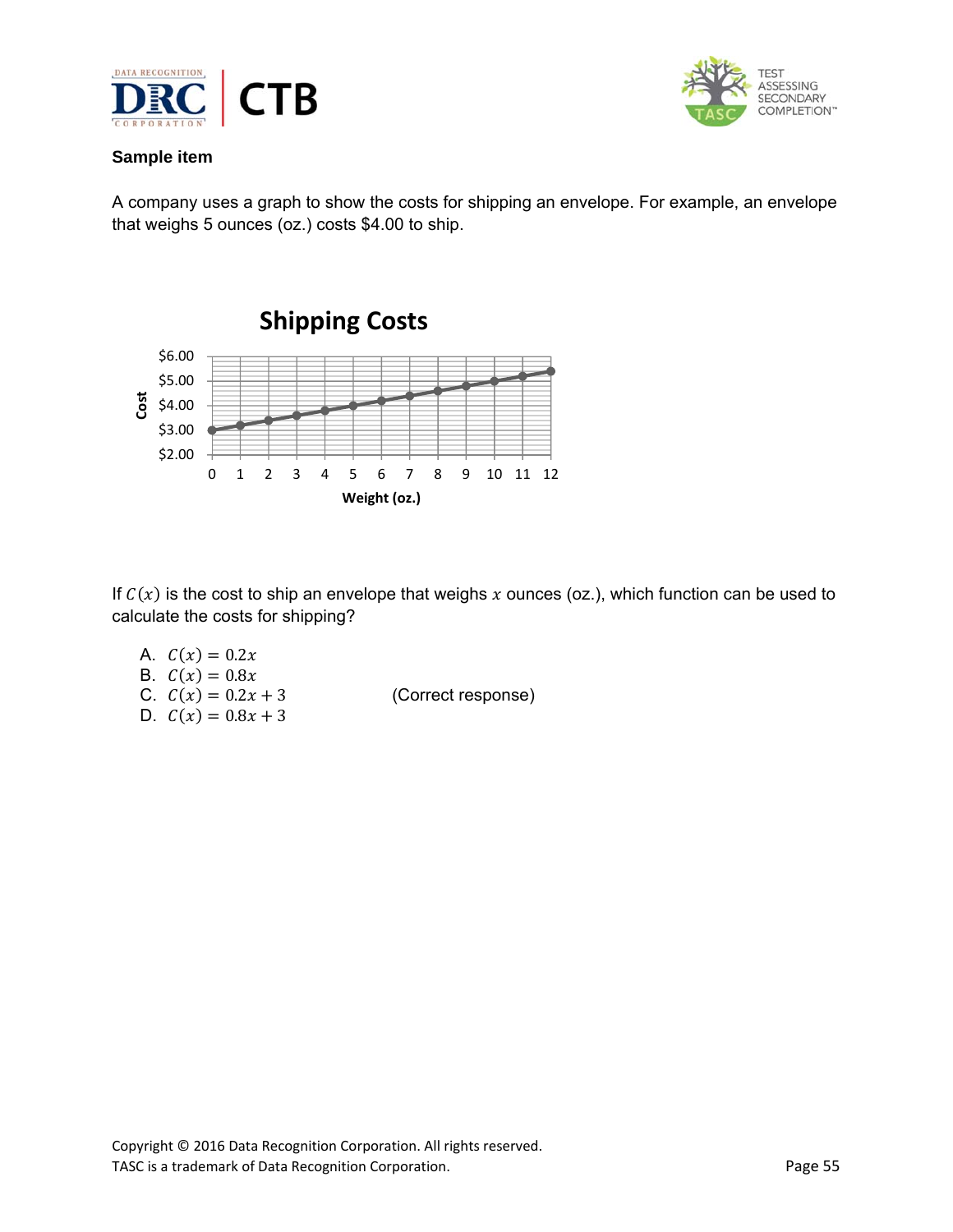



| <b>Domain</b>                                 | <b>F</b> —Functions                                                                                                                                                                                                                                                                                                                    |  |  |  |
|-----------------------------------------------|----------------------------------------------------------------------------------------------------------------------------------------------------------------------------------------------------------------------------------------------------------------------------------------------------------------------------------------|--|--|--|
| <b>Subdomain</b>                              | F.LE-Linear, Quadratic, and Exponential Models                                                                                                                                                                                                                                                                                         |  |  |  |
| <b>Standard</b>                               | F.LE.3: Observe using graphs and tables that a quantity<br>increasing exponentially eventually exceeds a quantity increasing<br>linearly, quadratically, or (more generally) as a polynomial<br>function.                                                                                                                              |  |  |  |
| <b>Emphasis Level</b>                         | Medium                                                                                                                                                                                                                                                                                                                                 |  |  |  |
| Evidence<br>Statement                         | The examinee will demonstrate an understanding by comparing<br>the rates of increase between linear, exponential, and quadratic<br>functions.                                                                                                                                                                                          |  |  |  |
| Assessment<br>Limits / Content<br>Constraints | May compare an exponential function to a linear or<br>$\bullet$<br>quadratic function.<br>Exponential functions should be simple, such as $y = 2^x$ or<br>$\bullet$<br>$y=\left(\frac{1}{2}\right)^{x}$ .<br>The stimulus must include a graph or a table of values.<br>$\bullet$<br>Use adult contexts when appropriate.<br>$\bullet$ |  |  |  |
| DOK(s)                                        | 1 or 2                                                                                                                                                                                                                                                                                                                                 |  |  |  |
| Sample Item<br>Stem(s)                        | Which function will have the greatest value when $x = 10$ ?<br>For which values of x will $f(x)$ be greater than $g(x)$ ?                                                                                                                                                                                                              |  |  |  |

Andrea is comparing two options for investing an initial amount of \$5,000 in an investment account.

Investment option 1: An additional \$52 is added to the investment account every month. Investment option 2: An amount equal to 1% of the current value of the account is added to the account every month.

As the amount of money in the account grows over time, which investment option will make the most money for Andrea? How many months will pass before the better investment option exceeds the other option?

- A. Investment option 1 is better; it will always exceed option 2.
- B. Investment option 1 is better; it will exceed option 2 after 9 months.
- C. Investment option 2 is better; it will always exceed option 1.
- D. Investment option 2 is better; it will exceed option 1 after 9 months.(Correct response)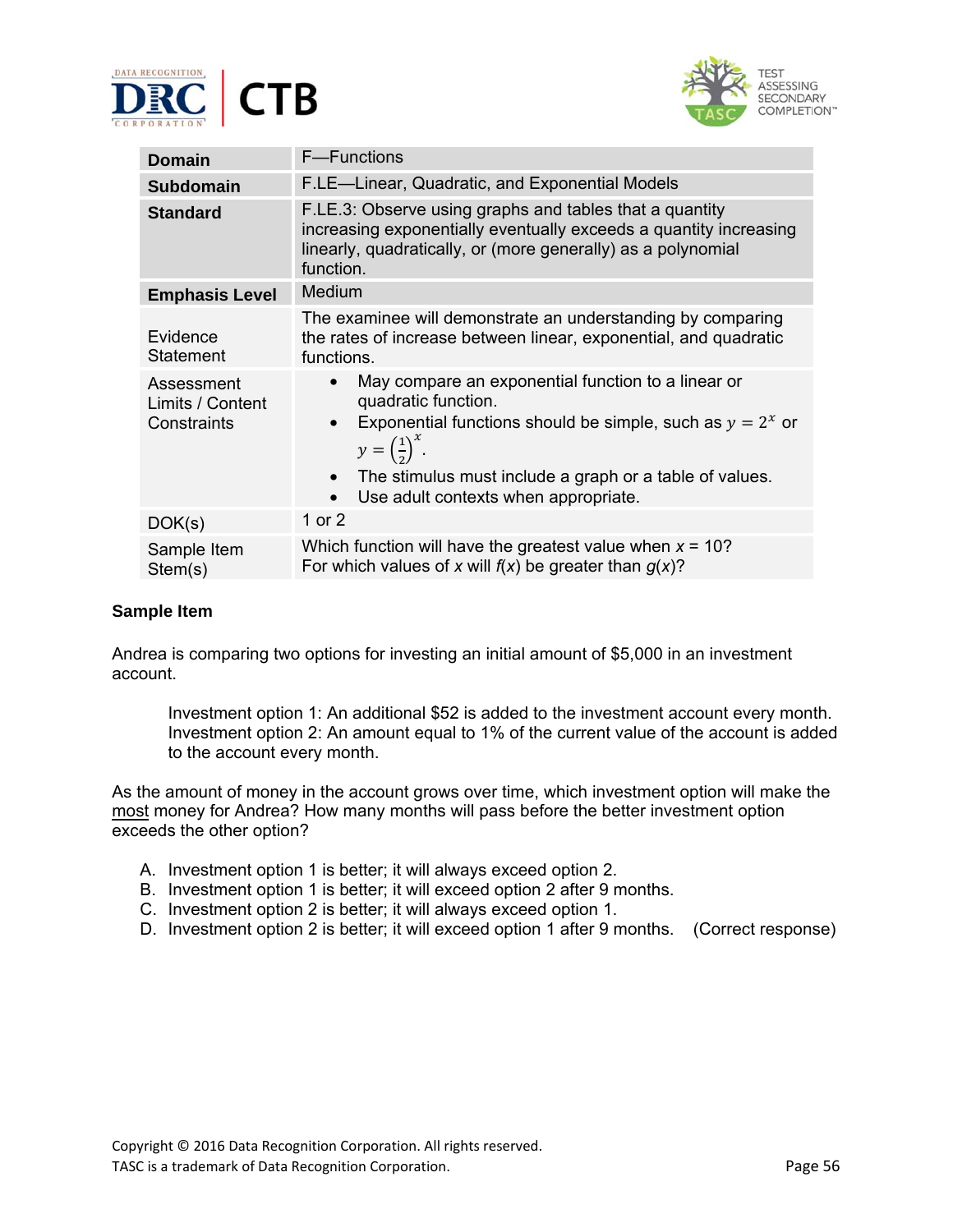



| <b>Domain</b>                                 | F-Functions                                                                                                                                                                                                                                                                                                                                                                                                                                                                                                                                                                                    |  |  |  |
|-----------------------------------------------|------------------------------------------------------------------------------------------------------------------------------------------------------------------------------------------------------------------------------------------------------------------------------------------------------------------------------------------------------------------------------------------------------------------------------------------------------------------------------------------------------------------------------------------------------------------------------------------------|--|--|--|
| <b>Subdomain</b>                              | F.LE-Linear, Quadratic, and Exponential Models                                                                                                                                                                                                                                                                                                                                                                                                                                                                                                                                                 |  |  |  |
| <b>Standard</b>                               | F.LE.5: Interpret the parameters in a linear, quadratic, or<br>exponential function in terms of a context.                                                                                                                                                                                                                                                                                                                                                                                                                                                                                     |  |  |  |
| <b>Emphasis Level</b>                         | Medium                                                                                                                                                                                                                                                                                                                                                                                                                                                                                                                                                                                         |  |  |  |
| Evidence<br>Statements (or<br>PLDs)           | The examinee will demonstrate an understanding by interpreting<br>the parameters of linear, and exponential functions from a context.                                                                                                                                                                                                                                                                                                                                                                                                                                                          |  |  |  |
| Assessment<br>Limits / Content<br>Constraints | Limit exponential functions to $y = a(b^x)$ .<br>$\bullet$<br>Provide the functions in every case so that examinees can<br>see the equation.<br>Other stimuli might be a graph, a table of values, or a<br>$\bullet$<br>verbal description.<br>Use adult contexts when appropriate.<br>$\bullet$<br>For linear functions, ask about slope/rate of change and y-<br>intercept/initial value, and provide the meaning of x or $f(x)$ .<br>For exponential functions, ask about percent rate of<br>$\bullet$<br>change and y-intercept/initial value, and provide the<br>meaning of x or $f(x)$ . |  |  |  |
| DOK(s)                                        | 1 or 2                                                                                                                                                                                                                                                                                                                                                                                                                                                                                                                                                                                         |  |  |  |
| Sample Item<br>Stem(s)                        | Based on the equation, what is the starting value?<br>What is the rate of change/percent rate of change of the function?                                                                                                                                                                                                                                                                                                                                                                                                                                                                       |  |  |  |

A company uses the function  $C(x) = 0.2x + 3$  to calculate shipping costs.

- $C(x)$  is the total cost (in dollars) to ship an envelope.
- $x$  is the weight of the envelope in ounces.

What do the values 0.2 and 3 represent in the function?

- A. The cost to ship a 3-ounce envelope is \$0.20.
- B. The cost to ship a 0.2-ounce envelope is \$3.00.
- C. The cost to ship an envelope is \$0.20 plus \$3.00 per ounce.
- D. The cost to ship an envelope is \$3.00 plus \$0.20 per ounce. (Correct response)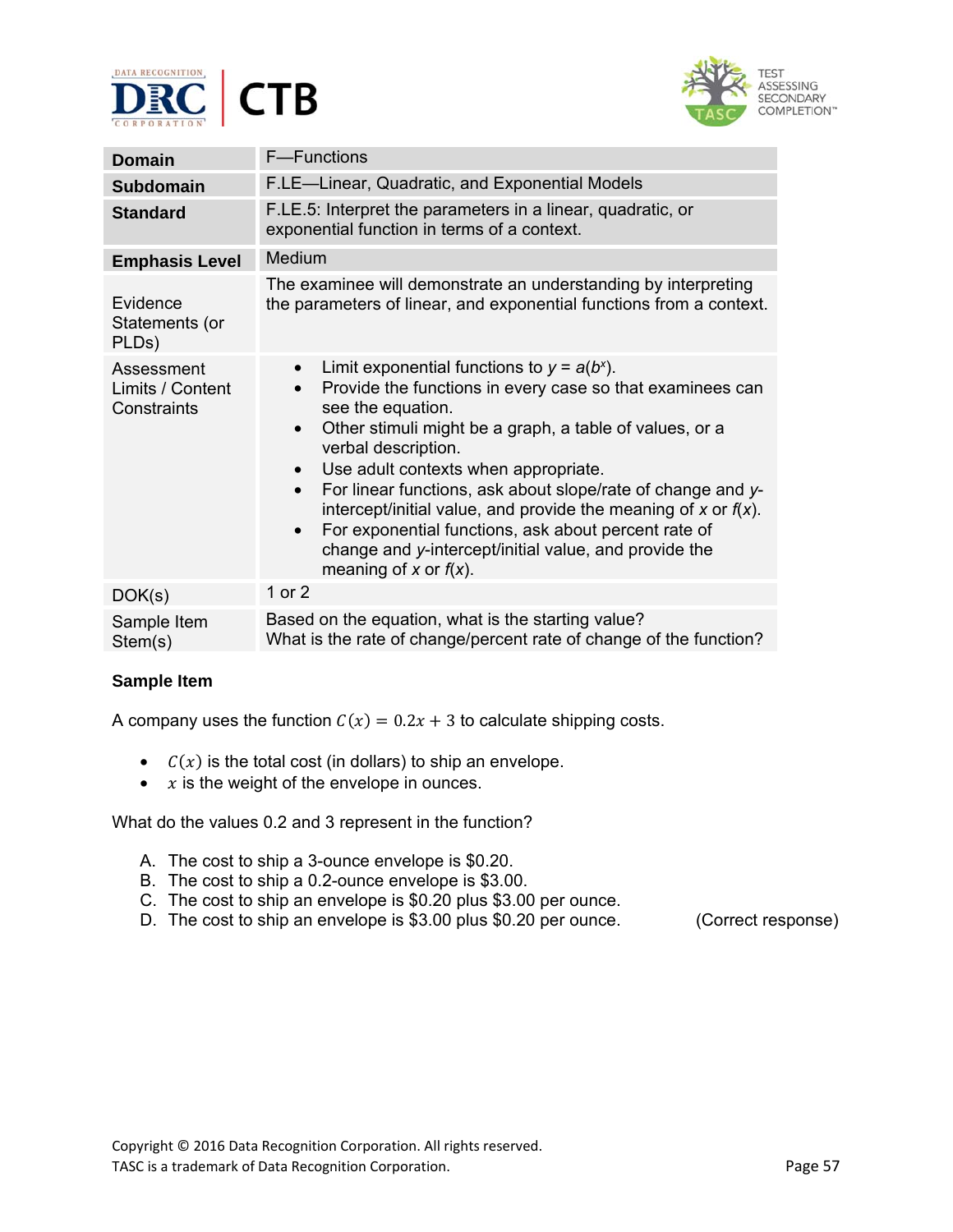



| <b>Domain</b>                                 | N-Number and Quantity                                                                                                                                                                                                                                                                                                                                                                                                                                                                                                                                                                                                                                                                                                                                                                                                     |  |  |  |
|-----------------------------------------------|---------------------------------------------------------------------------------------------------------------------------------------------------------------------------------------------------------------------------------------------------------------------------------------------------------------------------------------------------------------------------------------------------------------------------------------------------------------------------------------------------------------------------------------------------------------------------------------------------------------------------------------------------------------------------------------------------------------------------------------------------------------------------------------------------------------------------|--|--|--|
| <b>Subdomain</b>                              | N.Q—Quantities                                                                                                                                                                                                                                                                                                                                                                                                                                                                                                                                                                                                                                                                                                                                                                                                            |  |  |  |
| <b>Standard</b>                               | N-Q.1: Use units as a way to understand problems and to guide the<br>solution of multi-step problems; choose and interpret units<br>consistently in formulas; choose and interpret the scale and the origin<br>in graphs and data displays.                                                                                                                                                                                                                                                                                                                                                                                                                                                                                                                                                                               |  |  |  |
| <b>Emphasis Level</b>                         | High                                                                                                                                                                                                                                                                                                                                                                                                                                                                                                                                                                                                                                                                                                                                                                                                                      |  |  |  |
| Evidence<br><b>Statements</b>                 | The examinee will demonstrate an understanding by reasoning<br>quantitatively and using units to solve problems.<br>The examinee will demonstrate an understanding by choosing and<br>interpreting units and scale in formulas and graphs.                                                                                                                                                                                                                                                                                                                                                                                                                                                                                                                                                                                |  |  |  |
| Assessment<br>Limits / Content<br>Constraints | Items can be written to standard 7.RP.A: analyze proportional<br>$\bullet$<br>relationships and use them to solve real-world and<br>mathematical problems.<br>Context is required.<br>$\bullet$<br>Computation can be involved, but distractors should be<br>$\bullet$<br>focused on misconceptions involving units.<br>Interpret units in the context of the problem.<br>Use word problems in which quantities are given in different<br>$\bullet$<br>units, which must be converted to make sense of the problem.<br>When solving a multi-step problem, use units to evaluate the<br>$\bullet$<br>appropriateness of the solution.<br>Choose and interpret both the scale and the origin in graphs<br>$\bullet$<br>and data displays, including line graphs, multi-line graphs,<br>scatter plots, and multi-bar graphs. |  |  |  |
| DOK(s)                                        | 1, 2, or 3                                                                                                                                                                                                                                                                                                                                                                                                                                                                                                                                                                                                                                                                                                                                                                                                                |  |  |  |
| Sample Item<br>Stem(s)                        | What is the density/speed/rate                                                                                                                                                                                                                                                                                                                                                                                                                                                                                                                                                                                                                                                                                                                                                                                            |  |  |  |

# **Sample Item (Calculator use is permitted for this item.)**

The density of salt is 80 pounds per cubic foot (lb/ft<sup>3</sup>).

- 1 pound (lb) is approximately 0.4536 kilogram (kg).
- 1 cubic foot (ft<sup>3</sup>) is approximately 0.0283 cubic meter (m<sup>3</sup>).

What is the approximate density of salt in kilograms per cubic meter ( $kg/m<sup>3</sup>$ )?

- A.  $36$  kg/m<sup>3</sup>
- B. 176 kg/m3
- C. 1282 kg/m3(Correct response)
- D. 2827 kg/m3

Copyright © 2016 Data Recognition Corporation. All rights reserved. TASC is a trademark of Data Recognition Corporation. TASC is a trademark of Data Recognition Corporation.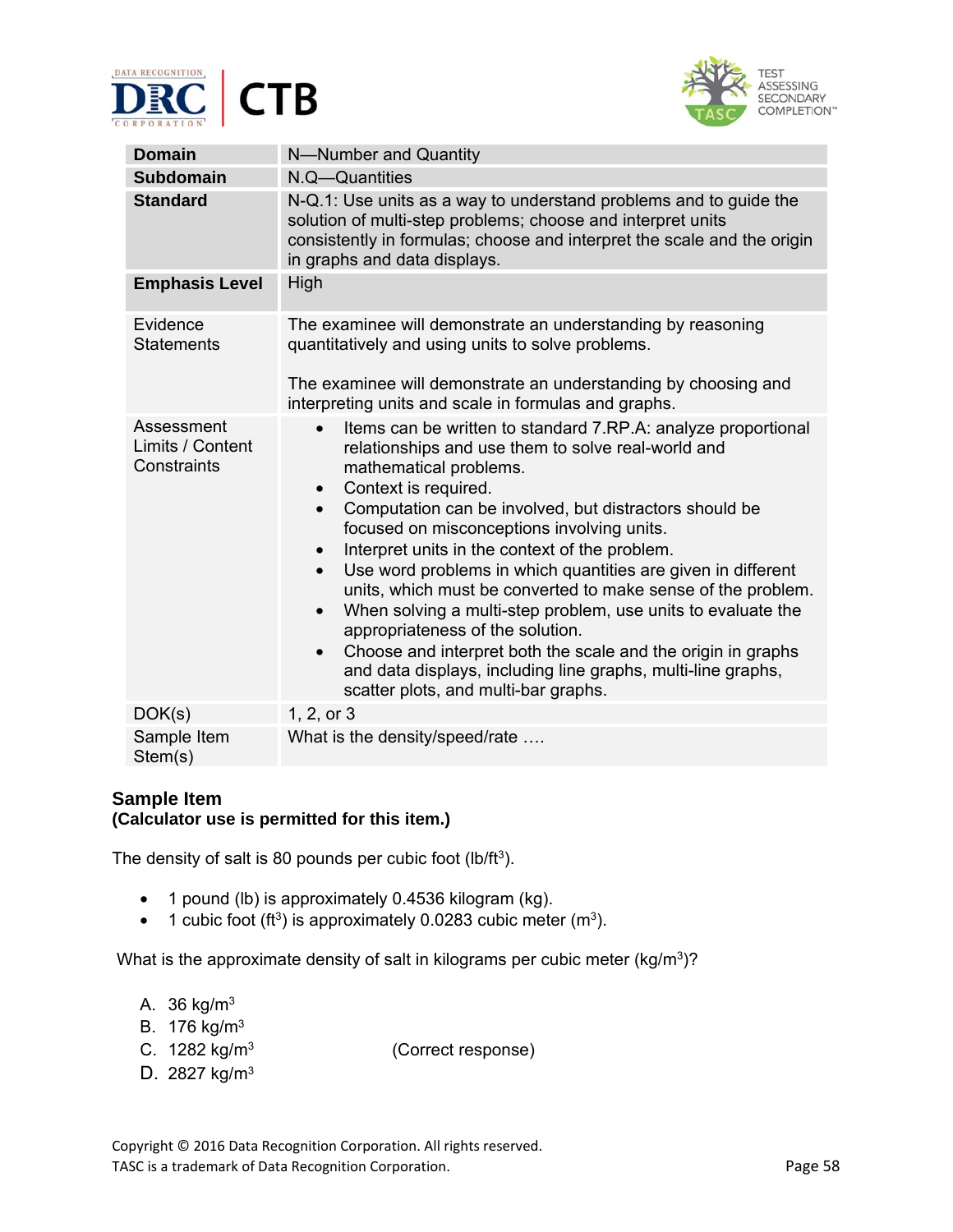



| <b>Domain</b>                                 | N-Number and Quantity                                                                                                                                                                                                                                                                                                                                                |  |
|-----------------------------------------------|----------------------------------------------------------------------------------------------------------------------------------------------------------------------------------------------------------------------------------------------------------------------------------------------------------------------------------------------------------------------|--|
| <b>Subdomain</b>                              | N.Q-Quantities                                                                                                                                                                                                                                                                                                                                                       |  |
| <b>Standard</b>                               | N-Q.3: Choose a level of accuracy appropriate to limitations on<br>measurement when reporting quantities.                                                                                                                                                                                                                                                            |  |
| <b>Emphasis Level</b>                         | Medium                                                                                                                                                                                                                                                                                                                                                               |  |
| Evidence<br><b>Statements</b>                 | The examinee will demonstrate an understanding by choosing<br>units and methods that provide an appropriate level of accuracy<br>in situations and contexts.                                                                                                                                                                                                         |  |
| Assessment<br>Limits / Content<br>Constraints | Context is required.<br>Computation can be involved, but distractors should be<br>$\bullet$<br>focused on degree of accuracy.<br>Determine the accuracy of values, based on their<br>$\bullet$<br>limitations in the context of the situation.<br>The margin of error and tolerance limit varies according<br>$\bullet$<br>to the measurement tool used and context. |  |
| DOK(s)                                        | 1, 2, or 3                                                                                                                                                                                                                                                                                                                                                           |  |
| Sample Item<br>Stem(s)                        | What is the most appropriate estimate of<br>Explain why a prediction of  is inappropriate in this situation.<br>How many in this situation.                                                                                                                                                                                                                          |  |

One gallon of paint covers 375 square feet of wall space. How many whole gallons of paint are required for 2,350 square feet?

- A. 5
- B. 6
- 
- D. 8

(Correct response)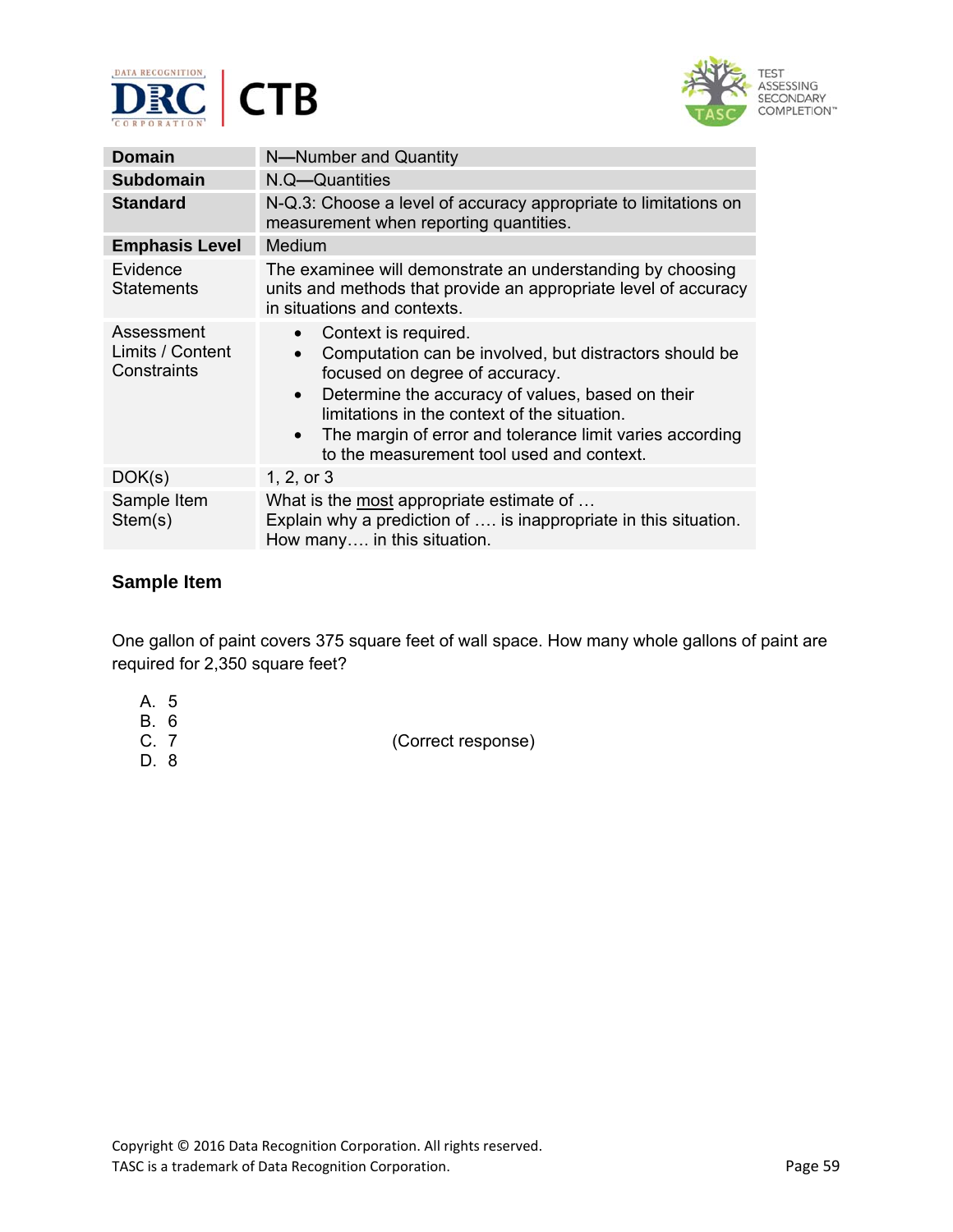



| <b>Domain</b>                                 | N-Number and Quantity                                                                                                                                                                                                                                                                                                                                                                                                                                                                                 |  |  |
|-----------------------------------------------|-------------------------------------------------------------------------------------------------------------------------------------------------------------------------------------------------------------------------------------------------------------------------------------------------------------------------------------------------------------------------------------------------------------------------------------------------------------------------------------------------------|--|--|
| <b>Subdomain</b>                              | N.RN-The Real Number System                                                                                                                                                                                                                                                                                                                                                                                                                                                                           |  |  |
| <b>Standard</b>                               | N-RN.2: Rewrite expressions involving radicals and rational exponents<br>using the properties of exponents.                                                                                                                                                                                                                                                                                                                                                                                           |  |  |
| <b>Emphasis Level</b>                         | High                                                                                                                                                                                                                                                                                                                                                                                                                                                                                                  |  |  |
| Evidence<br><b>Statements</b>                 | The examinee will demonstrate an understanding by rewriting<br>expressions involving multiplication and division of terms with integer<br>exponents.                                                                                                                                                                                                                                                                                                                                                  |  |  |
| Assessment<br>Limits / Content<br>Constraints | Items can be written to standard 8.EE.1: Know and apply the<br>properties of integer exponents to generate equivalent<br>numerical expressions. For example, $3^2 \cdot 3^{-5} = 3^{-3} = \frac{1}{27}$ .<br>Radicals are limited to square roots.<br>$\bullet$<br>Exponents are limited to integer exponents.<br>Computation may include concepts other than using the<br>properties of exponents (e.g., adding like terms), but distractors<br>should reflect errors in applying laws of exponents. |  |  |
| DOK(s)                                        | 1 or 2                                                                                                                                                                                                                                                                                                                                                                                                                                                                                                |  |  |
| Sample Item<br>Stem(s)                        | How is this number written as an exponential expression with a base of<br>5?<br>What is the standard form of this exponential expression?                                                                                                                                                                                                                                                                                                                                                             |  |  |

What is the value of  $\sqrt{5^4}$ ?

A. 
$$
\frac{1}{625}
$$
  
B.  $\frac{1}{25}$ 

- 
- C. 25(Correct response)
- D. 625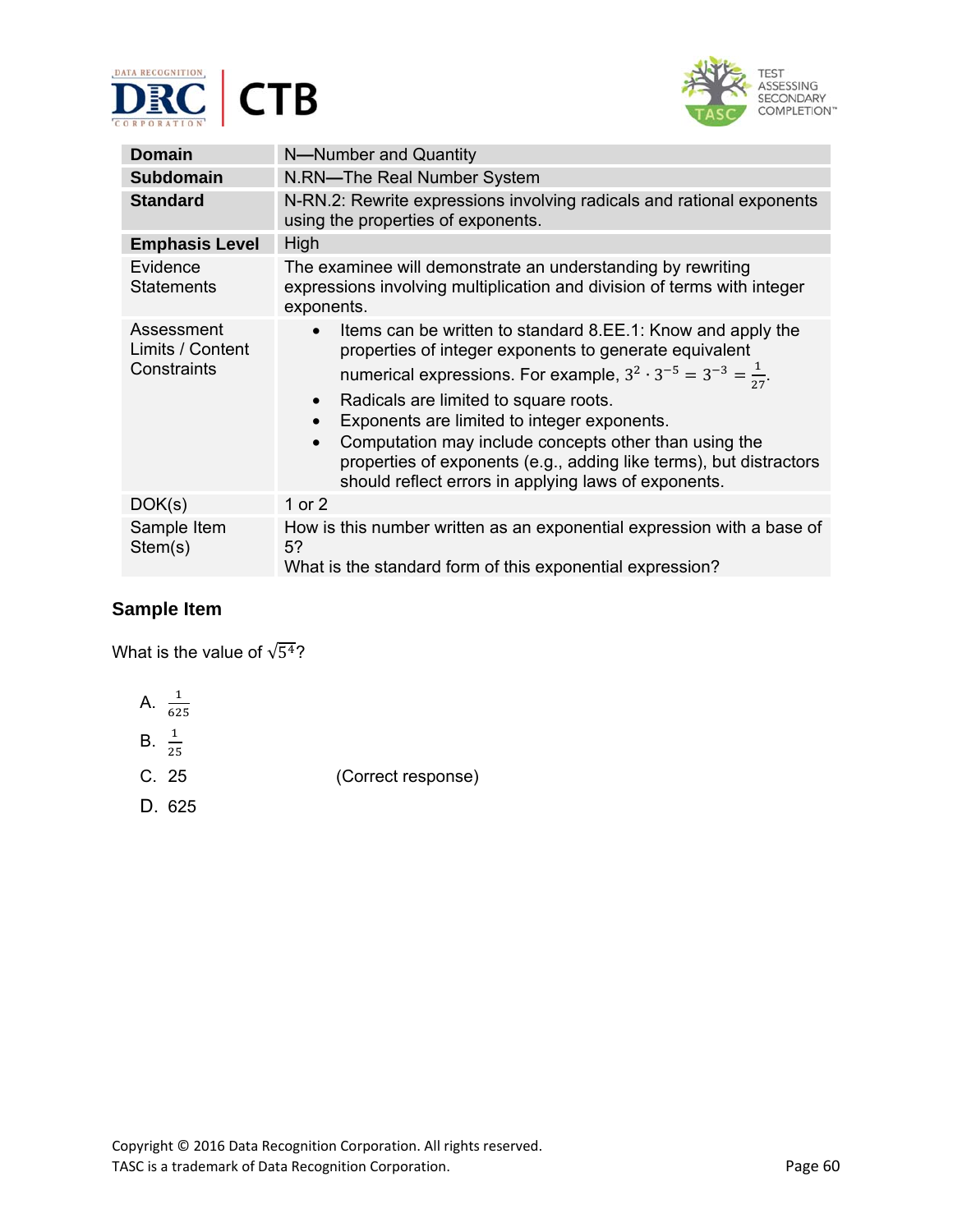



| <b>Domain</b>                                 | N-Number and Quantity                                                                                                                                                                                                                                |  |
|-----------------------------------------------|------------------------------------------------------------------------------------------------------------------------------------------------------------------------------------------------------------------------------------------------------|--|
| <b>Subdomain</b>                              | N.RN-The Real Number System                                                                                                                                                                                                                          |  |
| <b>Standard</b>                               | N-RN.3: Explain why the sum or product of rational numbers is<br>rational; that the sum of a rational number and an irrational number is<br>irrational; and that the product of a nonzero rational number and an<br>irrational number is irrational. |  |
| <b>Emphasis Level</b>                         | Low                                                                                                                                                                                                                                                  |  |
| Evidence<br><b>Statements</b>                 | The examinee will demonstrate a knowledge of classifying expressions<br>with rational and irrational numbers.                                                                                                                                        |  |
| Assessment<br>Limits / Content<br>Constraints | Items will only have a single operation and the operation will<br>$\bullet$<br>only be addition or multiplication.<br>Irrational numbers should be easily recognizable (i.e. $\pi$ or e) or<br>$\bullet$<br>the square root of 2, 3, 5, 6, 7, or 8.  |  |
| DOK(s)                                        | 1 or $2$                                                                                                                                                                                                                                             |  |
| Sample Item<br>Stem(s)                        | Which expression represents a rational/irrational number?<br>Which number can we multiply $\sqrt{2}$ by to get a rational number?                                                                                                                    |  |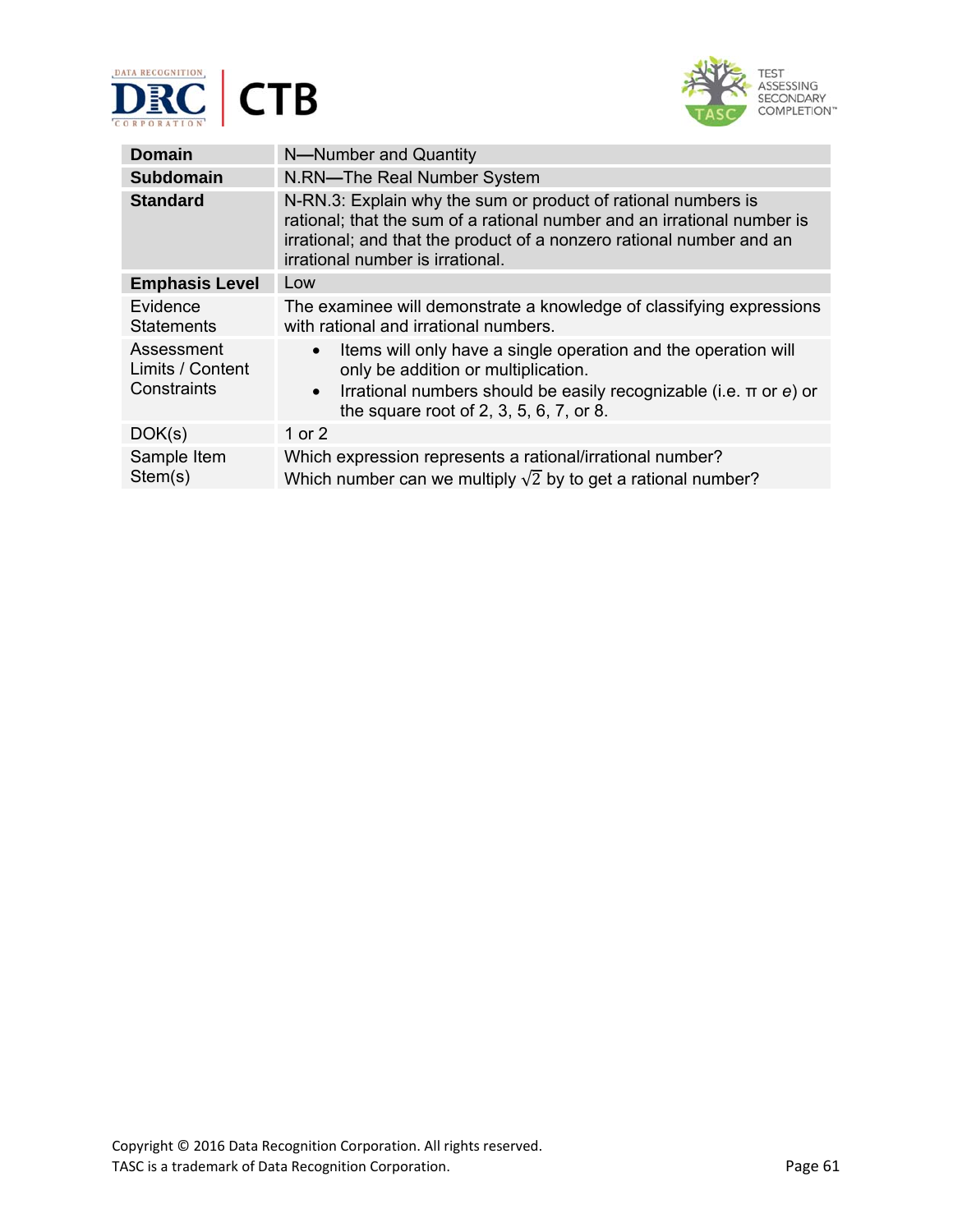



| <b>Domain</b>                                 | S-Statistics & Probability                                                                                                                                                                                                                                                                                                                                                                                                                 |  |
|-----------------------------------------------|--------------------------------------------------------------------------------------------------------------------------------------------------------------------------------------------------------------------------------------------------------------------------------------------------------------------------------------------------------------------------------------------------------------------------------------------|--|
| <b>Subdomain</b>                              | S.CP-Conditional Probability and Rules of Probability                                                                                                                                                                                                                                                                                                                                                                                      |  |
| <b>Standard</b>                               | 7. SP. 8b: Represent sample spaces for compound events using methods<br>such as organized lists, tables, and tree diagrams. For an event described<br>in everyday language (e.g., "rolling double sixes"), identify the outcomes in<br>the sample space which compose the event.                                                                                                                                                           |  |
| <b>Emphasis Level</b>                         | Low                                                                                                                                                                                                                                                                                                                                                                                                                                        |  |
| Evidence<br><b>Statement</b>                  | The examinee will demonstrate an understanding by using probability and<br>sample spaces to describe and interpret events.                                                                                                                                                                                                                                                                                                                 |  |
| Assessment<br>Limits / Content<br>Constraints | Include items concerning subsets and the concepts of union,<br>$\bullet$<br>intersection, or complements of subsets.<br>Tables or Venn diagrams would be appropriate here.<br>$\bullet$<br>Do not assess examinees' ability to remember or use the formulas<br>$\bullet$<br>for conditional probability.<br>Determine whether two events are independent, and justify the<br>$\bullet$<br>conclusion.<br>Context is required.<br>$\bullet$ |  |
| DOK(s)                                        | 1, 2, or $3$                                                                                                                                                                                                                                                                                                                                                                                                                               |  |
| Sample Item<br>Stem(s)                        | How many possible outcomes are there<br>Given the sample space listed, how many ways are there to get                                                                                                                                                                                                                                                                                                                                      |  |

How many possible outcomes are there if two six-sided number cubes are tossed?

(Correct response: 36)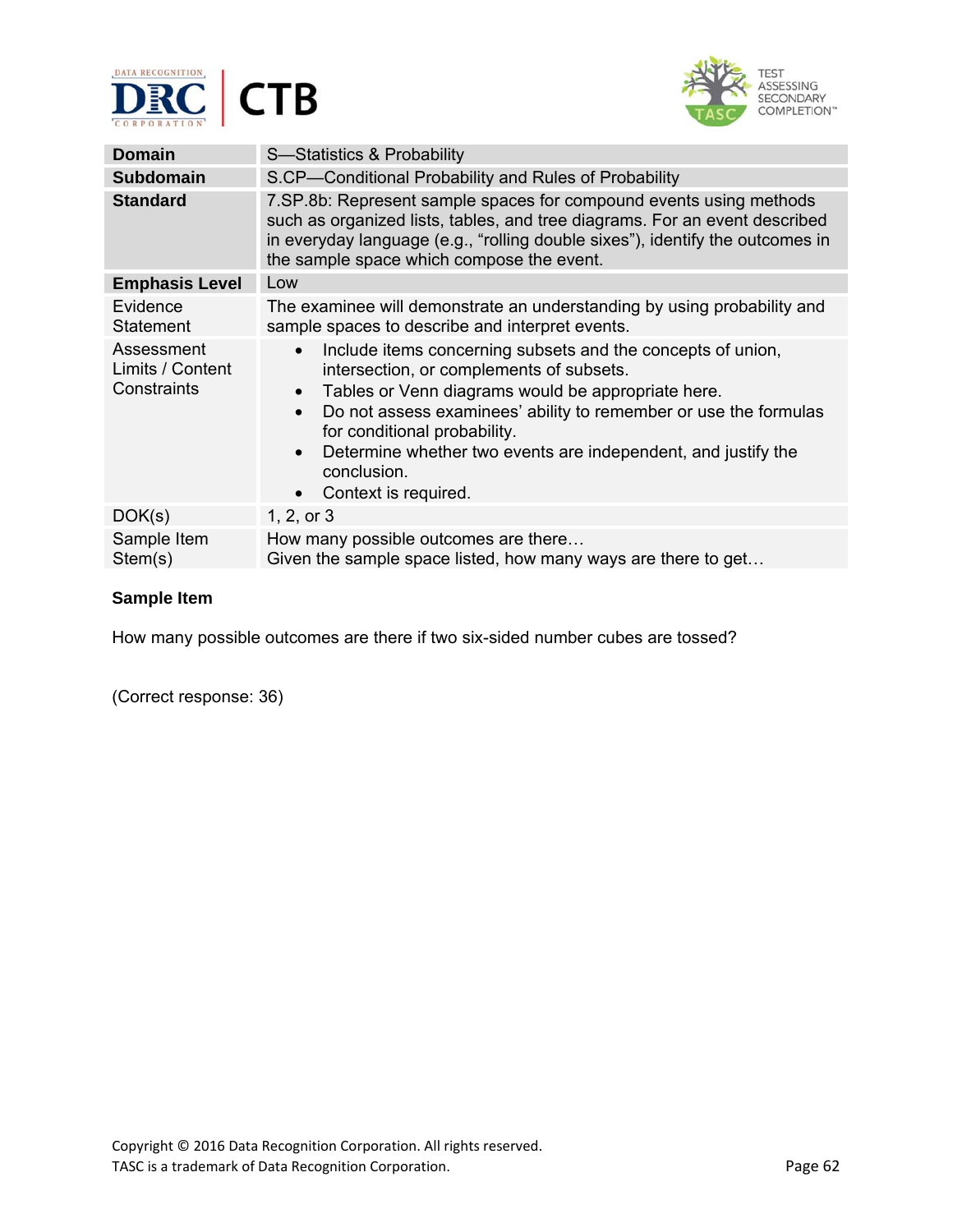



| <b>Domain</b>                                 | S-Statistics & Probability                                                                                                                                                                                                                                                                                                         |  |
|-----------------------------------------------|------------------------------------------------------------------------------------------------------------------------------------------------------------------------------------------------------------------------------------------------------------------------------------------------------------------------------------|--|
| <b>Subdomain</b>                              | S.CP-Conditional Probability and Rules of Probability                                                                                                                                                                                                                                                                              |  |
| <b>Standard</b>                               | 7. SP. 7a: Develop a uniform probability model by assigning equal<br>probability to all outcomes, and use the model to determine<br>probabilities of events. For example, if a student is selected at<br>random from a class, find the probability that Jane will be selected<br>and the probability that a girl will be selected. |  |
| <b>Emphasis Level</b>                         | Low                                                                                                                                                                                                                                                                                                                                |  |
| Evidence<br>Statement                         | The examinee will demonstrate an understanding by recognizing and<br>explaining probabilities, using everyday language and situations.                                                                                                                                                                                             |  |
| Assessment<br>Limits / Content<br>Constraints | Tables or diagrams should be used in every item.<br>$\bullet$<br>Context is required.                                                                                                                                                                                                                                              |  |
| DOK(s)                                        | 1, 2, or $3$                                                                                                                                                                                                                                                                                                                       |  |
| Sample Item<br>Stem(s)                        | There are 8 boys and 6 girls in a class. When a student is selected at<br>random, what is the probability that the student is a girl?<br>Based on the spinner shown, what is the probability of the spinner<br>landing on blue?                                                                                                    |  |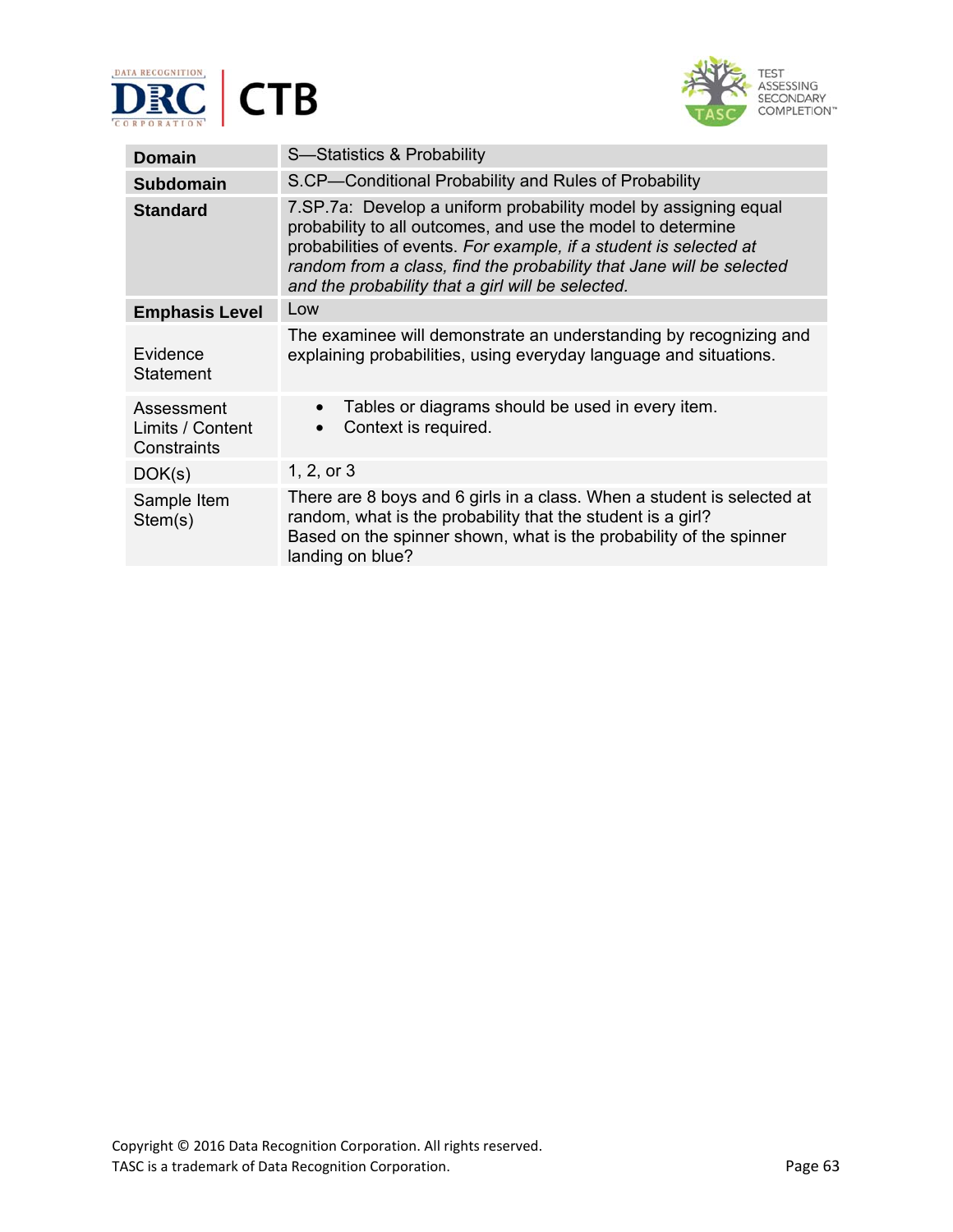



| <b>Domain</b>                                        | S-Statistics & Probability                                                                                                                                                                                                                                 |  |
|------------------------------------------------------|------------------------------------------------------------------------------------------------------------------------------------------------------------------------------------------------------------------------------------------------------------|--|
| <b>Subdomain</b>                                     | S.CP-Conditional Probability and Rules of Probability                                                                                                                                                                                                      |  |
| <b>Standard</b>                                      | 7. SP. 8a: Understand that, just as with simple events, the probability of a<br>compound event is the fraction of outcomes in the sample space for<br>which the compound event occurs. (Aligns closely to S.CP.7.)                                         |  |
| <b>Emphasis Level</b>                                | Low                                                                                                                                                                                                                                                        |  |
| Evidence<br>Statement                                | The examinee will demonstrate an understanding by finding compound<br>probabilities and interpreting answers that arise.                                                                                                                                   |  |
| <b>Assessment Limits</b><br>/ Content<br>Constraints | Compound events can be two separate simple events<br>(independent)<br>Compound events can be basic related events ("no replacement"),<br>$\bullet$<br>but in these cases limit sample space so that problem can be<br>solved by creating lists or diagrams |  |
| DOK(s)                                               | 1 or 2                                                                                                                                                                                                                                                     |  |
| Sample Item<br>Stem(s)                               | What is the probability of getting heads and rolling a 5?<br>When two students are selected at random, what is the probability that<br>one is a man and that the other is a woman?                                                                         |  |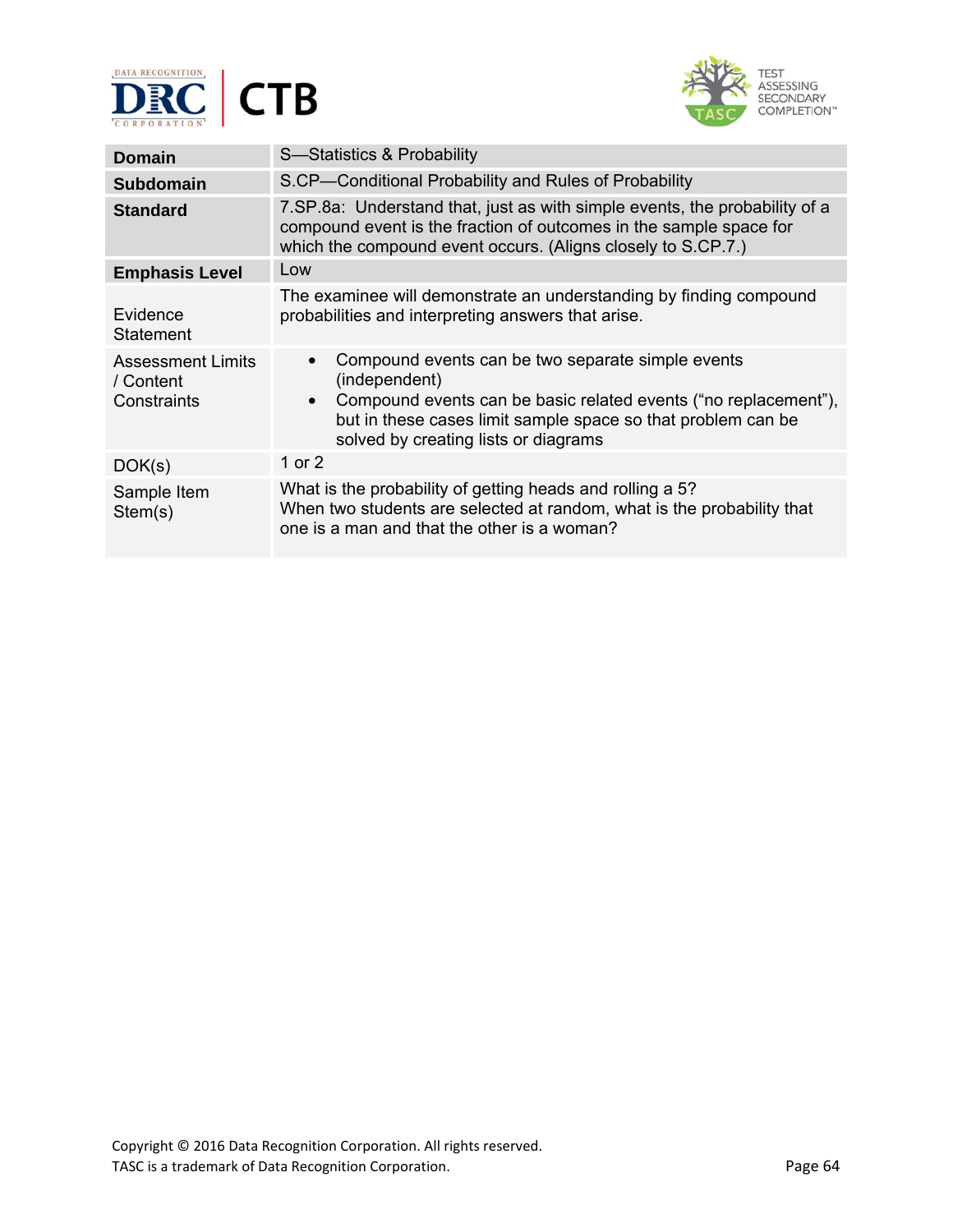



Luke polled the students in his English class to see whether they read a book or watched TV the night before. He put the results in this table.

|                   | Read a book | Did not read a book |
|-------------------|-------------|---------------------|
| <b>Watched TV</b> |             |                     |
| Did not watch TV  |             |                     |

What is the probability that a student who read a book did not watch TV the night before?

(Correct response: 7/19)

## **Sample Item 2**

Look at the Venn Diagram.



What is the probability of Event A or Event B occurring?

(Correct response:  $\frac{9}{13}$ )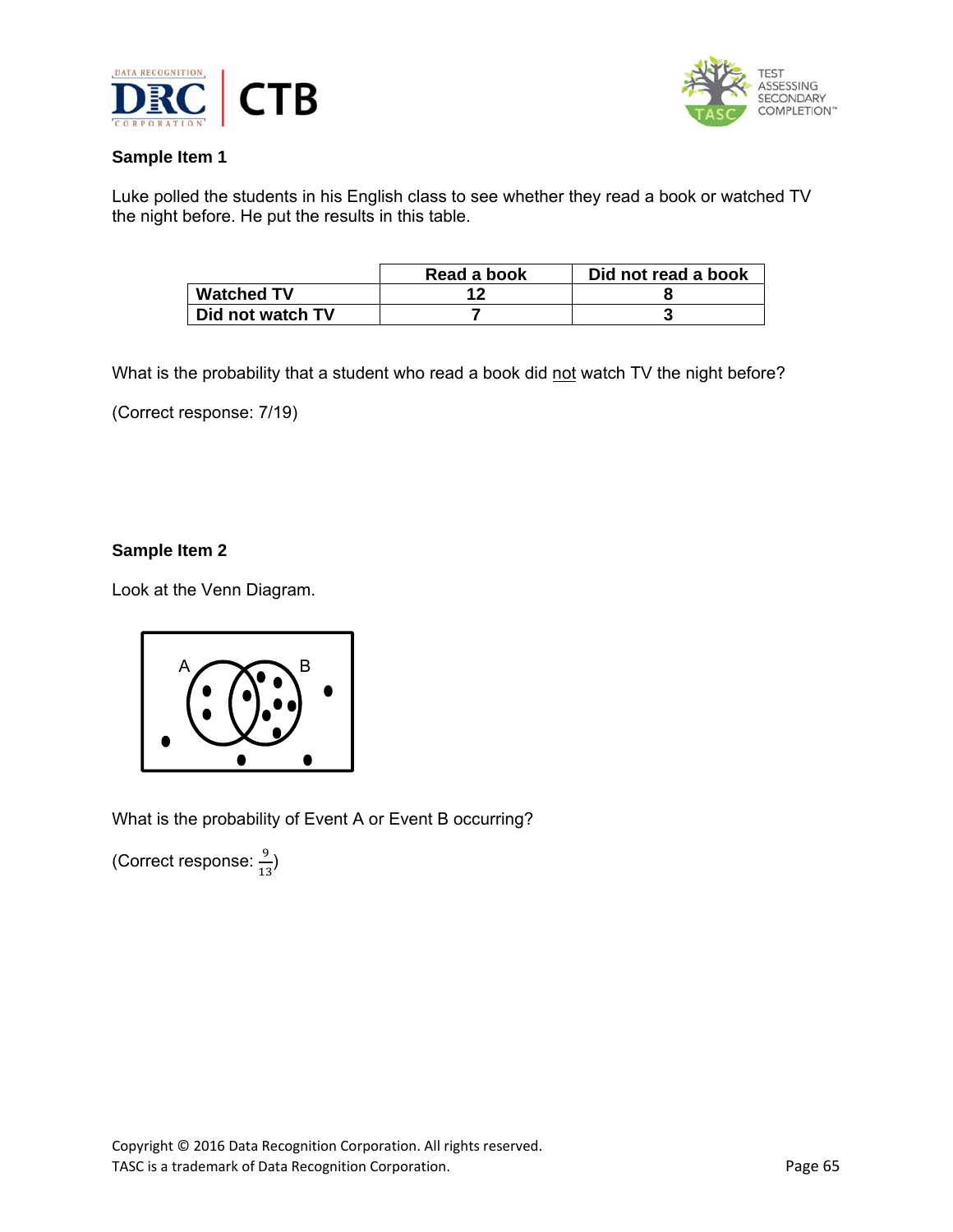



| <b>Domain</b>                                        | S-Statistics & Probability                                                                                                                                                                                                                                                                                                                                                                                                                                                                                                            |  |
|------------------------------------------------------|---------------------------------------------------------------------------------------------------------------------------------------------------------------------------------------------------------------------------------------------------------------------------------------------------------------------------------------------------------------------------------------------------------------------------------------------------------------------------------------------------------------------------------------|--|
| <b>Subdomain</b>                                     | S.IC Making Inferences and Justifying Conclusions                                                                                                                                                                                                                                                                                                                                                                                                                                                                                     |  |
| <b>Standard</b>                                      | 7.SP.1: Understand that statistics can be used to gain information about<br>a population by examining a sample of the population; generalizations<br>about a population from a sample are valid only if the sample is<br>representative of that population. Understand that random sampling<br>tends to produce representative samples and support valid inferences.                                                                                                                                                                  |  |
| <b>Emphasis Level</b>                                | Medium                                                                                                                                                                                                                                                                                                                                                                                                                                                                                                                                |  |
| Evidence<br><b>Statement</b>                         | The examinee will demonstrate an understanding that statistics involves<br>drawing conclusions about a population based on the results obtained<br>from a random sample of the population.                                                                                                                                                                                                                                                                                                                                            |  |
| <b>Assessment Limits</b><br>/ Content<br>Constraints | Draw on different kinds of sampling methods.<br>$\bullet$<br>Context is required.<br>$\bullet$<br>Do not use Goodness of Fit tests.<br>$\bullet$<br>Possible data-generating processes include (but are not limited<br>to) flipping coins, spinning spinners, rolling a number cube, and<br>using simulations with random number generators.<br>The examinee can explain how randomization relates to sample<br>$\bullet$<br>surveys, experiments, and observational studies.<br>Context familiar to adults is required.<br>$\bullet$ |  |
| DOK(s)                                               | 1 or 2                                                                                                                                                                                                                                                                                                                                                                                                                                                                                                                                |  |
| Sample Item<br>Stem(s)                               | Which sample will best represent the population?<br>Which conclusion can be drawn from this sample?                                                                                                                                                                                                                                                                                                                                                                                                                                   |  |

From a group of 12 employees, 3 workers are to be randomly selected to serve on a safety advisory panel.

Which sampling method is most likely to result in a random sample?

- A. Consult with the accounting office, and then select the first three names on the payroll.
- B. Send the employees home, and then select the first three who come to work in the morning.
- C. Place the names of the employees in a hat, mix them thoroughly, and select three names from the mix.(Correct response)
- D. Ask the group for volunteers, create a list, and alphabetically select the first three workers who volunteer.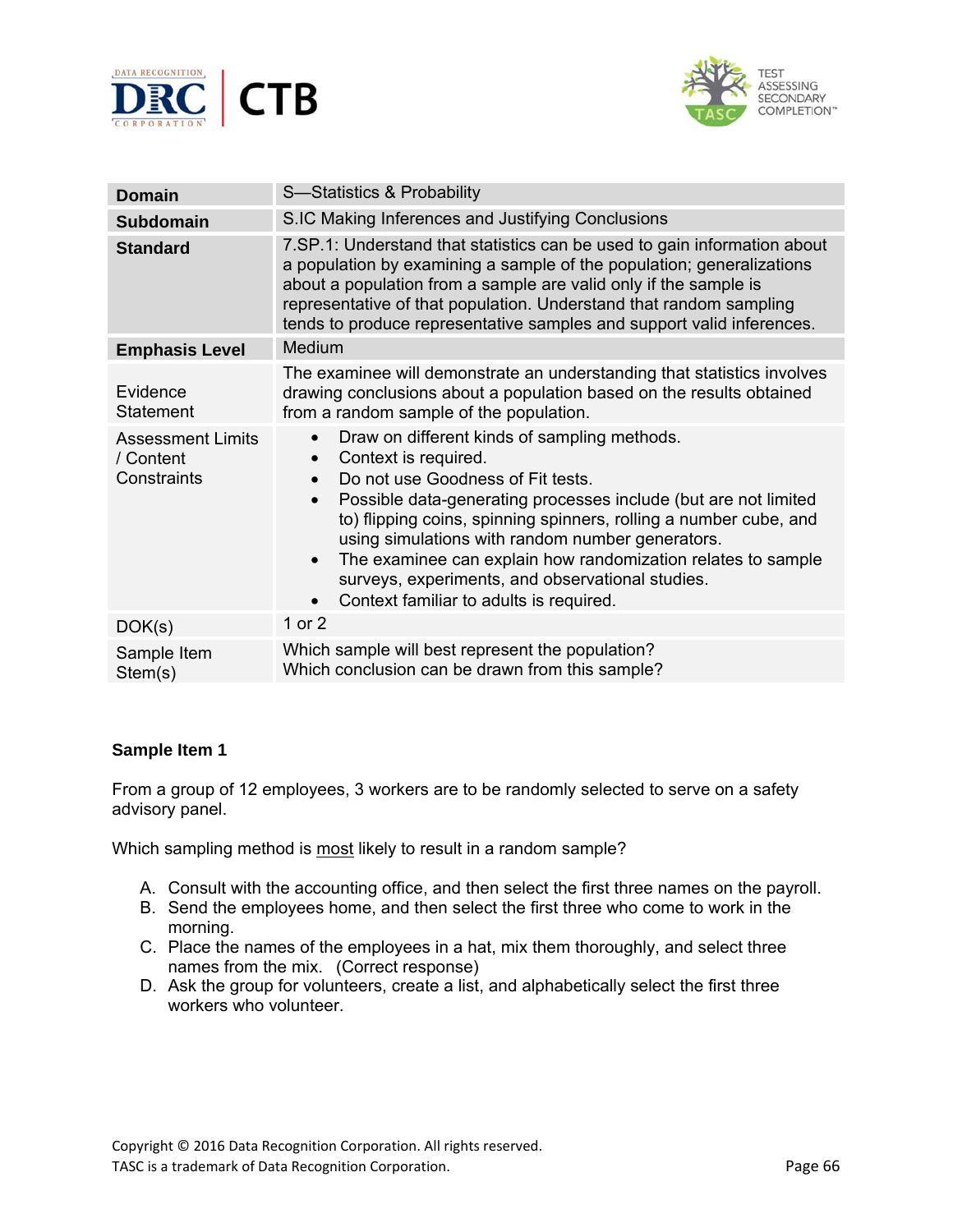



The illustration shows a game in which a person spins the arrow and wins one of six prizes based on where the arrow stops. Each segment of the circle in the game is the same size.



Which statement illustrates that winning any one of the prizes is the result of random selection?

- A. During the first six spins of the game, each prize will be awarded.
- B. Over time, one of the six prizes will be awarded more than the others.
- C. If one prize is awarded six times in a row, it will not be awarded on the next spin.
- D. As more people play the game, the same number of each prize will be awarded. (Correct response)

#### **Sample Item 3**

A medical researcher is selecting participants for a study on the effects of a drug on memory. She is separating the participants into two groups. The first group will receive the drug and the second group will receive a placebo.

Which of these is a good method for ensuring a random selection of participants in each group?

- A. The participants should be selected based on their age.
- B. The group selections should be made by selecting names out of a hat. (Correct response)
- C. The men should be in one group and the women should be in the other.
- D. The participants should be allowed to choose which group they want to be in.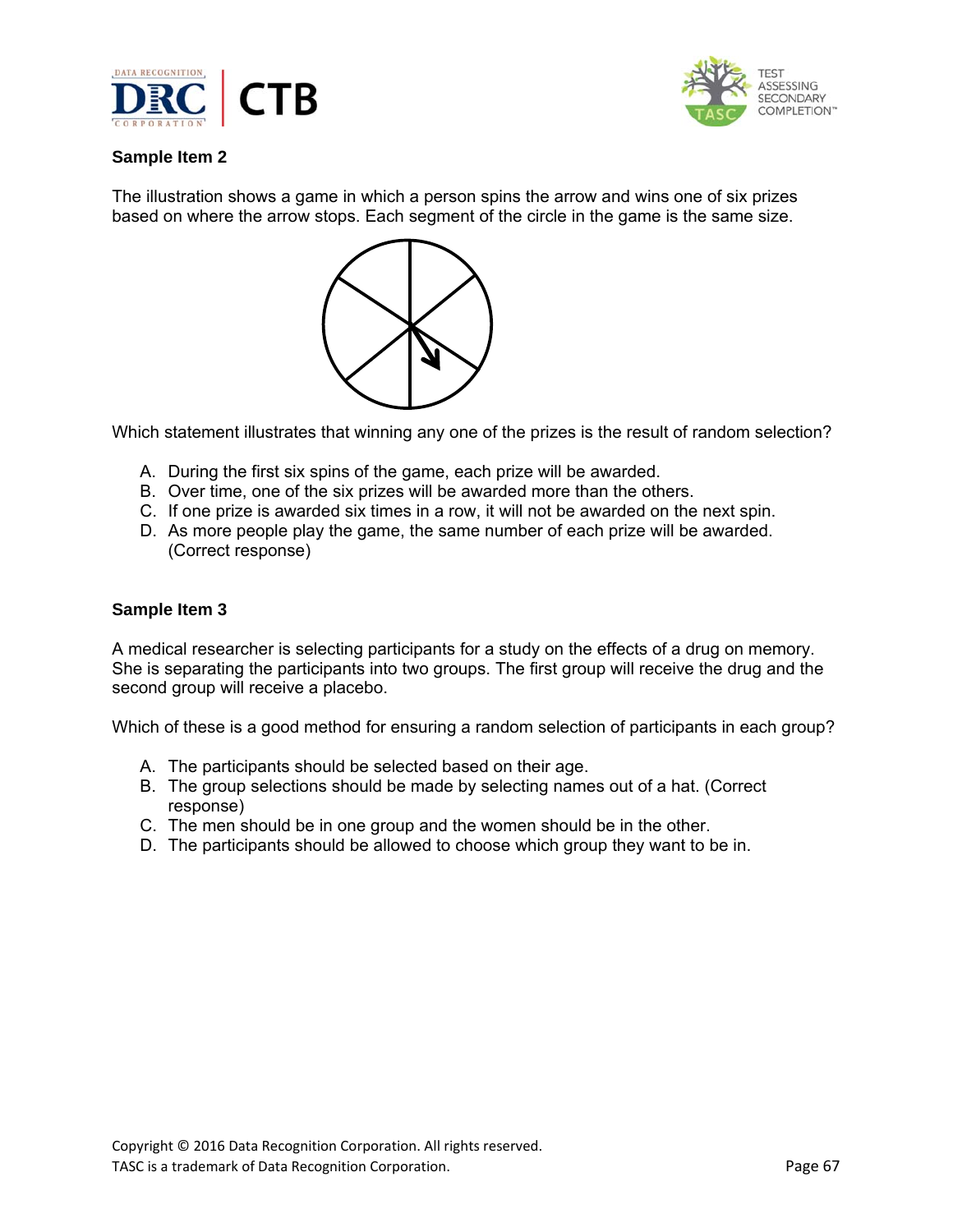



| Domain                                        | S-Statistics & Probability                                                                                                              |  |
|-----------------------------------------------|-----------------------------------------------------------------------------------------------------------------------------------------|--|
| <b>Subdomain</b>                              | S.ID-Interpreting Categorical and Quantitative Data                                                                                     |  |
| <b>Standard</b>                               | S.ID.1: Represent data with plots on a real number line (dot plots,<br>histograms, and box plots).                                      |  |
| <b>Emphasis Level</b>                         | Medium                                                                                                                                  |  |
| Evidence<br>Statement                         | The examinee will demonstrate an understanding by representing data on<br>the real number line with a dot plot, histogram, or box plot. |  |
| Assessment<br>Limits / Content<br>Constraints | Context is required.<br>$\bullet$<br>Diagrams or graphs are required.<br>$\bullet$                                                      |  |
| DOK(s)                                        | 1 or $2$                                                                                                                                |  |
| Sample Item<br>Stem(s)                        | Which dot plot/histogram/box plot represents this situation?                                                                            |  |

A movie theater recorded the number of tickets sold for two movies each day during one week. Box plots of the data are shown.



Based on the box plots, which of these statements is not true?

- A. On at least one day, Movie X sold fewer tickets than Movie Y.
- B. On at least one day, more tickets were sold for Movie Y than for Movie X.
- C. The median number of tickets sold daily is greater for Movie X than for Movie Y.
- D. There is a greater range in the number of tickets sold daily for Movie X than for Movie Y. (Correct response)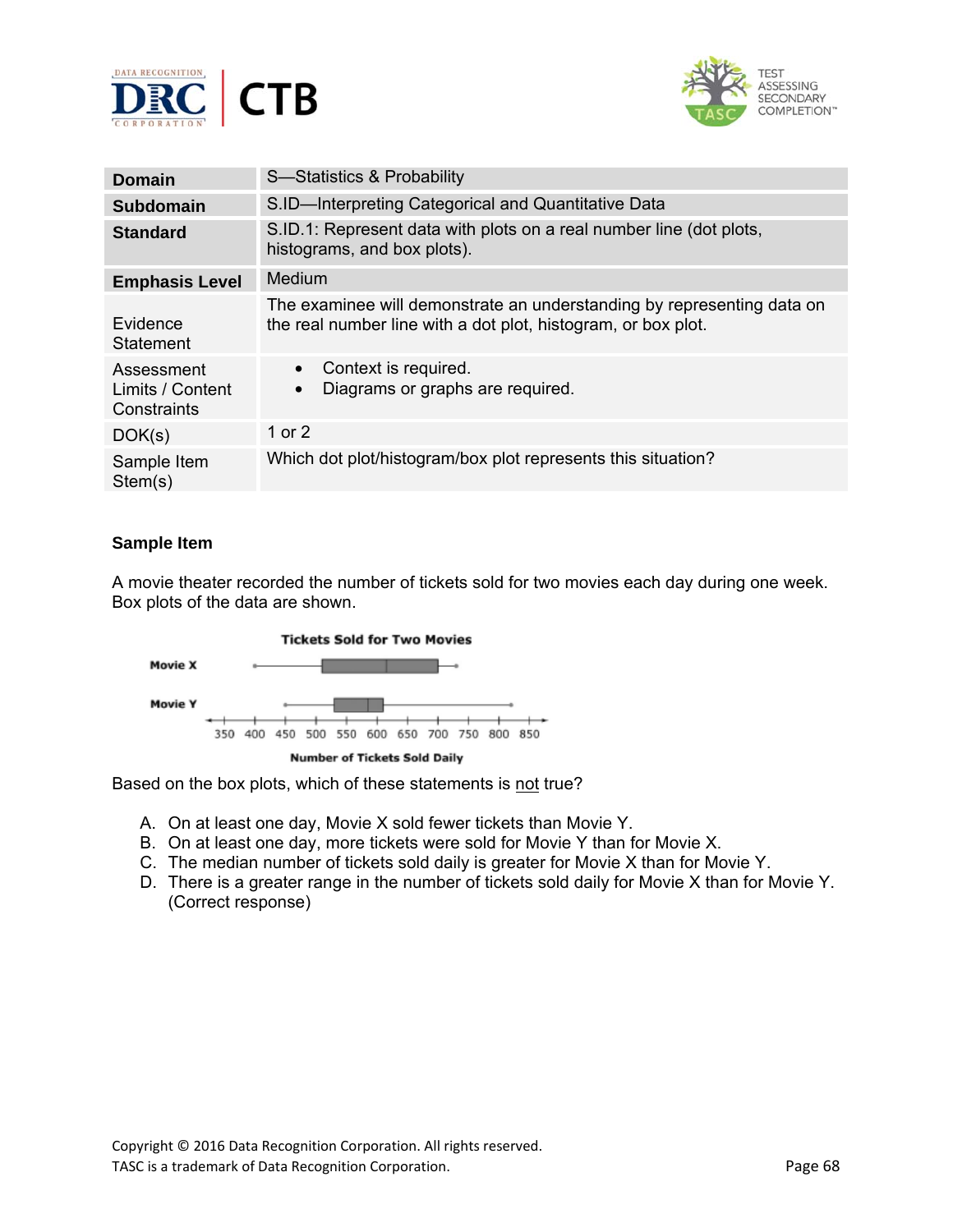



| <b>Domain</b>                                 | S-Statistics & Probability                                                                                                                                                         |  |
|-----------------------------------------------|------------------------------------------------------------------------------------------------------------------------------------------------------------------------------------|--|
| <b>Subdomain</b>                              | S.ID-Interpreting Categorical and Quantitative Data                                                                                                                                |  |
| <b>Standard</b>                               | S.ID.3: Interpret differences in shape, center, and spread in the context<br>of the data sets, accounting for possible effects of extreme data points<br>(outliers).               |  |
| <b>Emphasis Level</b>                         | Medium                                                                                                                                                                             |  |
| Evidence<br><b>Statement</b>                  | The examinee will demonstrate an understanding by interpreting the<br>differences in shape, center, and spread in the context of data sets.                                        |  |
| Assessment<br>Limits / Content<br>Constraints | Context is required.<br>$\bullet$<br>Diagrams or graphs are required.<br>Use two data sets with no more than 20 data points.<br>Use dot plot, histogram, or box plot.<br>$\bullet$ |  |
| DOK(s)                                        | 1 or $2$                                                                                                                                                                           |  |
| Sample Item<br>Stem(s)                        | Which data set has the greatest variance?<br>Which pair of data sets have the same median/mean but a different<br>range/interquartile range?                                       |  |

A car dealership has 46 cars for sale. The least expensive car costs \$10,959. The most expensive car costs \$21,250. The mean sales price for the 46 cars is \$17,450. Another car, priced at \$32,675, is added to the dealership's inventory.

Which two statistical measures will not necessarily increase? Select two responses.

- A. mean
- B. median (Correct response)
- C. mode (Correct response)
- D. range
- E. standard deviation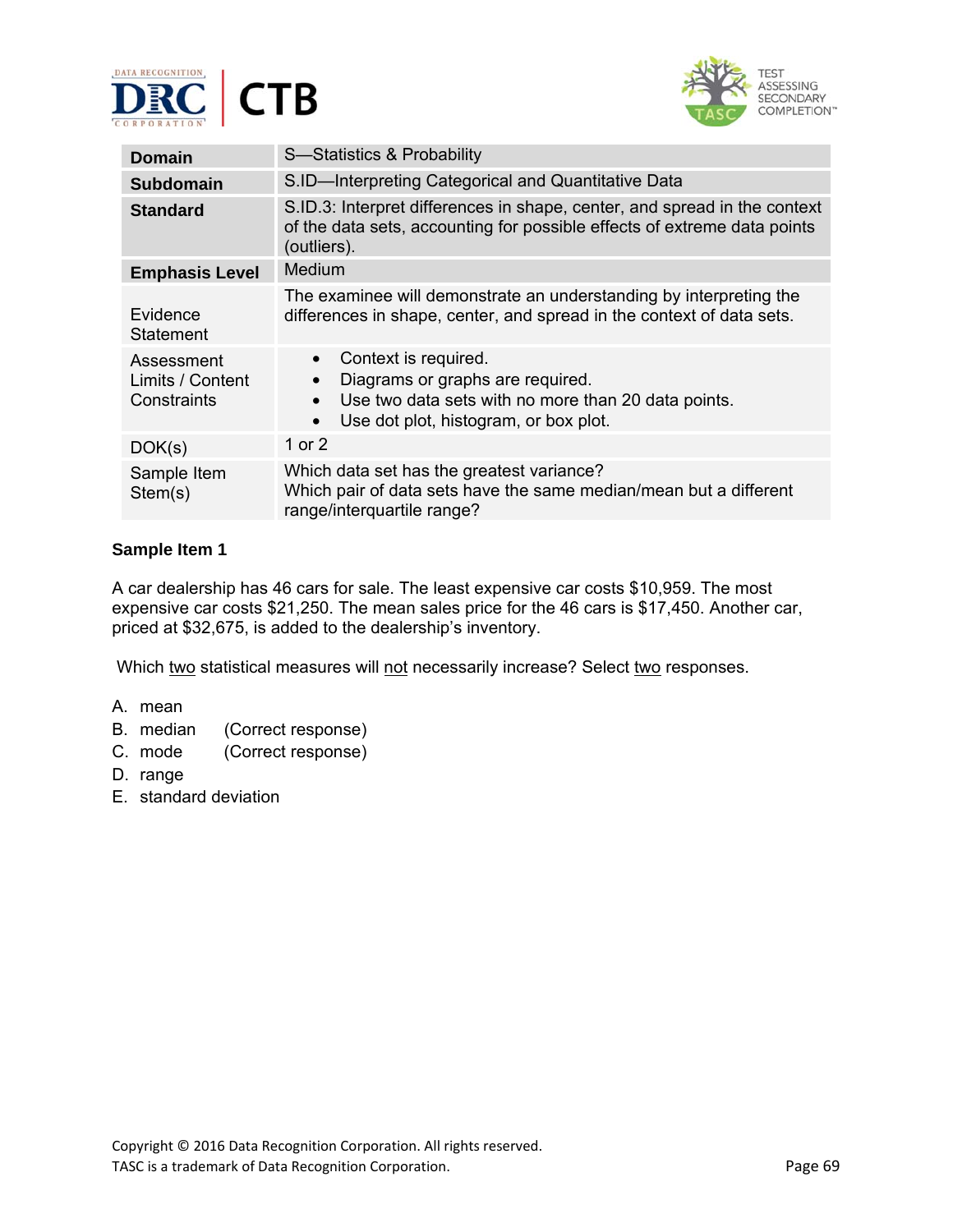



The frequency distributions of two data sets are shown in the dot plots.

|   | Data Set 1                         | Data Set 2                                  |
|---|------------------------------------|---------------------------------------------|
|   |                                    |                                             |
|   |                                    |                                             |
|   |                                    |                                             |
|   | $\bullet\bullet$                   |                                             |
|   |                                    |                                             |
|   | $\cdots$                           | $\cdots$                                    |
|   | $\cdots$                           | $\cdots$                                    |
|   | $\cdots$                           | $\cdots$                                    |
| 1 | -8<br>2<br>-3<br>6<br>4<br>5.<br>7 | 8<br>- 5<br>6<br>0<br>3<br>7<br>1<br>4<br>э |

Which statement is true for these data sets?

- A. The mean of the data sets is equal, and the median of Set 1 is greater than Set 2.
- B. The mean of the data sets is equal, and the median of Set 2 is greater than Set 1.
- C. The median of the data sets is equal, and the mean of Set 1 is greater than Set 2. (Correct response)
- D. The median of the data sets is equal, and the mean of Set 2 is greater than Set 1.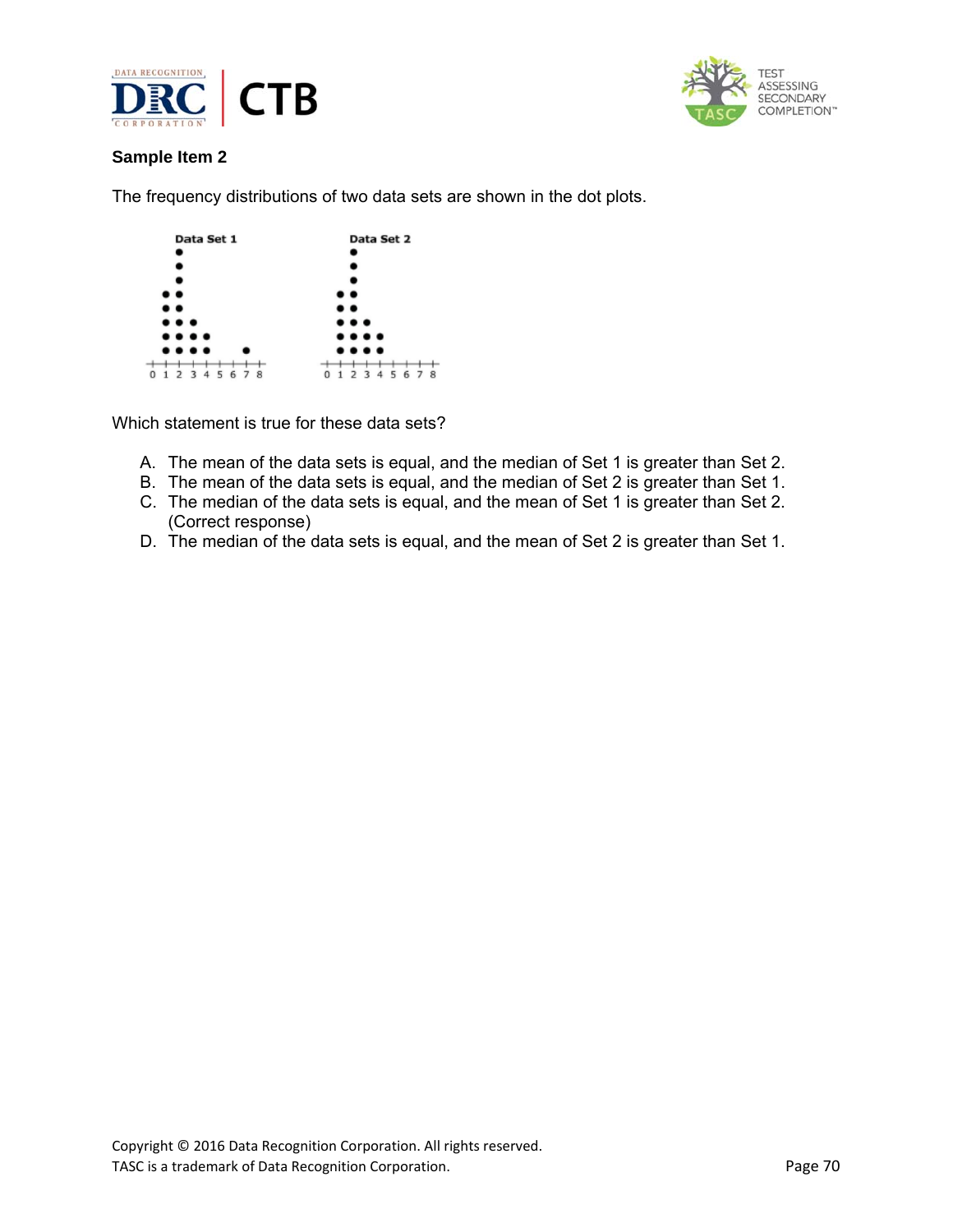



| <b>Domain</b>                                 | S-Statistics & Probability                                                                                                                                                                                                                                                       |  |  |
|-----------------------------------------------|----------------------------------------------------------------------------------------------------------------------------------------------------------------------------------------------------------------------------------------------------------------------------------|--|--|
| <b>Subdomain</b>                              | S.ID-Interpreting Categorical and Quantitative Data                                                                                                                                                                                                                              |  |  |
| <b>Standard</b>                               | S.ID.5: Summarize categorical data for two categories in two-way<br>frequency tables. Interpret relative frequencies in the context of the data<br>(including joint, marginal, and conditional relative frequencies). Recognize<br>possible associations and trends in the data. |  |  |
| <b>Emphasis Level</b>                         | Medium                                                                                                                                                                                                                                                                           |  |  |
| Evidence<br><b>Statements</b>                 | The examinee will demonstrate an understanding by reading and<br>interpreting data displayed in a two-way table.                                                                                                                                                                 |  |  |
|                                               | The examinee will demonstrate an understanding by identifying a<br>summary of data displayed in a two-way frequency table.                                                                                                                                                       |  |  |
|                                               | The examinee will demonstrate an understanding by describing patterns<br>observed in the data.                                                                                                                                                                                   |  |  |
| Assessment<br>Limits / Content<br>Constraints | Use tables, graphs, or diagrams in items.<br>Context is required.<br>$\bullet$                                                                                                                                                                                                   |  |  |
| DOK(s)                                        | 1, 2, or 3                                                                                                                                                                                                                                                                       |  |  |
| Sample Item<br>Stem(s)                        | What is the relative frequency of<br>What is the relationship between adults who liked the movie and children<br>who liked the movie?                                                                                                                                            |  |  |

The table shows the number of students in an area who use corrective eyewear.

| Age          | <b>Uses only</b><br>prescription<br>glasses | Uses contact<br>lenses |
|--------------|---------------------------------------------|------------------------|
| Less than 10 | 13                                          |                        |
| $10 - 13$    | 33                                          |                        |
| $14 - 17$    | 38.                                         | 18                     |

To the nearest hundredth, what is the relative frequency of students who use only prescription glasses?

(Correct response: 0.76)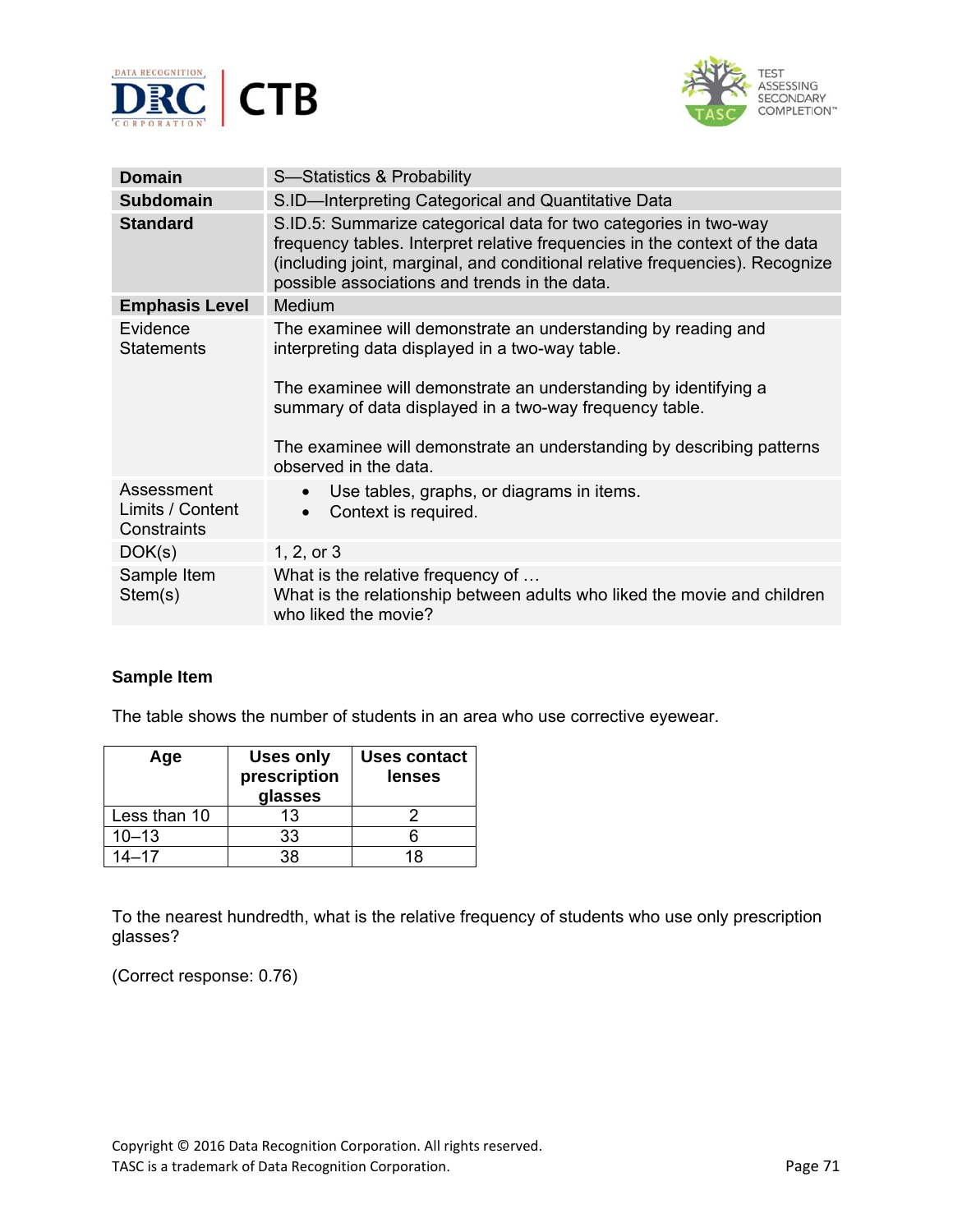



| Domain                                        | S-Statistics & Probability                                                                                                                                                     |
|-----------------------------------------------|--------------------------------------------------------------------------------------------------------------------------------------------------------------------------------|
| Subdomain                                     | S.ID-Interpreting Categorical and Quantitative Data                                                                                                                            |
| <b>Standard</b>                               | S.ID.7: Interpret the slope (rate of change) and the intercept (constant<br>term) of a linear model in the context of the data.                                                |
| <b>Emphasis Level</b>                         | Medium                                                                                                                                                                         |
| Evidence<br><b>Statement</b>                  | The examinee will demonstrate an understanding by explaining the<br>meaning of slope and y-intercept in terms of the units stated in the data<br>and context of the situation. |
| Assessment<br>Limits / Content<br>Constraints | Context is required.<br>$\bullet$<br>Stimulus should be a scatter-plot with a trend line.<br>$\bullet$                                                                         |
| DOK(s)                                        | 2 or 3                                                                                                                                                                         |
| Sample Item<br>Stem(s)                        | What is the slope/y-intercept of the trend line?<br>What does the slope/y-intercept of the trend line mean in the context of<br>this situation?                                |

As shown in the table, the trend line,  $y = -0.04x + 3.77$ , is a linear model of the price of gasoline for this time period.

- *x* is the month after January 2013.
- *y* is the monthly average price of a gallon of gasoline in dollars.



What does the value 3.77 mean in the context of this graph?

- A. The price of gasoline averaged \$3.77 in 2013.
- B. The price of gasoline decreased about \$3.77 during 2013.
- C. The price of gasoline was about \$3.77 at the beginning of 2013. (Correct response)
- D. The price of gasoline was predicted to be about \$3.77 at the end of 2013.

Copyright © 2016 Data Recognition Corporation. All rights reserved. TASC is a trademark of Data Recognition Corporation. The example of the example of the Page 72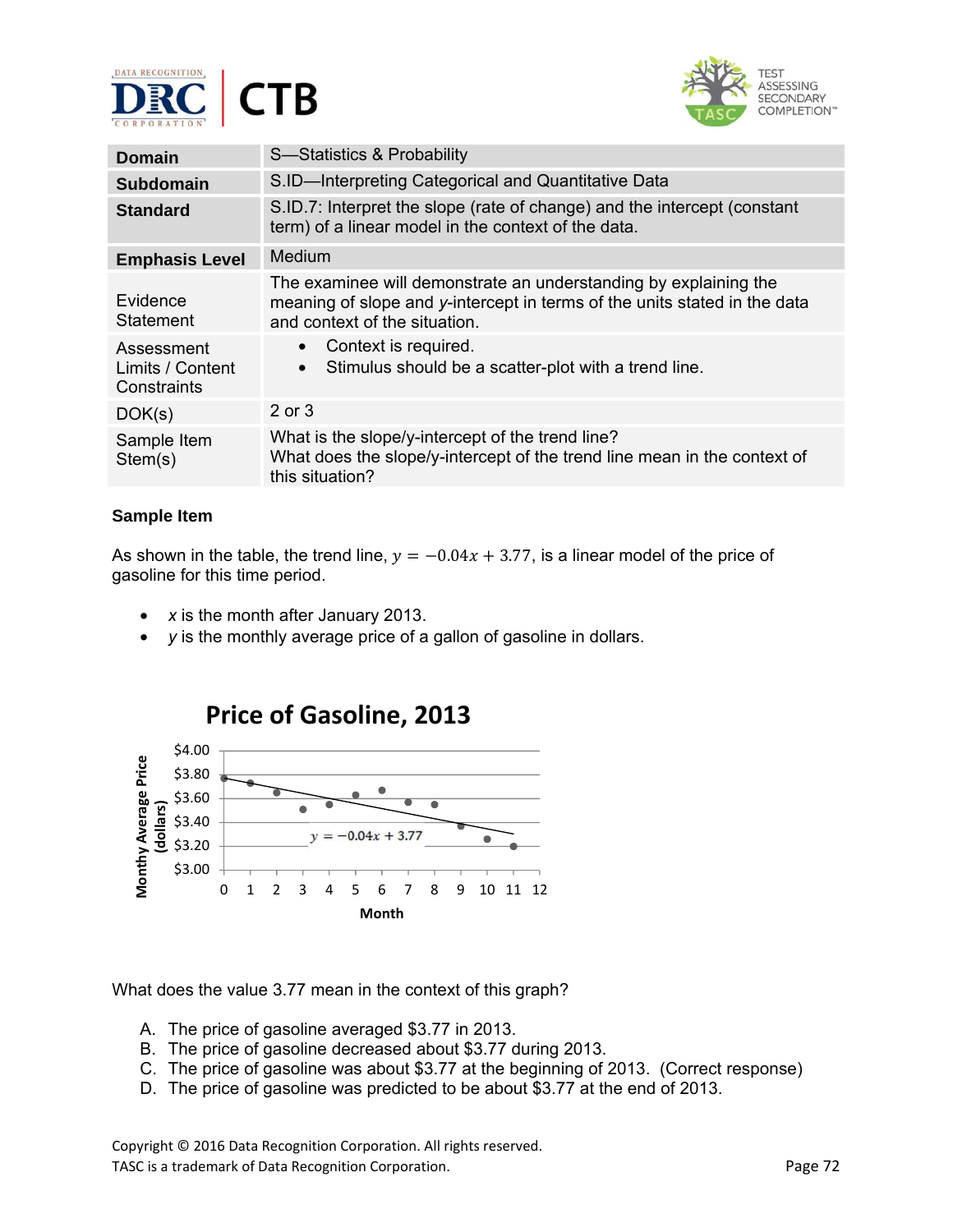



| <b>Domain</b>                                 | S-Statistics & Probability                                                                                                                 |
|-----------------------------------------------|--------------------------------------------------------------------------------------------------------------------------------------------|
| <b>Subdomain</b>                              | S.ID-Interpreting Categorical and Quantitative Data                                                                                        |
| <b>Standard</b>                               | S.ID.9: Distinguish between correlation and causation.                                                                                     |
| <b>Emphasis Level</b>                         | Medium                                                                                                                                     |
| Evidence<br><b>Statement</b>                  | The examinee will demonstrate an understanding by distinguishing<br>between correlation and causation in presented contexts.               |
| Assessment<br>Limits / Content<br>Constraints | Context is required.<br>$\bullet$<br>Stimulus should be a verbal description or a graph or a scatter<br>plot with or without a trend line. |
| DOK(s)                                        | 1, 2, or 3                                                                                                                                 |
| Sample Item<br>Stem(s)                        | Which conclusion can be drawn from this data?                                                                                              |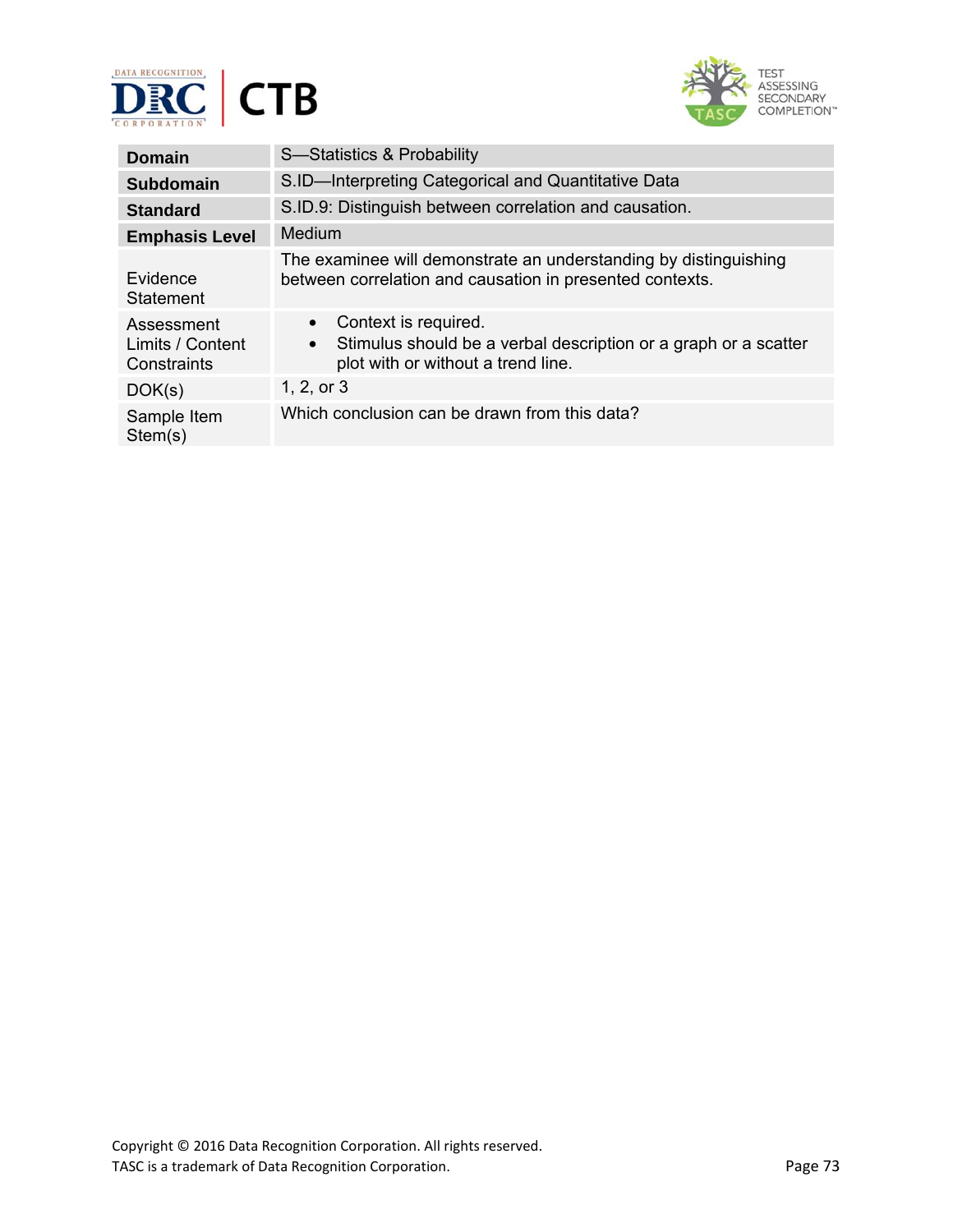



# **Sample Item**

The Centers for Disease Control and Prevention (CDC) has provided a graph that groups students by the grades they earned. It shows the percentage of high school students in each group who drank soda at least one time per day.



Which conclusion can be drawn about the relationship between drinking soda and getting poor grades?

- A. Drinking soda causes students to earn poor grades.
- B. Getting poor grades more likely causes students to drink soda.
- C. There is a correlation between drinking soda and earning poor grades. (Correct response)
- D. There is no relationship between drinking soda and earning poor grades.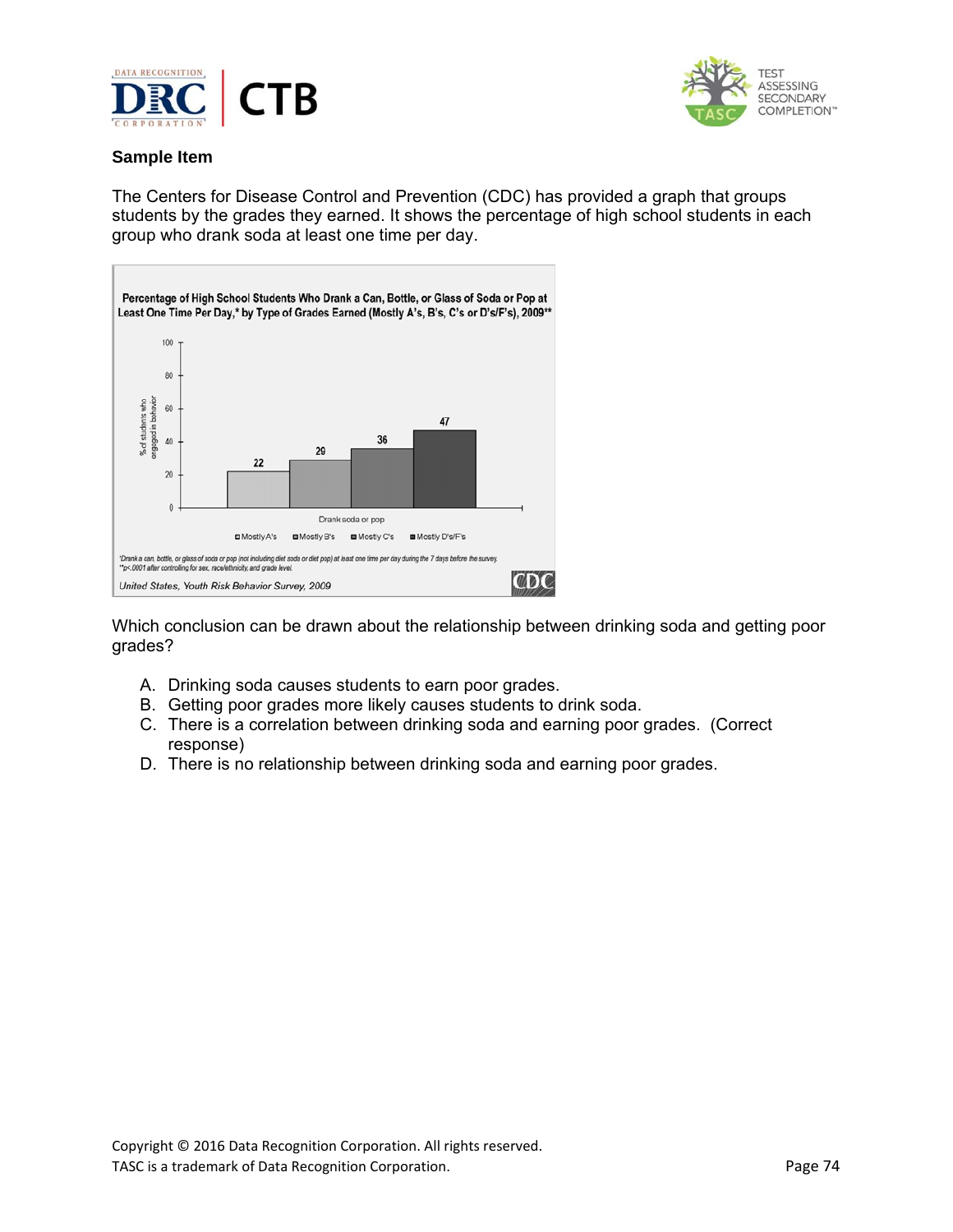



# **4) Other Mathematics Subtest Specifications**

#### **a) Scoring Rules**

#### **Multiple-Choice (MC) Items**

MC items have four answer options with a single correct response. These items are worth 1 point each. An examinee receives 1 point for a correct response and 0 points for an incorrect response.

#### **Gridded Response (GR) Items**

GR items require examinees to provide a numeric response. In print, an examinee writes the response in a grid with one character per box and then fills in the bubble beneath each box corresponding with the number or character in the box. Online, an examinee types the response in a box. These items are worth 1 point each. An examinee receives 1 point for a correct response and 0 points for an incorrect response. A sample print grid is shown below.

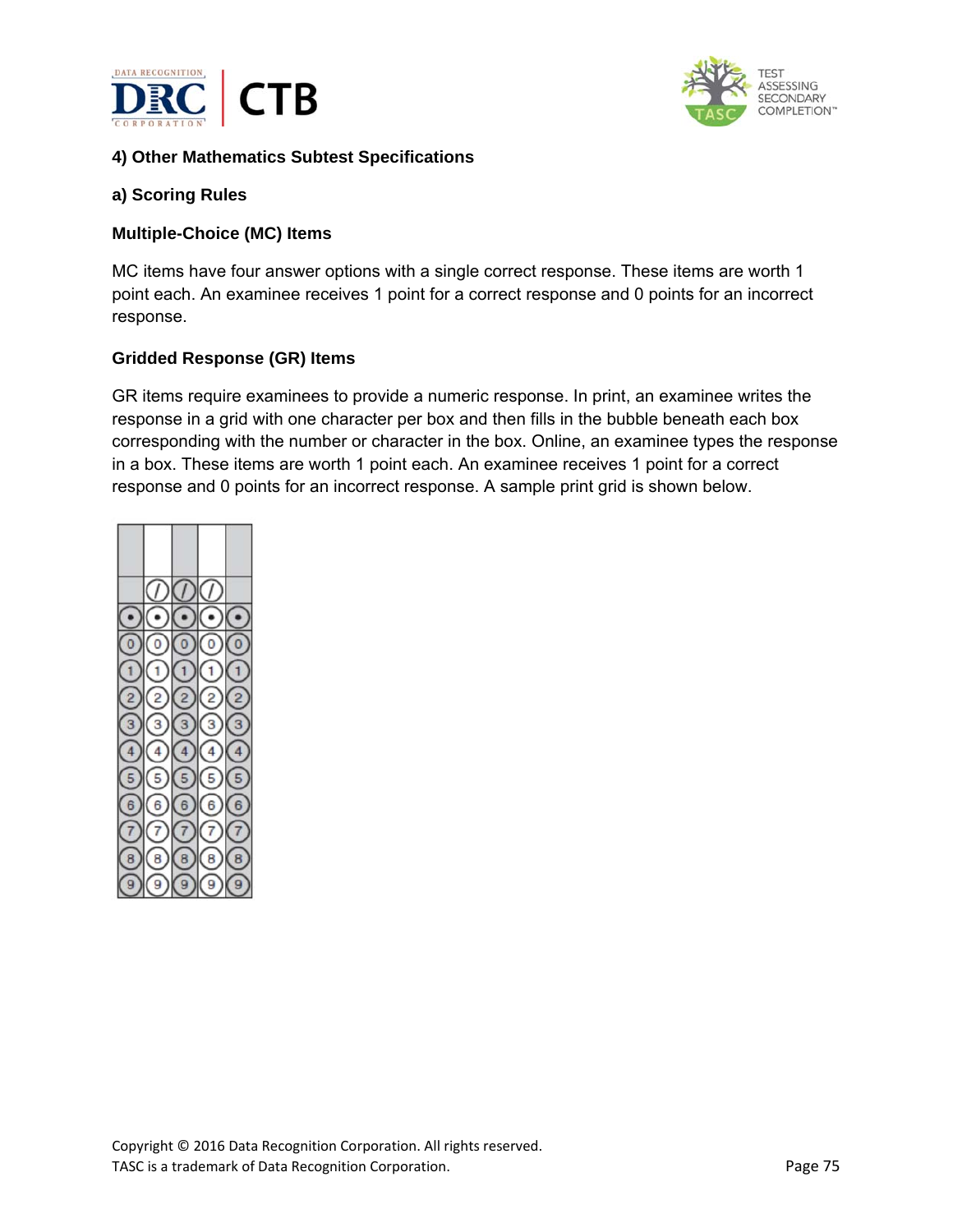



# **Autoscored Items**

Autoscored item types that are offered on both print and online forms are included in the TASC subtest in Mathematics. These item types include Multiple-Selected Response (MSR), Two-Part Multiple Choice, and Technology Enhanced items such as Drag and Drop (DND), Interactive Matching, and Dropdown List items. Autoscored items worth 1 point and autoscored items worth 2 points are included in both online and print forms. Technology Enhanced items (which appear only online) have companion items on the print forms. These companion items are presented as MSR or two-part multiple choice items such that the companion item assesses the same skill at the same level of rigor as the TE item. An examinee can receive partial credit for each of these item types as described below.

## MSR

Multiple-Selected Response (MSR) items may ask examinees to identify two or three correct responses. When responding to items that have three correct answers, examinees will earn 2 points for identifying all three correct responses and 1 point for identifying two correct responses. An examinee will receive 0 points for identifying 0 or 1 correct responses. When responding to items that have two correct answers, examinees will receive 1 point for identifying both correct responses and 0 points for identifying 0 or 1 correct responses. Each MSR item in the Science subtest has six answer options. An examinee responds by selecting (filling in a bubble in the answer document or the online testing environment) up to the specified number of answer options, and each item indicates how many correct responses should be selected. MSR items appear in both print and online forms.

## Two-Part Multiple Choice or Two-Part Multiple Select

A Two-Part Multiple Choice or Two-Part Multiple Select item is typically used as the print companion of a technology-enhanced item. As such, it may be worth 1 or 2 points, depending on the point value of the accompanying online item. If the item is worth 2 points, the scoring of the two parts is independent, and examinees may receive one point for each part.

## DND

Drag and Drop (DND) items ask examinees to drag responses to two or more drop areas, or response areas. These items may be worth 1 or 2 points, depending on the number of responses that are expected. If a DND item is worth 2 points, an examinee will receive 2 points for a completely correct response and 1 point for a response that is at least 50% correct (e.g., if an examinee is asked to label a diagram by dragging each of four labels into the diagram, the examinee would receive 2 points for all four labels correctly placed, 1 point for 2-3 labels correctly placed, and 0 points for 0-1 labels correctly placed).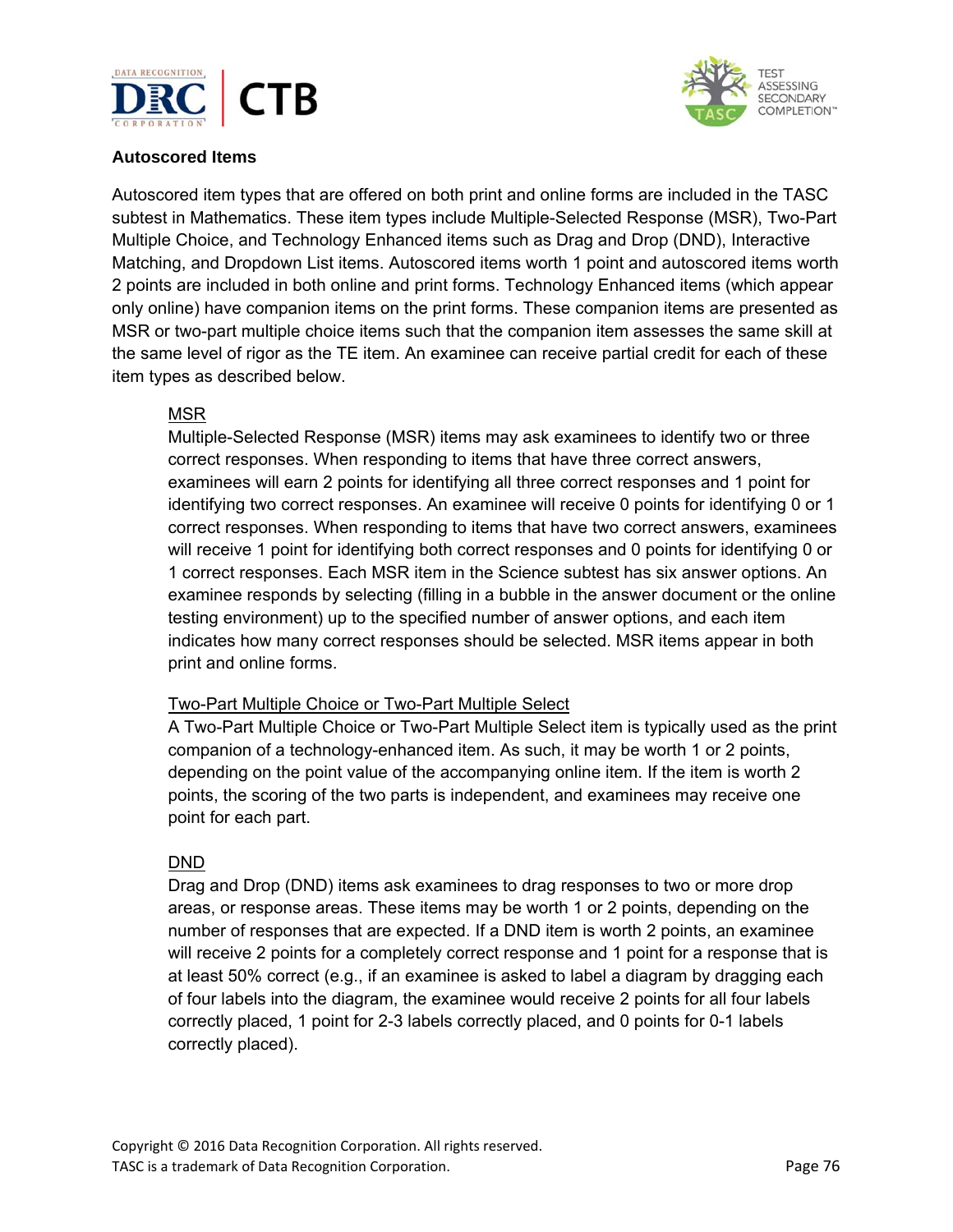



## Interactive Matching

Interactive Matching items ask examinees to correctly classify each item of a list of two or more examples with a corresponding value in a second list (e.g. match an equation to a graph). These items may be worth 1 or 2 points, depending on the number of responses that are expected. If an Interactive Matching item is worth 2 points, an examinee will receive 2 points for a completely correct response and 1 point for a response that is at least 50% correct (e.g., if an examinee is asked to identify each of four expressions as positive, negative, or zero, the examinee would receive 2 points for correctly identifying all 4 expressions, 1 point for correctly labeling 2 or 3 expressions, and 0 points for correctly labeling 1 or 1 expression).

#### Dropdown List

Dropdown List items ask examinees to drag responses to two or more drop areas, or response areas. These items may be worth 1 or 2 points, depending on the number of responses that are expected. If a Dropdown List item is worth 2 points, an examinee will receive 2 points for a completely correct response and 1 point for a partially correct response (e.g., if an examinee is asked to complete two equations by selecting from dropdown lists within each equation, the examinee would receive 2 points for correctly completing both equations, 1 point for correctly completing one equation, and 0 points for not correctly completing either equation).

## **Constructed-Response (CR) Items**

Constructed-Response (CR) items are worth 2 points. An examinee can receive either 2 points for fulfilling all the requirements for a correct response, 1 point for a partially correct response, or 0 points for a response that is completely irrelevant or completely incorrect. If no response is present, a condition code is assigned. Scoring rubrics are included in this document in the section following the specification tables.

A CR item can ask a question (e.g., How …) or can prompt with a directive (e.g., Explain how…). A CR item may have more than one question or prompt, if necessary. A lead-in will typically have one paragraph of text (or less) and may have one or two graphics.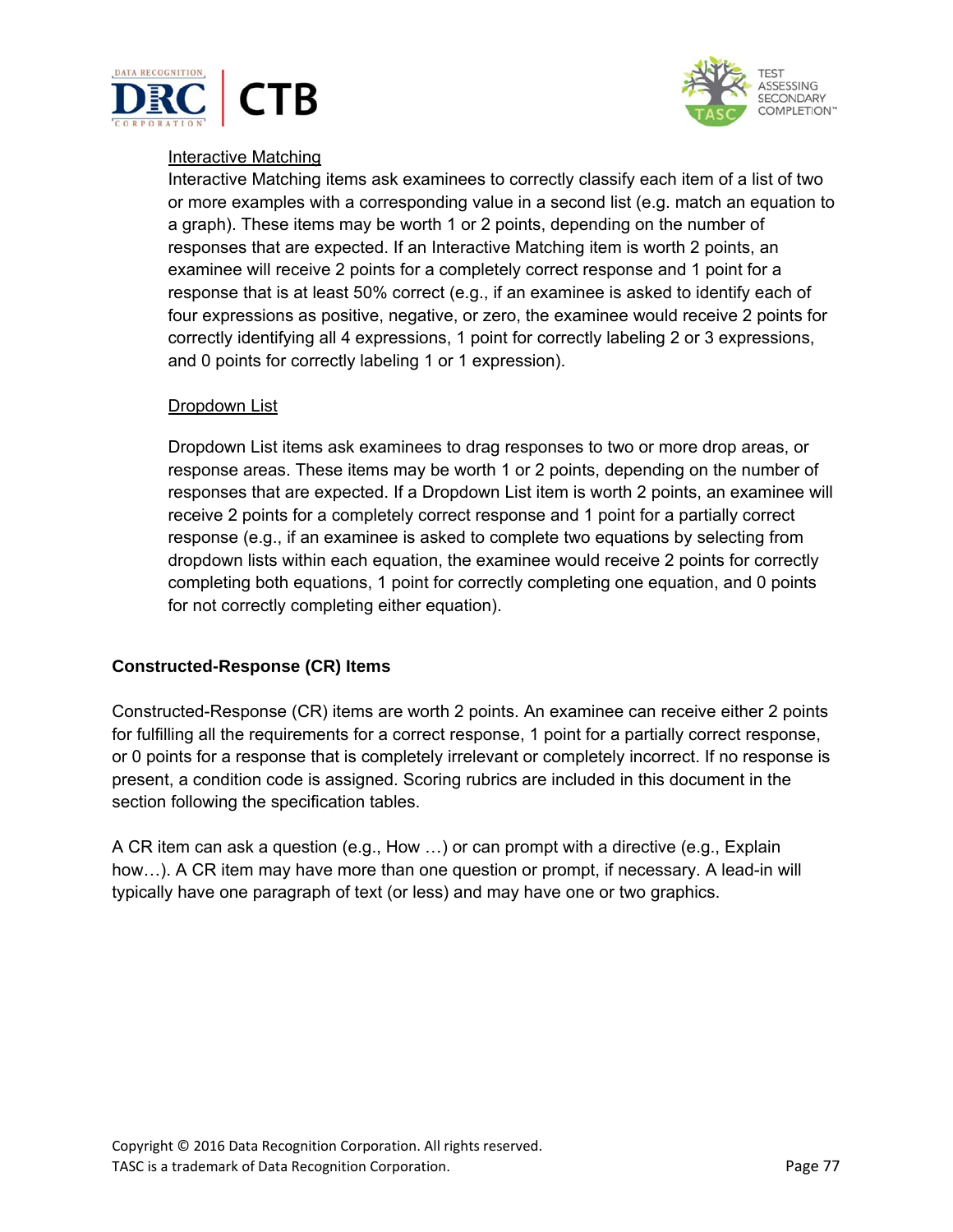



# **Analytic Scoring Rubrics**

TASC Mathematics subtests use analytic rubrics that describe the type(s) of acceptable response(s) for each key element being scored. Typically, a CR item will require a separate key element for each score point. The rubric must be designed in such a way to allow each key element to be identified accurately, consistently, efficiently, and fairly across the full range of possible responses.

Each score point level should represent a distinct level of performance (i.e., a response awarded a score of 2 demonstrates additional knowledge and skills distinct from those demonstrated in a response awarded a score of 1, etc.). The question and rubric should avoid dependencies that create a "domino effect" where a response either gets everything correct or nothing correct. Partially correct responses (such as scoring 1 out of 2 points) must be possible to attain.

- Ensure that the CR item is eliciting responses that provide rich information about performance.
- If an actual response states the same idea in slightly different (but still accurate) wording, it will receive credit. The response does not necessarily have to match the exact wording in the rubric.
- For bulleted lists, indicate what quantity of responses ("any one", "any two", etc.) are needed to receive full credit.
- If necessary, include scoring note(s) to help clarify what responses are acceptable and/or how to award the key elements.
- The analytical scoring rubric for a sample CR items is included below.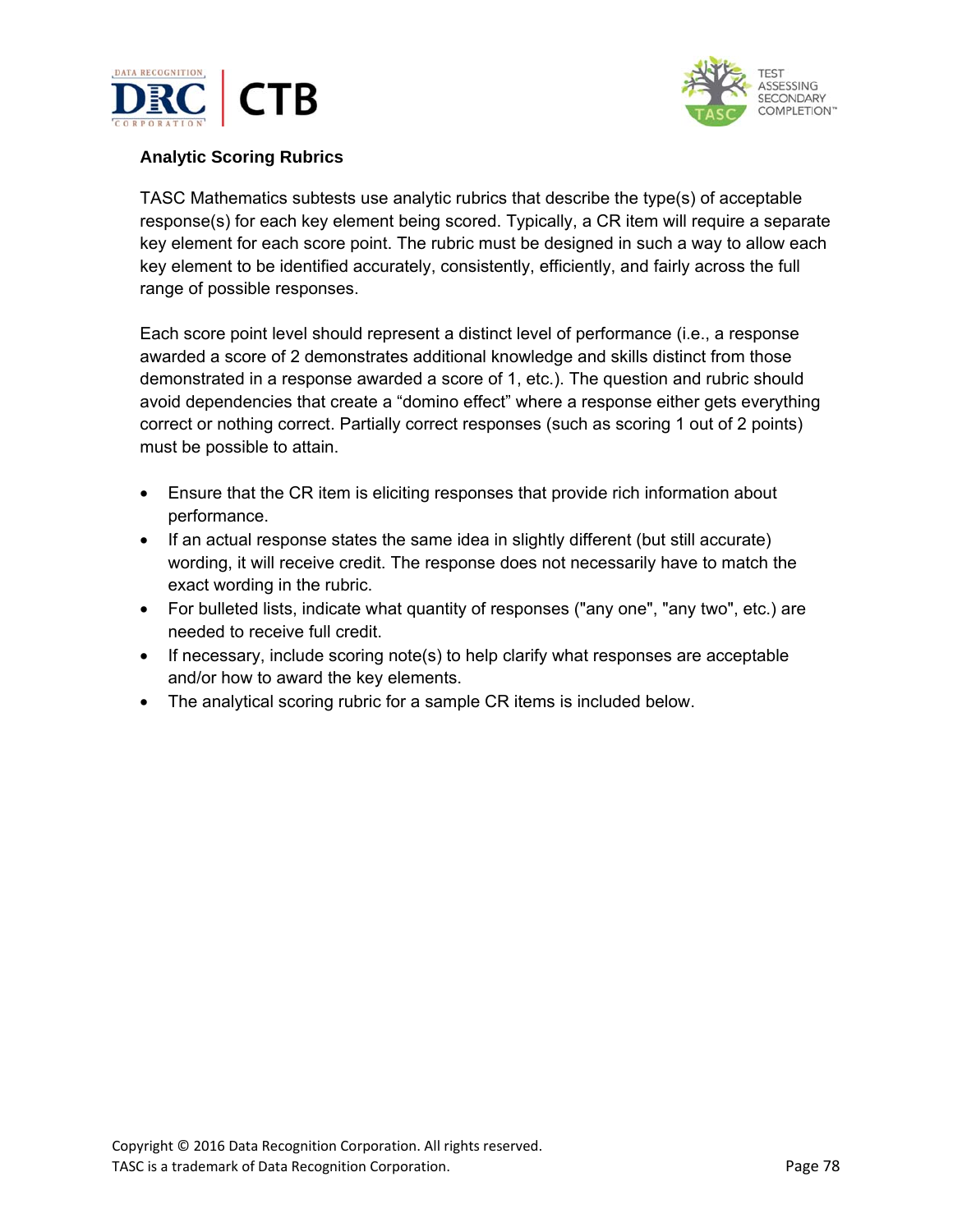



# **TASC Mathematics 2-Point Analytic Scoring Rubric Sample**

The side lengths of a trapezoid are marked as shown in the diagram.



The area of a trapezoid is  $A = \frac{1}{2}h(b_1 + b_2)$ , where  $A$  = area,  $h$  = height,  $b_1$  = base one, and  $b_2$  = base two.

Using the fewest number of terms (simplest form), write an expression to represent the perimeter of the trapezoid.

Using the fewest number of terms (simplest form), write an expression to represent the area of the trapezoid.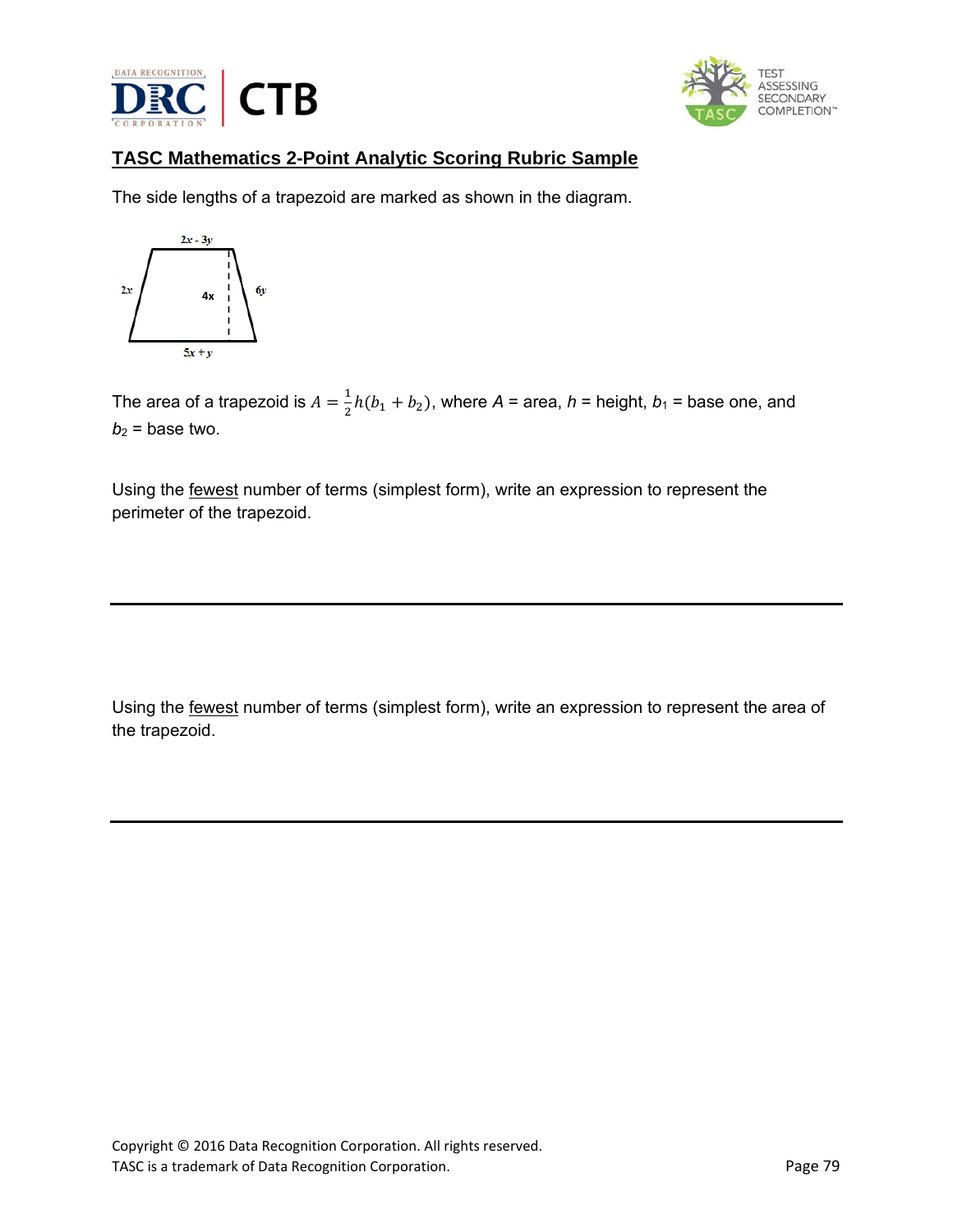



# **b) Sample Scoring Rubric**

| Score point: 2                                                                    |  |
|-----------------------------------------------------------------------------------|--|
| <b>Scoring Criteria</b>                                                           |  |
| Examinee finds the correct expression for the perimeter AND area using the fewest |  |
| number of terms.                                                                  |  |
| <b>Exemplar for Score Point</b>                                                   |  |
| $P = 9x + 4y$ or another equivalent expression                                    |  |
| <b>AND</b>                                                                        |  |
| $A = 14x^2 - 4xy$ or another equivalent expression                                |  |
| (Examinees do not have to use " $P =$ " or " $A =$ " to receive full credit)      |  |
| Score point: 1                                                                    |  |
| <b>Scoring Criteria</b>                                                           |  |
| Examinee finds the correct expression for the perimeter OR area using the least   |  |
| number of terms.                                                                  |  |
| <b>Exemplar for Score Point</b>                                                   |  |
| $P = 9x + 4y$ or another equivalent expression                                    |  |
| OR.                                                                               |  |
| $A = 14x^2 - 4xy$ or another equivalent expression                                |  |
| Examinees do not have to use " $P =$ " or " $A =$ " to receive full credit)       |  |
| Score point: 0                                                                    |  |
| <b>Scoring Criteria</b>                                                           |  |
| Examinee does not attempt item or the response is completely irrelevant or        |  |
| completely incorrect.                                                             |  |
| <b>Exemplar for Score Point</b>                                                   |  |
| N/A                                                                               |  |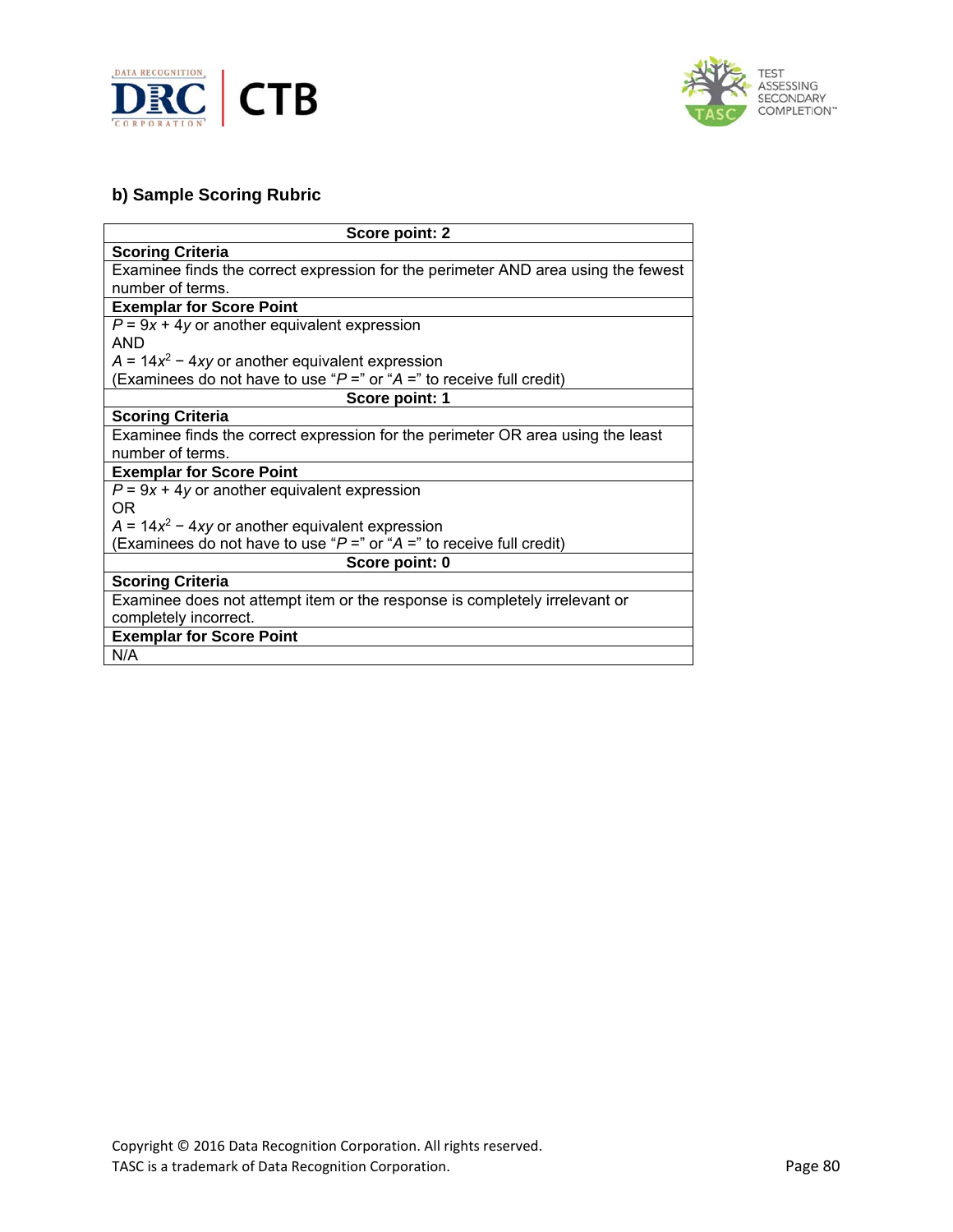



# **c) Calculation Specifications**

Examinees should be able to and are expected to perform the following calculations **without a calculator**:

Addition:

- Up to 3 four-digit positive whole numbers or decimals Example:  $3,601 + 2,567 + 23.16 =$
- Two integers with up to two-digits (including negatives) Examples: −72 + 40 =  $15 + (-27) =$
- Two fractions with denominators up to 20

Example: 
$$
\frac{3}{4} + \frac{11}{20} =
$$

# Subtraction:

- Up to three-digit whole numbers or decimals Example: 3.17 − 1.86 =
- Up to two-digit integers (negatives) Example: −62 − 37 =
- Fractions with denominators up to 20 Example:  $\frac{7}{8} - \frac{1}{4} =$

Multiplication:

- At most, a two-digit number times a three digit number (whole numbers or decimals) Example: 168 \* 2.3 =
- At most, a one-digit integer times a two-digit integer (negatives) Example:  $-18 * 7 =$
- Two fractions with denominators up to 20

Example: 
$$
\frac{3}{5} * \frac{2}{13} =
$$